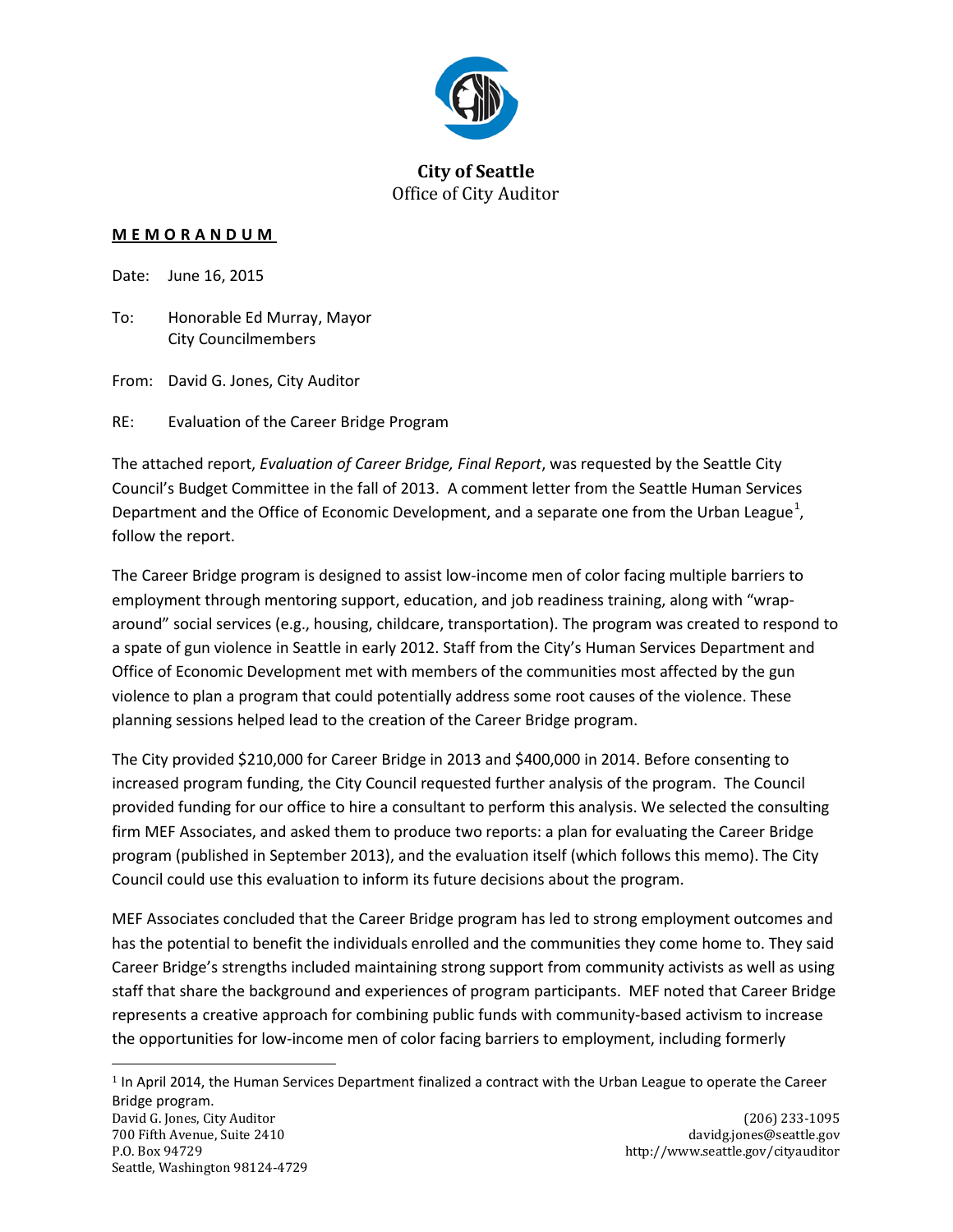incarcerated individuals. The MEF report identifies challenges faced by the program and recommends solutions, which could increase the program's value to participants. Some of these solutions have already been implemented. The report also notes two program elements (i.e., residency requirements and program focus) that would benefit from clarification.

Please contact either Mary Denzel (684-8158) or me (233-1095) if you have any questions about the report.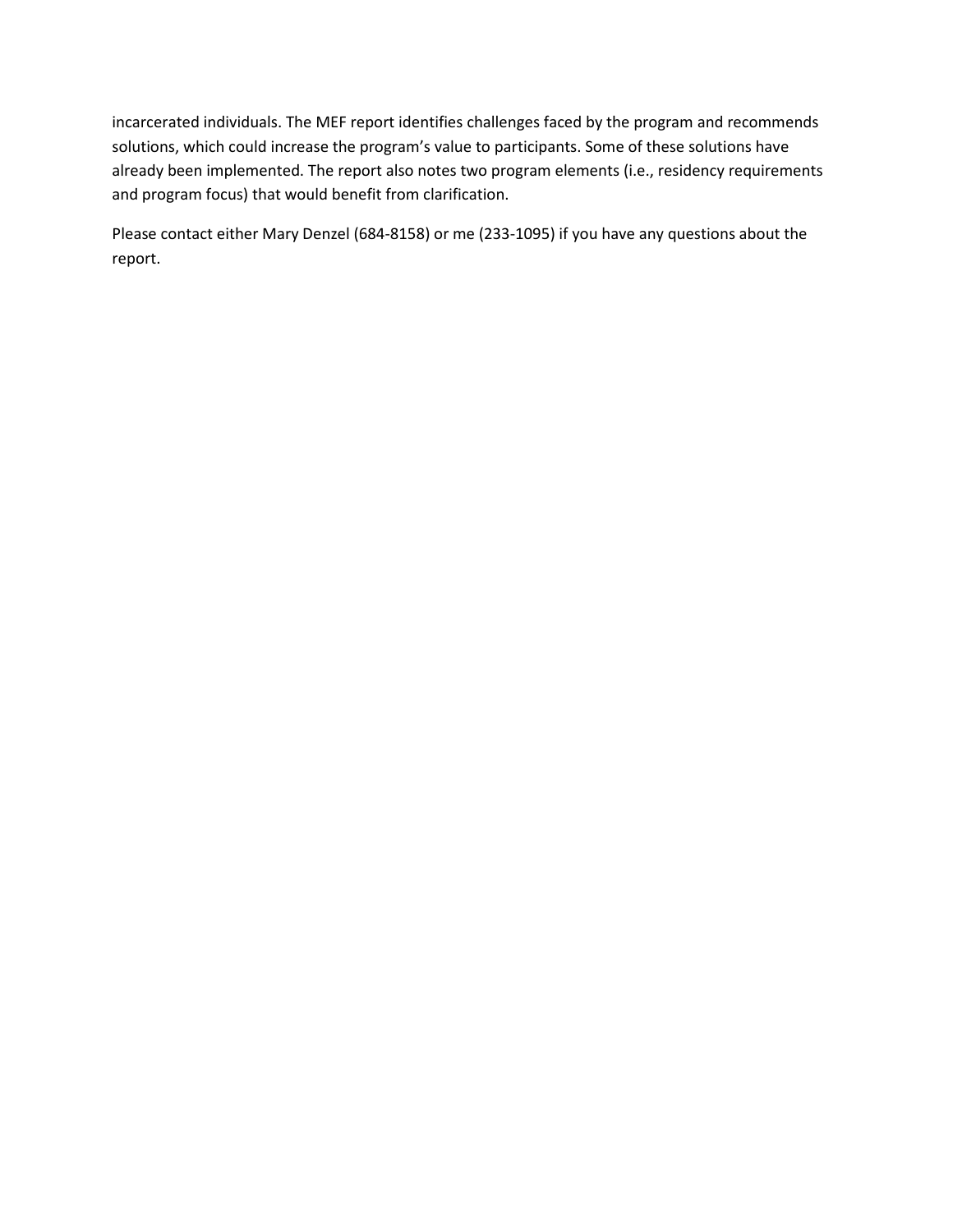

# Evaluation of Career Bridge

## Final Report

*Prepared for:*

**The City of Seattle – Office of City Auditor**

*Prepared by:*

## **MEF Associates**

Asaph Glosser Emmi Obara

**June 16, 2015**

*Contract Number: OCA 2013-03*

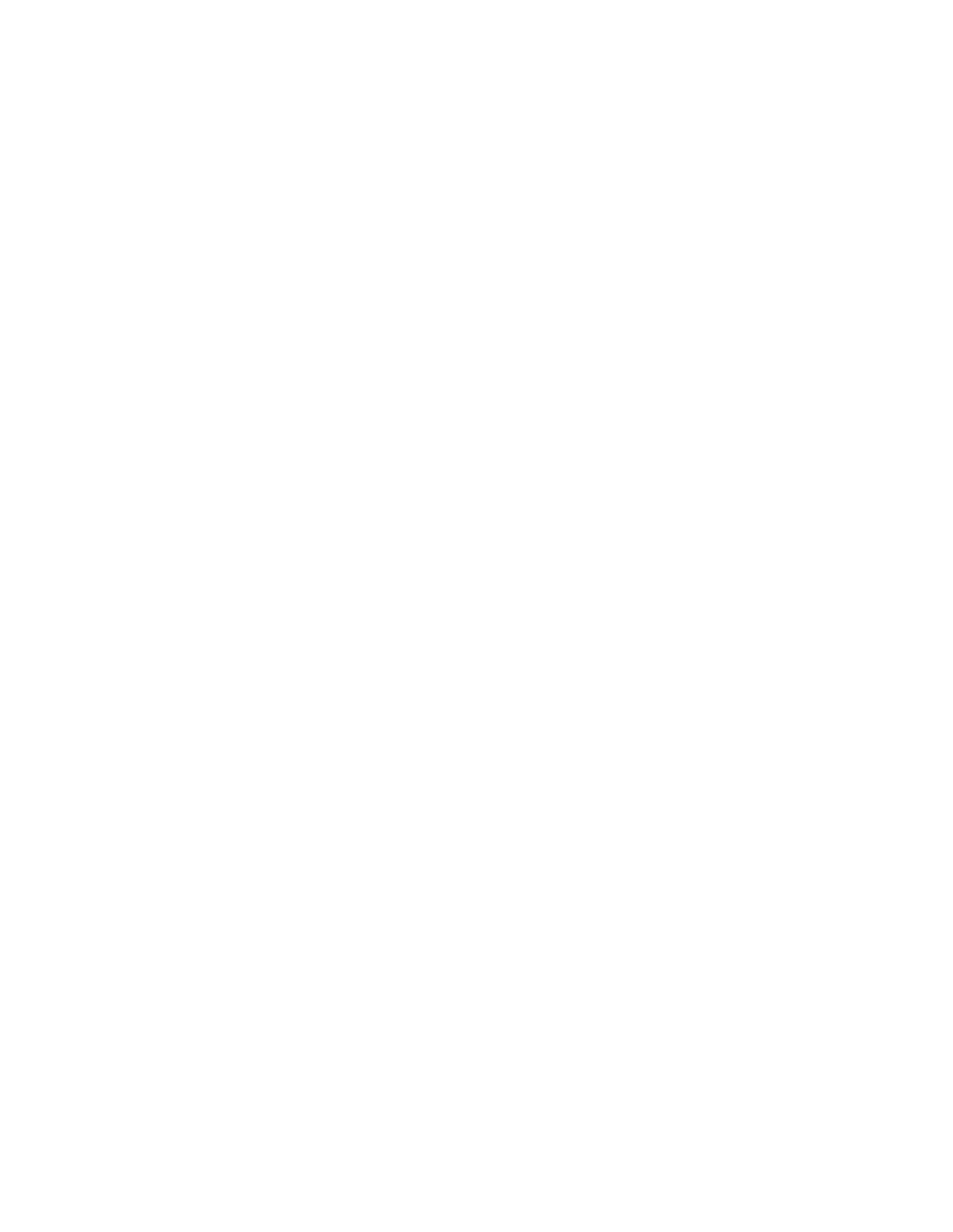MEF Associates conducted this evaluation of Career Bridge under a contract with the Office of City Auditor, City of Seattle (Contract Number: OCA 2013-03). The findings and conclusions in this report do not necessarily represent the official positions or policies of the Office of City Auditor.

For more information about MEF Associates and our work, see our website: http://mefassociates.com/

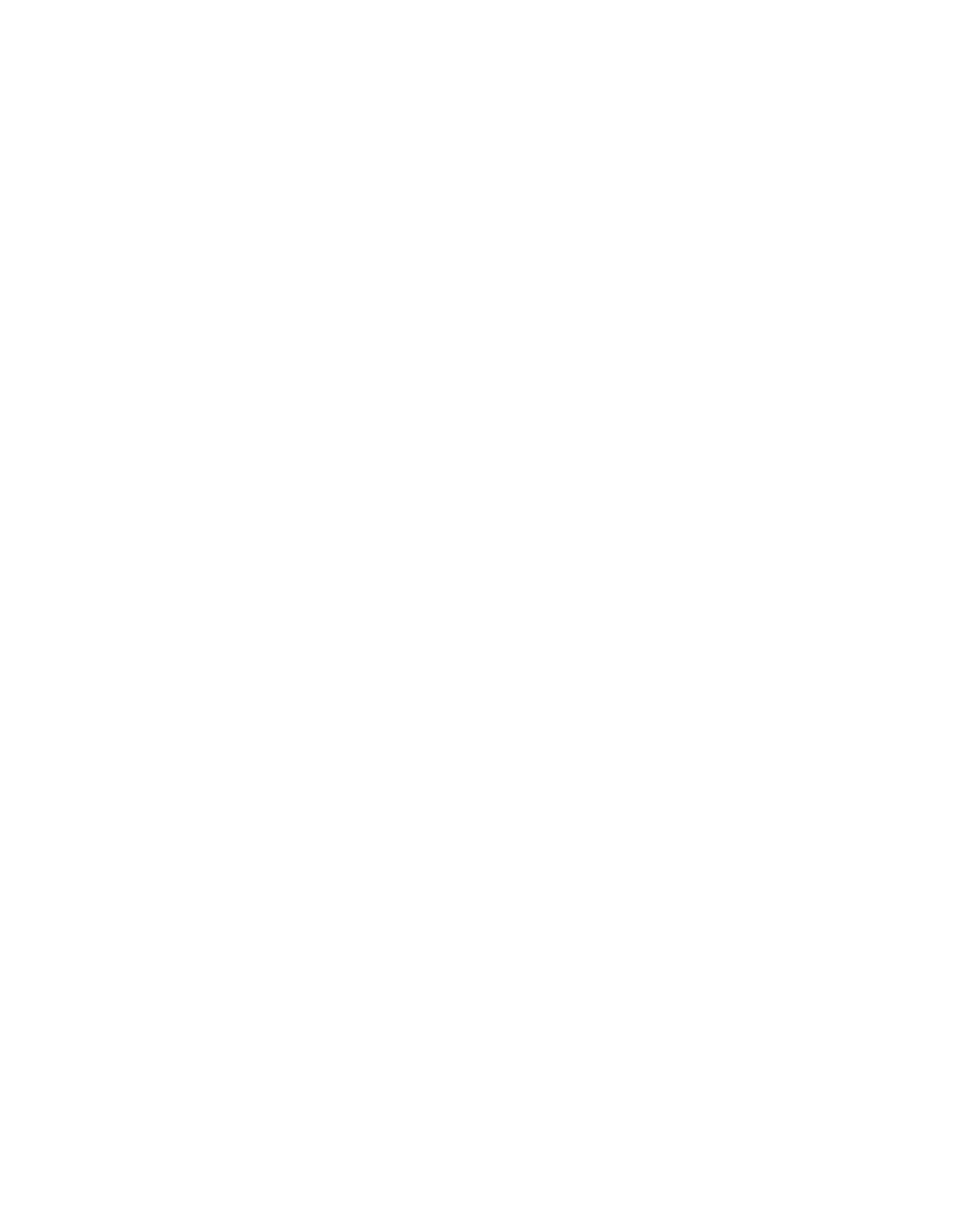## **Contents**

| I.        |  |
|-----------|--|
| Π.        |  |
| A.        |  |
| <b>B.</b> |  |
| III.      |  |
| A.        |  |
| <b>B.</b> |  |
| 1.        |  |
| 2.        |  |
| 3.        |  |
| C.        |  |
| 1.        |  |
| 2.        |  |
| 3.        |  |
| 4.        |  |
| 5.        |  |
| 6.        |  |
| 7.        |  |
| IV.       |  |
| V.        |  |
| VI.       |  |
| VII.      |  |

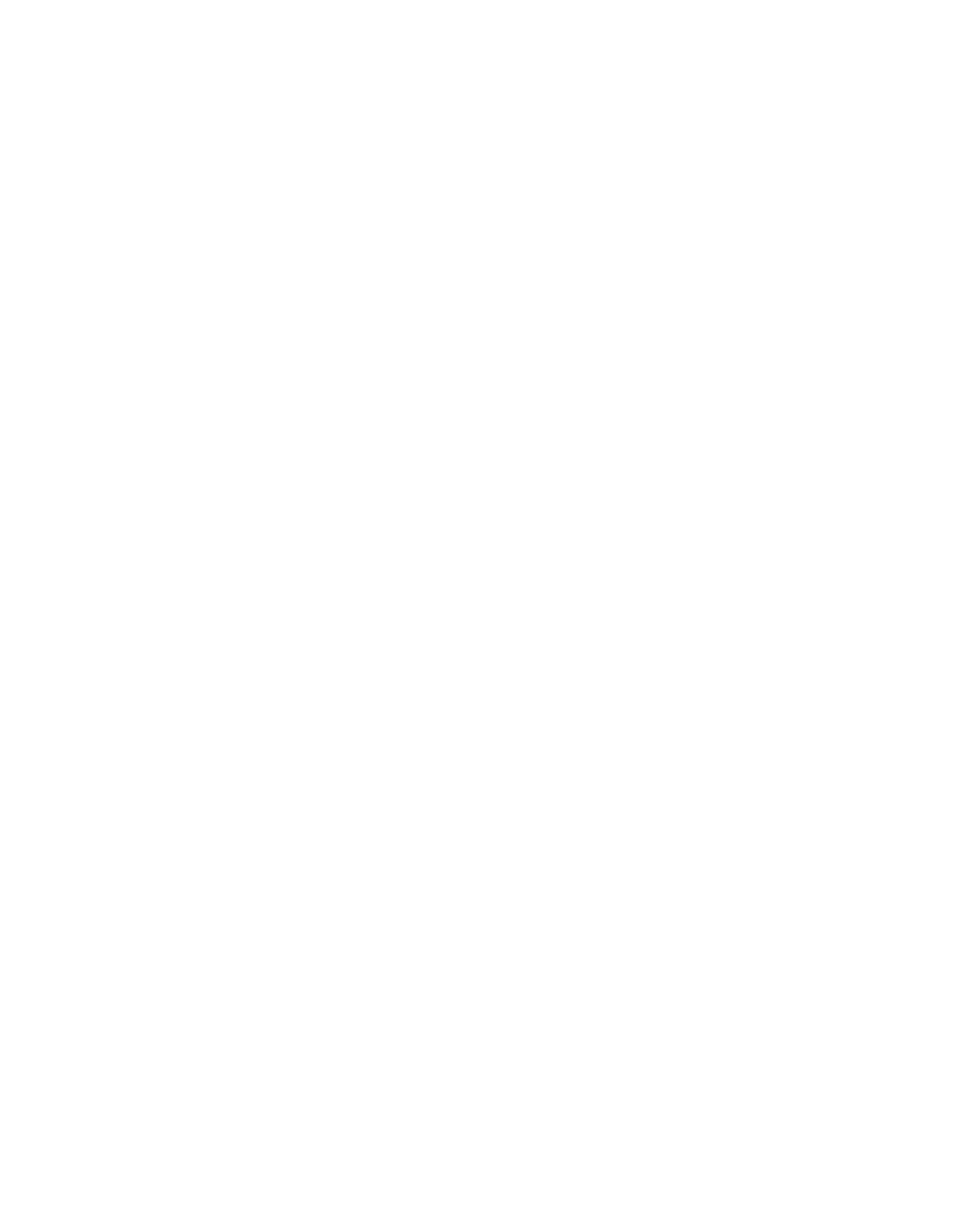## <span id="page-8-0"></span>**Acknowledgements**

This evaluation was conducted under direction of the Seattle Office of City Auditor. We are grateful for the guidance and support of Mary Denzel, Deputy City Auditor. Earlier work on this project was also informed by members of the City Council Central Staff.

Our work would not have been possible without the contributions of the numerous community members and staff involved in Career Bridge. This includes staff from the Human Services Department, the Office of Economic Development, and the Urban League. Equally important was the willingness of community members involved in Career Bridge and Career Bridge staff to spend the time to provide us with open, honest discussions about the initiative. Without their input, this work would not have been possible.

We are also indebted to the Career Bridge participants who shared their own experiences with us. Their perspectives were vital. We are similarly appreciative of the members of the Black Prisoners' Caucus who pushed us to think about the roots of Career Bridge and how it interacts with the broader re-entry experience.

We appreciate the work of staff from the Seattle Jobs Initiative and TRAC Associates in providing participant data.

Kathleen Moore provided valuable assistance with the data analysis.

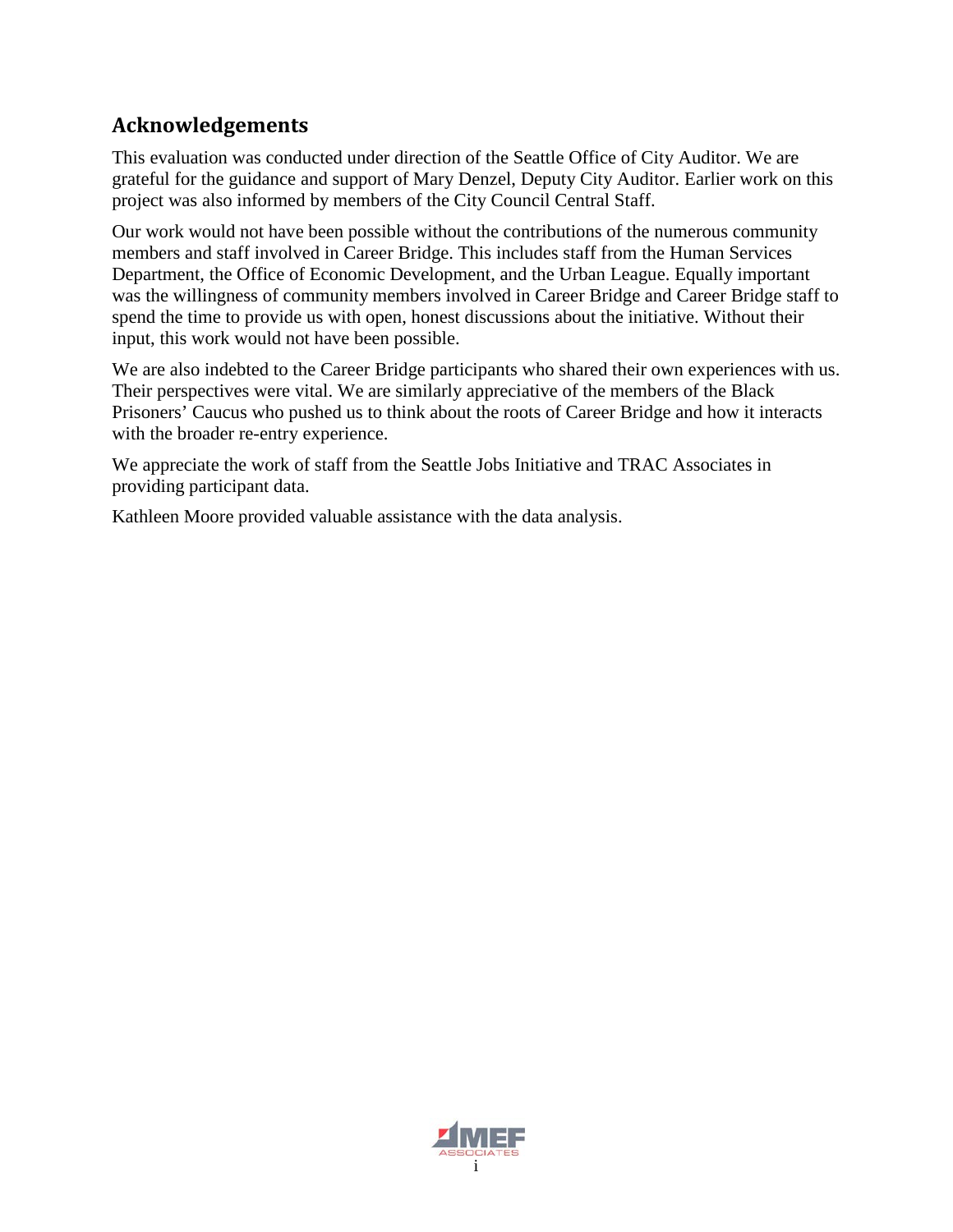## <span id="page-9-0"></span>**Overview**

In response to a spate of gun violence in Seattle in early 2012, the Mayor's office, the Seattle Office of Economic Development, and the Human Services Department began thinking through alternative strategies to support the needs of low-income men of color with barriers to employment in the city.

The resultant initiative, Career Bridge, represents an innovative effort by the City of Seattle (City), community members, and a non-profit partner to better support the needs of low-income men of color who are facing multiple barriers to employment. This report describes the findings of our evaluation of Career Bridge, focusing on the implementation experience and the employment and participation outcomes from the first three cohorts enrolled into Career Bridge in 2014.

\*\*\*\*\*

Career Bridge participants enroll in a two-week job readiness training, followed by case management and job search assistance. In addition, Career Bridge offers individualized supportive services such as counseling and group-based opportunities for peer support and mentorship.

The initial Career Bridge design emerged out of a series of conversations between City staff and community leaders that emphasized the acute needs of this population. City staff and key community members sought to develop an intervention designed specifically to challenge the existing paradigm for how to support formerly incarcerated individuals and those with high barriers to stability around employment services. This included an emphasis on grassroots involvement of community members in the design and implementation of the intervention and a process that empowered participants and community members.

As a result of this process, a model with a dual set of goals emerged. While much of Career Bridge focused on the employment outcomes of the target population, the City and community members collaborated to design a model that sought to address the institutional and systematic barriers in the city facing racial and ethnic minorities and those with criminal convictions.

#### **Strengths of the Intervention**

Many of the strengths associated with the current Career Bridge model stem from the initiative's ability to blend the community-driven approach of the initial iteration with a structured and more formalized service delivery model. We found a substantial, ongoing commitment among key community members to the mission of Career Bridge. Its participants are exhibiting success in securing and maintaining employment, and at least a subset are actively engaged in the community-building and peer support components of Career Bridge.

- **Strong employment outcomes**. The high percentage (81 percent) of Career Bridge participants from the first three cohorts who reported finding employment following enrollment is positive. Given that Career Bridge explicitly targets individuals with substantial barriers to employment, the high employment rate among participants along with the relatively short period of time between enrollment and employment is a substantial accomplishment.
- **Career Bridge staff share the characteristics and experiences of participants**. The composition of current initiative staff is a strength of the initiative. Almost all of the

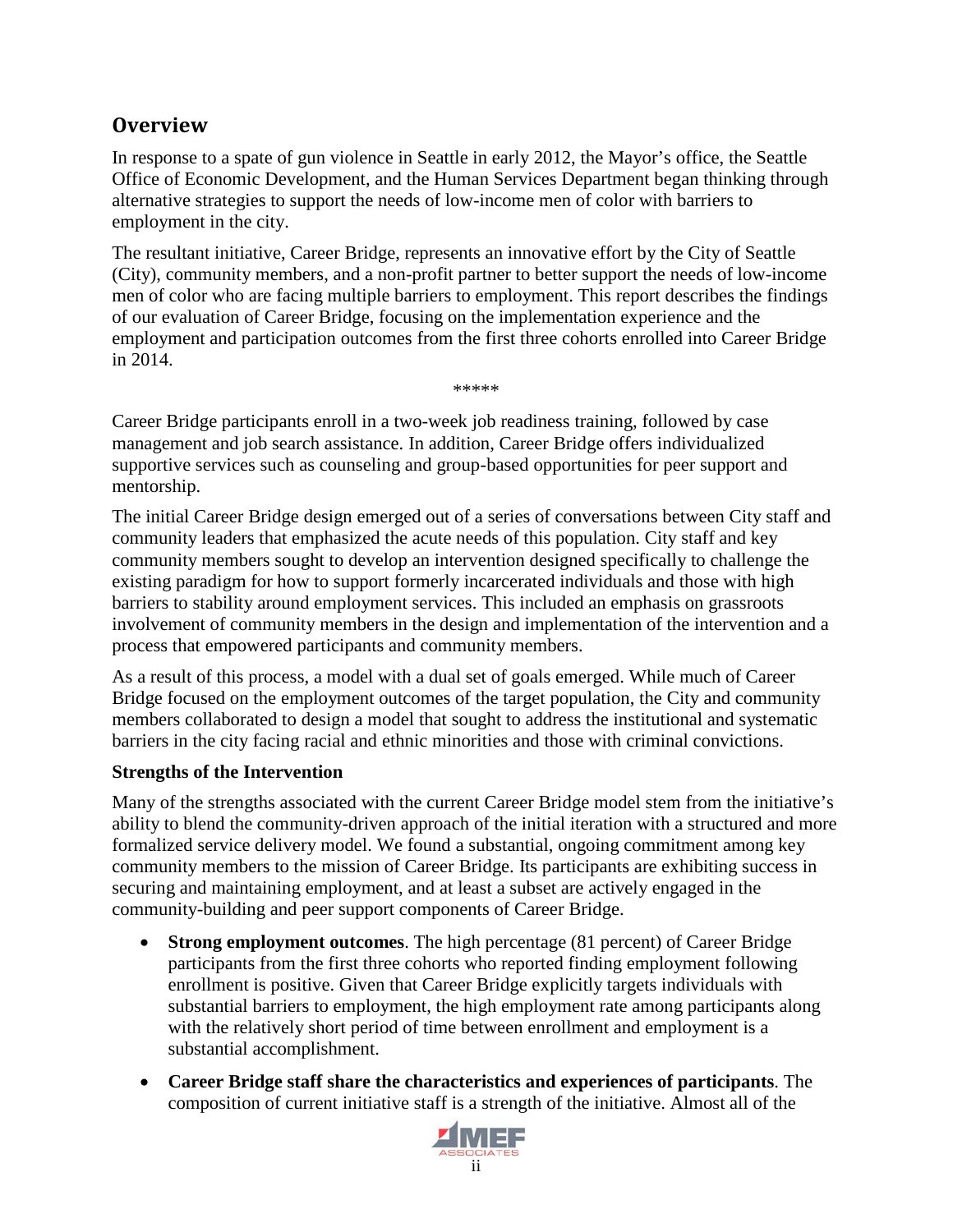Career Bridge staff are people of color, the majority are men, and several had made the successful transition from incarceration to these professional positions. Participants, staff, and community members alike emphasized that it was the combination of substantive knowledge and skills along with the shared experiences and characteristics that make these staff effective. It gives them greater credibility with participants and helps foster a safe and open environment. As Career Bridge continues to expand, enroll more participants, and require more program navigators, it will be critical to continue emphasizing the value of these experiences and characteristics in the hiring of Career Bridge staff.

- **Participants face multiple barriers to self-sufficiency and Career Bridge is increasingly well-equipped to address these needs**. Career Bridge participants face housing instability, low educational attainment, debt, and limited recent work history. Over 90 percent report having been convicted of a crime at some point in their life. The current Career Bridge model is increasingly well-equipped to respond to the multiple barriers facing the target population. This includes: supports to address barriers such as transportation, housing, mental health issues, and chemical dependency; formalized relationships with low-income and transitional housing providers; and offering one-onone counseling services. Presentations on domestic violence and asset building during the job readiness training also expose participants to resources to address related issues.
- **Ongoing support from community members**. Career Bridge was born out of the effort to marry City funding with the efforts of committed community activists. The goal was an intervention that was responsive to community voices and also could leverage the funding and expertise of City staff and enable access to other City-funded employment services. There remains a committed group of community members who regularly participate in Career Bridge events and provide mentorship to participants. These same community members also represent a strong voice that continues to push Career Bridge to provide a more holistic set of services that is not narrowly focused on direct, employment-related supports. Similarly, there remains a strong emphasis on participantled programming and empowerment.
- **Increased service capacity and formalized navigation and case management**. A critical weakness of the initial Career Bridge model was the heavy reliance on community sponsors for recruitment and to provide de facto case management services. This approach both limited enrollment capacity and the ability to fully meet the needs of participants. With the addition of designated navigation and case management services, Career Bridge participants have better access to direct support as well as referrals to necessary support services. While Career Bridge will need to add additional staff if enrollment continues to increase, the current model substantially expanded capacity to provide intensive services to all enrolled participants.

#### **Intervention Challenges**

Despite the strengths of the current Career Bridge model, we found some ongoing challenges with the initiative. The challenges we discuss below mainly highlight areas where the initiative can improve on existing strengths.

• **Need for more individualized employment services**. One of the most consistent and pronounced criticisms we heard regarding the current Career Bridge model was the lack

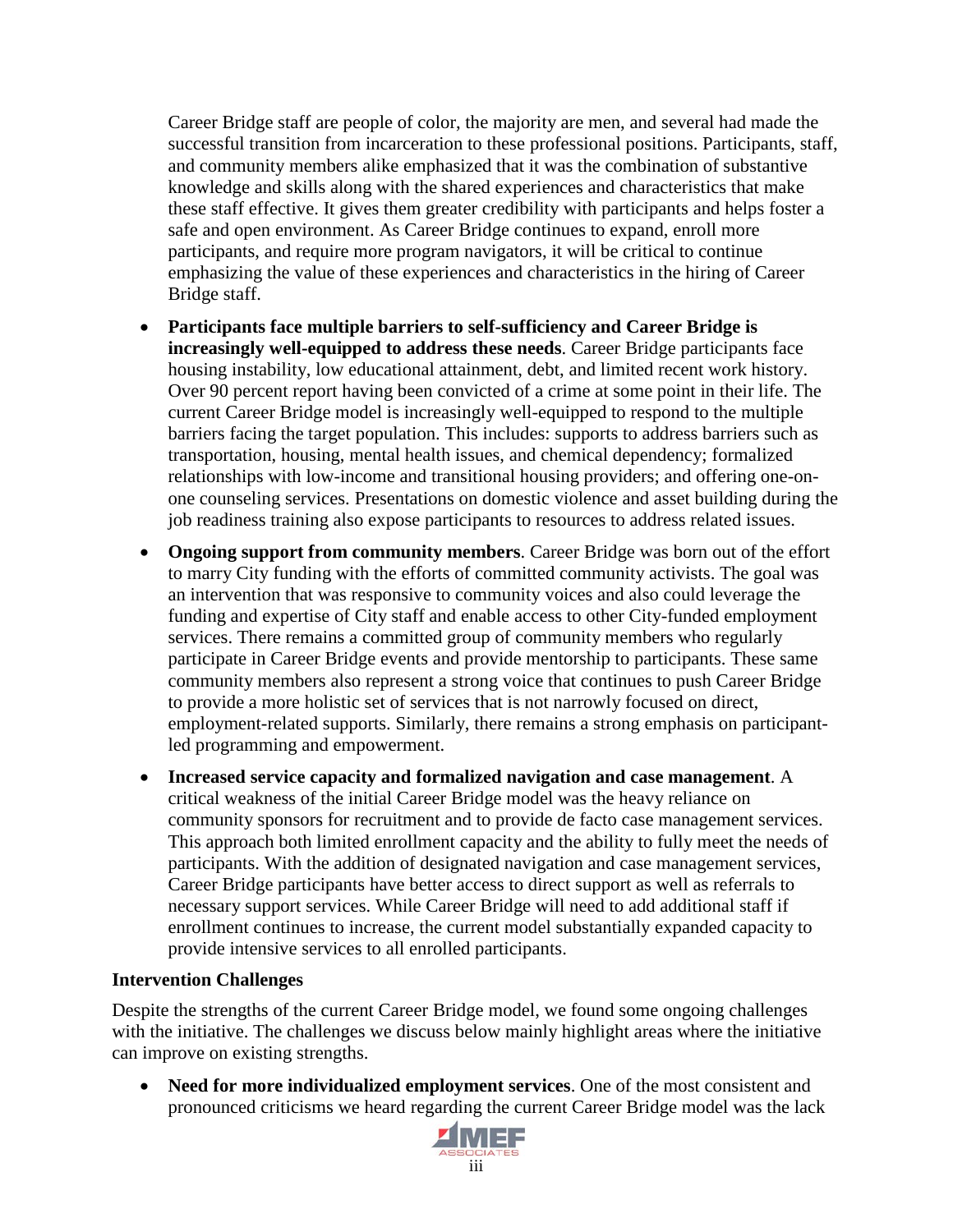of support for higher wage employment in sectors that aligned with participants' interests and experiences. The current model's emphasis on rapid reemployment and a job development strategy emphasizing survival jobs comes at the expense of longer-term career development, and many respondents suggested participants would benefit from more individualized employment services aligned with their specific skills and expertise.

- **Need for increased referrals to the broader education and training system**. Despite the initial intent of Career Bridge to serve as a pathway into the broader array of education and training programs in the city, our fieldwork suggests that Career Bridge remains relatively isolated with few formalized connections to these programs. While this may largely be a function of the heavy emphasis being placed on rapid reemployment, at least a subset of the participants would likely benefit from connections with more advanced training options. Both the time commitment of a job and the limited referral network to these types of programs make enrolling in education logistically challenging.
- **Need to increase staffing as enrollment increases**. We heard from multiple community members and staff that, as Career Bridge continues to enroll more cohorts of men, current case management and job development capacity will soon be insufficient. In part this is driven by the lack of a formal exit policy and the commitment of staff to maintain ongoing relationships with as many past participants as possible. However, absent staffing increases, this is likely unsustainable.
- **Variable levels of engagement**. While program data showed most participants had regular contact with core Career Bridge staff, our findings indicate much lower rates of engagement with other Career Bridge services. A substantial portion of Career Bridge participants do not participate in many of the more community-oriented activities. As a result, following the job readiness training, these participants experience a form of Career Bridge that looks similar to a more typical case management-based employment program.
- **No clear plan for meeting stated community-level and system-level goals**. City staff and Career Bridge community sponsors consistently emphasized that the goals of the initiative extend beyond individual-level outcomes. There is an obvious desire for Career Bridge to be a broader agent of change within the African-American community, specifically in terms of supporting the needs of low-income men with substantial barriers to employment. While Career Bridge has clear, measurable outcomes on the individual level, there is no equivalent for the community-level goals, and it is unclear how these goals will be accomplished or what metrics can be used to determine success.

Career Bridge benefits from a committed and talented group of staff and volunteers who have worked hard to increase the opportunities for low-income men of color facing barriers to employment. The model continues to represent a creative approach to combining public funds with community-based activism. Moreover, its partnership with established efforts to support the transition out of prison offers increased continuity in the social supports available to formerly incarcerated individuals. This has the potential to pay dividends both for the individuals in the reentry process as well as the communities they come home to.

\*\*\*\*\*

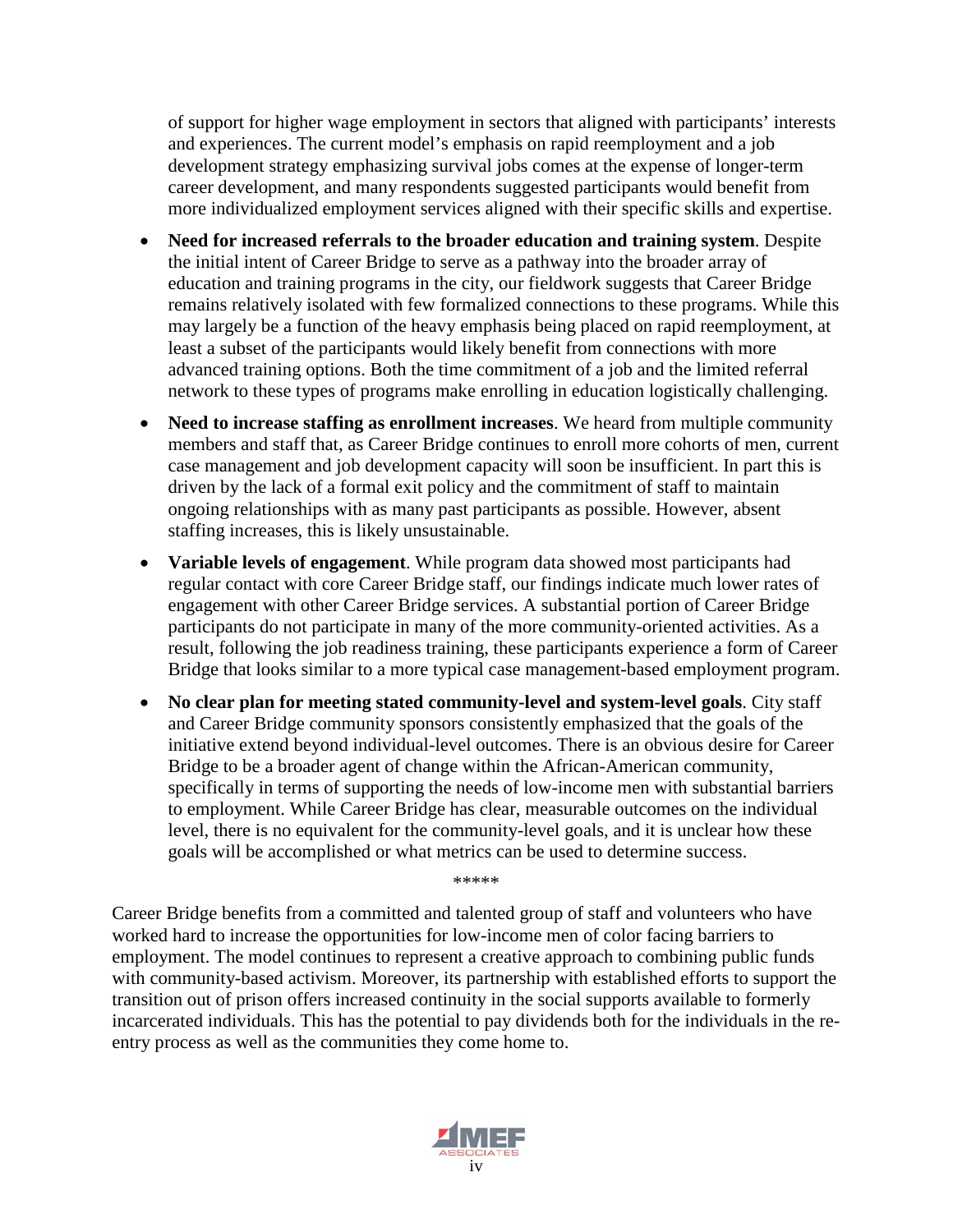## <span id="page-12-0"></span>**I. Introduction**

In response to a spate of gun violence in Seattle in early 2012, the Mayor's office, the Seattle Office of Economic Development (OED), and the Human Services Department (HSD) began thinking through alternative strategies to support the needs of low-income men of color with barriers to employment in the city.

The resultant initiative, Career Bridge, was an effort to improve access to employment, education, and training for low-income men of color. This report describes the findings of our evaluation of Career Bridge, focusing on the implementation experience and the employment and participation outcomes from the first three cohorts enrolled into Career Bridge in 2014.

Career Bridge is focused on developing pathways to economic opportunity while strengthening community and families. Developed jointly by HSD and OED with substantial input from volunteer community members, Career Bridge is currently overseen by HSD, which in turn contracts with the Urban League to provide the majority of direct services.

Career Bridge participants enroll in a two-week job readiness training, followed by case management and employment assistance. In addition, Career Bridge offers individualized supportive services such as counseling and group-based opportunities for peer support and mentorship.

The initial Career Bridge design emerged out of a series of conversations between City of Seattle (City) staff and community leaders that emphasized the acute needs of this population and the potential implications for reduced violence. City staff and key community members sought to develop an intervention designed specifically to challenge the existing paradigm for how to support formerly incarcerated individuals and those facing barriers to stability around employment services. This included an emphasis on grassroots involvement of community members in the design and implementation of the intervention and a process that empowered participants and community members.

As a result of this process, a model with a dual set of goals emerged. While much of Career Bridge focused on the employment outcomes of the target population, the City and community members collaborated to design a model that sought to address the institutional and systemic barriers in the city facing racial and ethnic minorities and those with criminal convictions. These broader, community-level goals included an emphasis on increasing the capacity of communitybased institutions to provide direct services for this population as well as bolstering their ability to advocate for policy change impacting this population.

In April 2013, the Seattle Office of City Auditor contracted with MEF Associates to conduct an evaluation of Career Bridge. In July 2013, MEF Associates released a Preliminary Report, which described the intervention, analyzed participant characteristics and employment outcomes, outlined the challenges associated with the Career Bridge model, analyzed program costs, and discussed the implications of our findings for expansion of Career Bridge.<sup>[1](#page-12-1)</sup>

In the months following release of this report, the City initiated several changes to Career Bridge, including beginning the process of contracting with a Community-Based Development Organization (CBDO) to operate Career Bridge. Given the timing of this decision – HSD's

<span id="page-12-1"></span> <sup>1</sup> Glosser, A. and Obara, E. *Evaluation of Career Bridge: Preliminary Report*. MEF Associates: prepared for the City of Seattle – Office of City Auditor. July 2013.

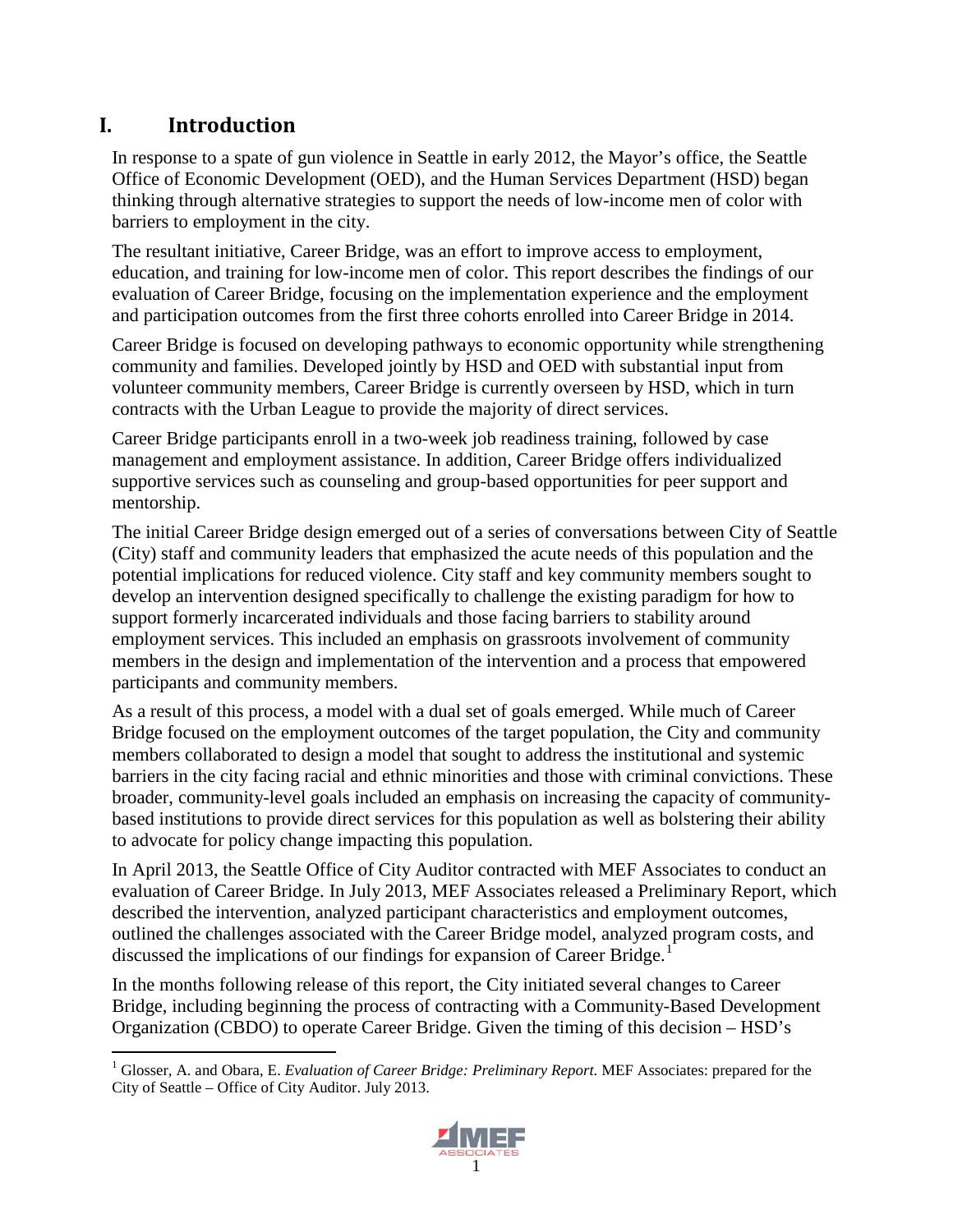contract with the Urban League was finalized in April 2014 – the Office of City Auditor requested that MEF's Final Report focus on the Career Bridge implementation experience under the new design and employment outcomes from the first three cohorts enrolled into Career Bridge by the Urban League.<sup>[2](#page-13-2)</sup> This report describes our findings. It includes the following sections:

- *Section II* describes our methodology.
- *Section III* describes our understanding of the intervention. This includes describing the design of the intervention, the target population, key goals, and the current service delivery structure.
- *Section IV* is an analysis of participant characteristics.
- *Section V* discusses participant engagement and service delivery receipt.
- *Section VI* presents an analysis of employment outcomes for the first three cohorts of individuals enrolled into Career Bridge by the Urban League.
- *Section VII* offers concluding thoughts, including discussion of key strengths and weaknesses of the current model.

Career Bridge has changed substantially since we began our evaluation work. While the design of the model and the service delivery structure have become more formalized in recent months, in many ways Career Bridge is still in its infancy. Many program managers and key staff have been in their positions for less than a year, there has been substantial turnover among the City staff responsible for the design and monitoring of Career Bridge operations, and there are ongoing changes to the recruitment approach and target population. Our hope is that, despite these ongoing changes, our evaluation of the core components of the intervention can support further program improvement.

### <span id="page-13-0"></span>**II. Methodology**

The findings in this report are based on a combination of qualitative and quantitative data. Following the strategy we outlined in our Evaluation Plan,<sup>[3](#page-13-3)</sup> we used a mixed methods approach to document participant characteristics, participant engagement, employment outcomes, and implementation.

## <span id="page-13-1"></span>**A. Qualitative Data Collection**

We used an array of qualitative techniques to capture perspectives on the design and implementation of Career Bridge. Additionally, we used administrative data to capture detailed information on the characteristics and experiences of three cohorts of recent participants.

*Interviews with key stakeholders.* We conducted 60- to 90-minute phone interviews with a variety of key community members and staff. While the topics we covered were tailored to each interviewee, we sought to hear all respondents' perspectives on the goals of Career Bridge, the roles of various community members and staff, the main components of the program, changes from the former model, needed improvements, and prospects for expansion of the current model.

<span id="page-13-3"></span><sup>3</sup> Glosser, A. and Obara, E. *Evaluation of Career Bridge: Evaluation Plan*. MEF Associates: prepared for the City of Seattle – Office of City Auditor. September 2013.



<span id="page-13-2"></span> $2^2$  Cohorts 8, 9, and 10. There were seven cohorts before the Urban League began operating Career Bridge.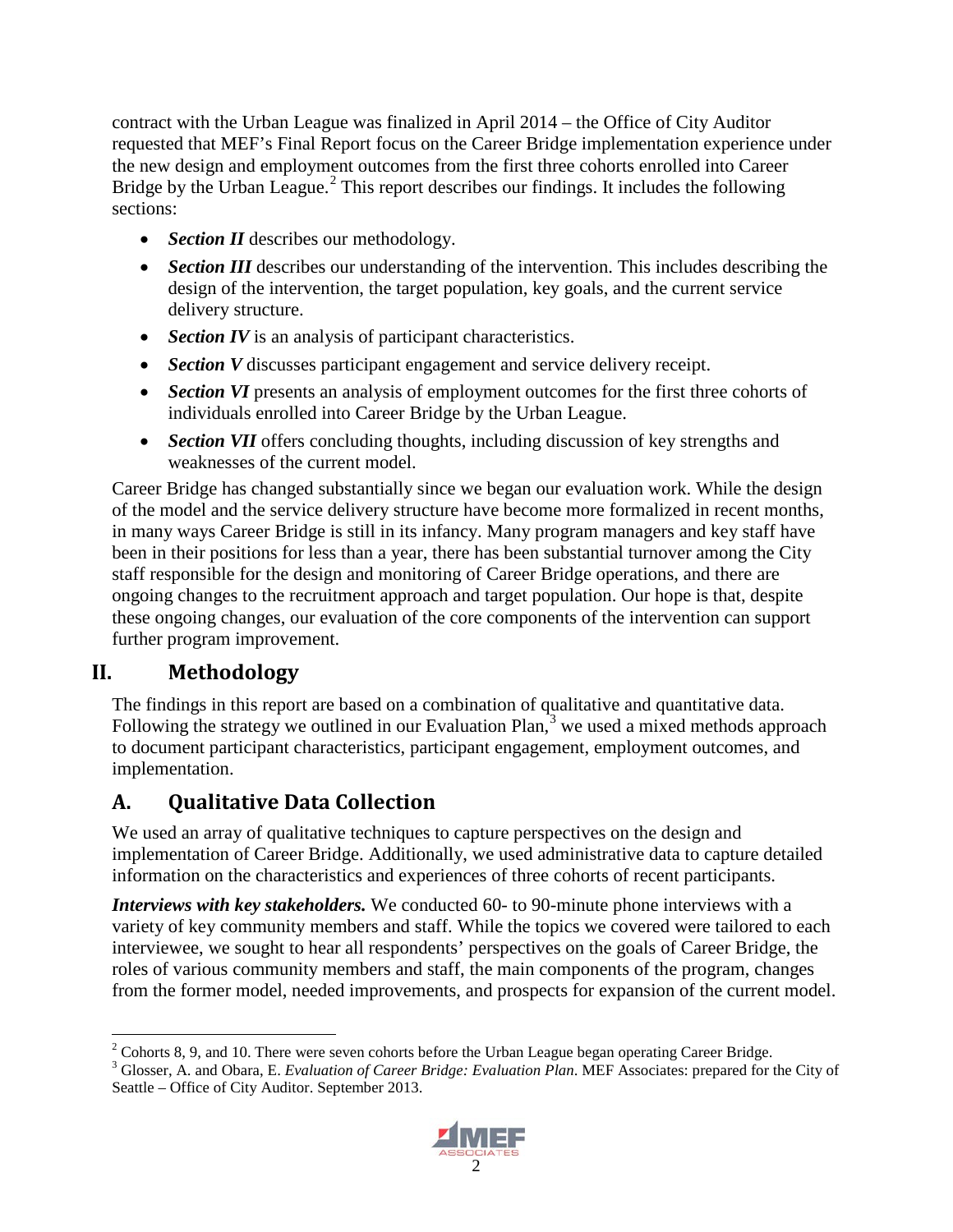- Our conversations with staff members from *Seattle Jobs Initiative (SJI)* and *TRAC*  Associates<sup>[4](#page-14-0)</sup> focused on characterizing SJI and TRAC's roles in Career Bridge following the program redesign in 2014, the two-week job readiness training, the weekly men's group, job placement, and individual counseling services.
- We spoke with a *financial counselor* who leads a class during the first week of the training and provides ongoing financial advice to participants.
- Our interviews with *HSD and Urban League* staff members working on Career Bridge focused on the design of the new model under Urban League management, the roles of the Urban League in providing services, and the theory of change<sup>[5](#page-14-1)</sup> guiding program operations.
- We spoke with three *community sponsors and supporters* about how they became involved in Career Bridge, how their roles have changed, the referral, recruitment and enrollment process for new participants, and how participants are provided with supportive services and case management.
- We interviewed two *employers* who have hired Career Bridge participants, asking them about their hiring decisions and experiences working with these men and Career Bridge staff.

*Attendance at Career Bridge events*. We attended two Tuesday night meetings typically held weekly at the Life Enrichment Bookstore, which are attended by varying numbers of Urban League staff, sponsors, participants, and other community members. These meetings included the graduation celebration for Cohort Thirteen. We also observed the first day of Cohort Thirteen's job readiness training. In addition, we attended one of the weekly meetings of the Black Prisoners' Caucus at the Monroe Correctional Complex.

*Participant interviews.* To capture participant perspectives regarding their experiences with Career Bridge, we conducted a series of three interviews with each of three volunteer participants over the course of seven months. We interviewed a fourth participant once in June but were unable to schedule further interviews with him. We sought volunteers for these interviews when they were enrolled in the job readiness training, shortly following their entry into Career Bridge. The interviews were semi-structured using a short protocol, but participants led the flow of the informal conversation, and we asked probing questions. The interviews typically lasted between 45 and 60 minutes and addressed participants' initial recruitment into Career Bridge, program goals, participant barriers, the two-week training, job placement services, supportive services and case management provided by community sponsors and staff, and possible program improvements.

*Review of Career Bridge documents.* We reviewed an array of Career Bridge program documents to support our work. These documents included the community sponsor manual, participant enrollment and initial intake assessment forms, the Career Bridge schedule of events, the PowerPoint presentation and assignments used in the job readiness training, and forms developed by staff to identify and address participant needs.

<span id="page-14-1"></span>long-term goal expressed by a given community.



<span id="page-14-0"></span><sup>&</sup>lt;sup>4</sup> TRAC is a for-profit organization that provides an array of contracted employment services in the greater Seattle area.<br><sup>5</sup> A theory of change is a complete picture of the early- and intermediate-term changes that are needed to reach a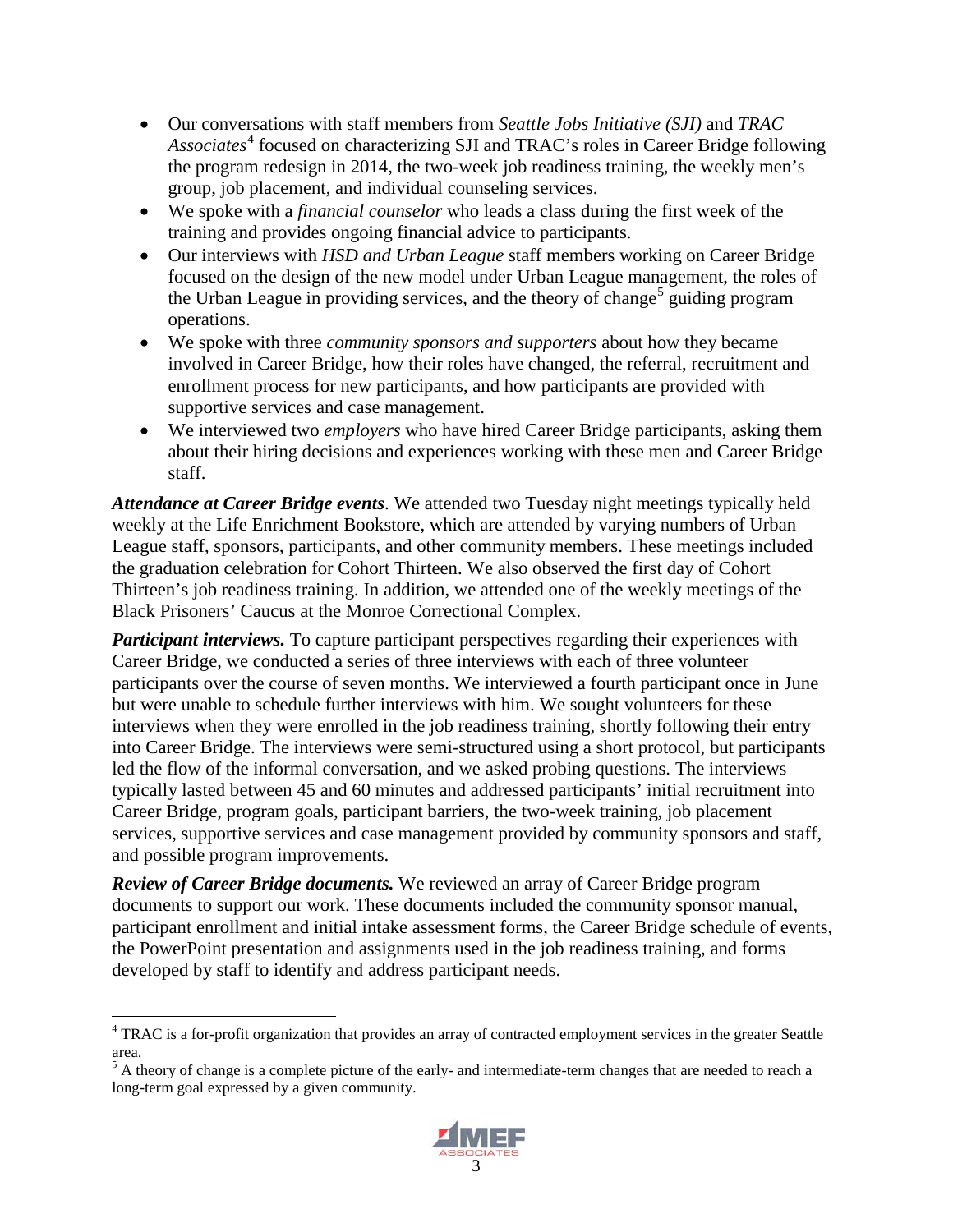## <span id="page-15-0"></span>**B. Quantitative Data Collection**

Our quantitative analyses focused on the experiences of three cohorts of Career Bridge participants (31 total) – the first three run by the Urban League, which occurred in April, May, and July 2014. We selected these cohorts for two reasons: (1) to focus our analysis on the most recent version of Career Bridge and (2) to maximize the length of time we could observe outcomes for enrolled participants. As with our July 2013 Preliminary Report, we believed that it was important to focus on the outcomes of those participants who had been enrolled in Career Bridge the longest. However, we had to balance this with the recognition that there were substantial changes in the model that accompanied the City's contracting with the Urban League to manage Career Bridge. Our focus on these three cohorts represents an attempt to balance these two imperatives, with the goal of providing as accurate a picture as possible of the experiences of Career Bridge participants.

In accordance with our Evaluation Plan, we analyzed Career Bridge program data to support our understanding of participant characteristics, participation in Career Bridge, and participant outcomes. We worked closely with HSD staff, the Urban League, and TRAC Associates to develop intake forms and tracking tools to support this effort. We received individual-level, deidentified data on all participants enrolled in the three cohorts.

- *Participant characteristics*. The Career Bridge enrollment form includes baseline information covering a range of topics, including demographic characteristics, past employment history, program expectations, housing status, criminal background, and financial obligations. Participants completed this form roughly at the start of the job readiness training, which marks the formal beginning of a cohort.
- *Career Bridge participation*. Career Bridge staff tracked multiple forms of participant engagement. These included attendance at Career Bridge meetings, men's group attendance, individual counseling, and participant contacts with the program navigator and job developer. The Urban League also provided monthly reports of financial support provided to participants from July through December 2014.
- *Participant outcomes*. We obtained employment-related outcomes through reports generated using data reported by participants to the Career Bridge job developer, tracking participants' employment activities following the two-week training. These are selfreported data.
- *Job development*. TRAC provided us with data on the monthly job development work conducted for Career Bridge. These data are collected from the job developer's notes.

All data presented in the report is based on participant self-reports or documentation provided by Career Bridge staff. The participant data include only participants who enrolled and completed the job readiness training. We worked closely with HSD, the Urban League, and TRAC to ensure the data provided were as accurate as possible. This included logic checks and a close review of early data submissions.

## <span id="page-15-1"></span>**III. Description of Intervention**

Career Bridge was designed to support low-income men of color in Seattle seeking to increase stability and move toward self-sufficiency. It combines formalized case management with a community-driven model of peer support and mentorship. The model is intended to draw on the support of the broader community as a means to support participant success, particularly in the

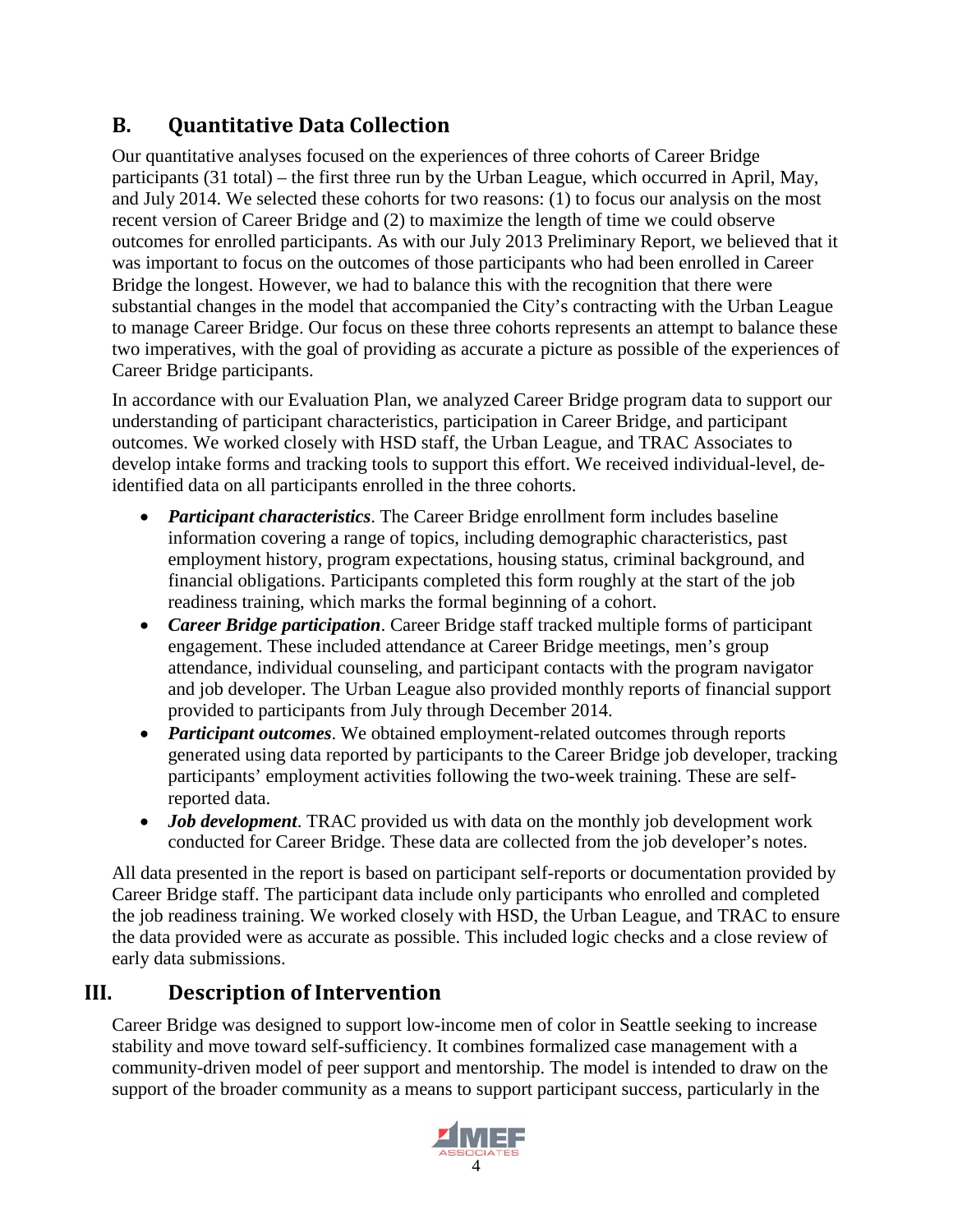area of employment. Moreover, it seeks to present an alternative to the more typical employment programs in the city.

We begin this section by briefly summarizing the initial program design. We then describe the components of the current model in more detail.

**Initial Program Design.** As mentioned above, the Office of Economic Development and Human Services Department began developing Career Bridge in response to the spate of gun violence and deaths in Seattle in early 2012. OED and HSD initially conceived of Career Bridge as an intervention designed to prevent violence by facilitating disadvantaged individuals' access to pathways to economic opportunity.

The 2013 to 2014 City Council Adopted Budget included funding for Career Bridge with the understanding that it would provide skill-building assistance and connections to resources to move disadvantaged individuals facing multiple barriers toward longer-term employment, degrees, and credentials. OED and HSD proposed a partnership to provide integrated employment and human services tailored to meet the unique needs of the participants. OED and HSD staff also intended for Career Bridge to serve as a way to help participants find employment while preparing them to be successful in SJI's Career Pathways program – an initiative to assist low-skilled working-age adults complete a professional degree or credential that leads to a better paying and more secure job with benefits and opportunities for career advancements.<sup>[6](#page-16-0)</sup>

In developing the Career Bridge intervention, HSD and OED met with community members from community resource networks, faith-based institutions, and informal and formal support organizations as well as with men of color looking for economic and educational opportunities to achieve self-sufficiency. Based on these conversations, community leaders and City staff defined several core components:

- Integration of wrap-around support services such as housing, childcare, and transportation into employment and training services;
- Community sponsors who support program completion and on-going success by providing mentorship, case management, and a network of highly accessible support resources;
- A job developer who cultivates relationships with employers in target sectors and assists participants in job search; and
- A weeklong 20-hour job readiness training module provided by SJI that would be tailored to individuals with criminal records.

**Revised Program Design.** In fall 2013, after about 18 months of program operation, City staff and Career Bridge community members began planning changes to the Career Bridge model. As we noted in our July 2013 Preliminary Report, Career Bridge saw the transition of operational responsibility from the City to a new CBDO as an opportunity to implement these changes.<sup>[7](#page-16-1)</sup> HSD's Request for Qualifications for the new managing CBDO included components outlining these changes in addition to continuing the services already provided. The selected CBDO was expected to measure and report on a variety of outcomes that Career Bridge was previously not

<span id="page-16-1"></span><span id="page-16-0"></span><sup>6</sup> http://www.seattlejobsinitiative.com/jobseekers/career-pathways-program/ <sup>7</sup> Glosser, A. and Obara, E. *Evaluation of Career Bridge: Preliminary Report*. MEF Associates: prepared for the City of Seattle – Office of City Auditor. July 2013.

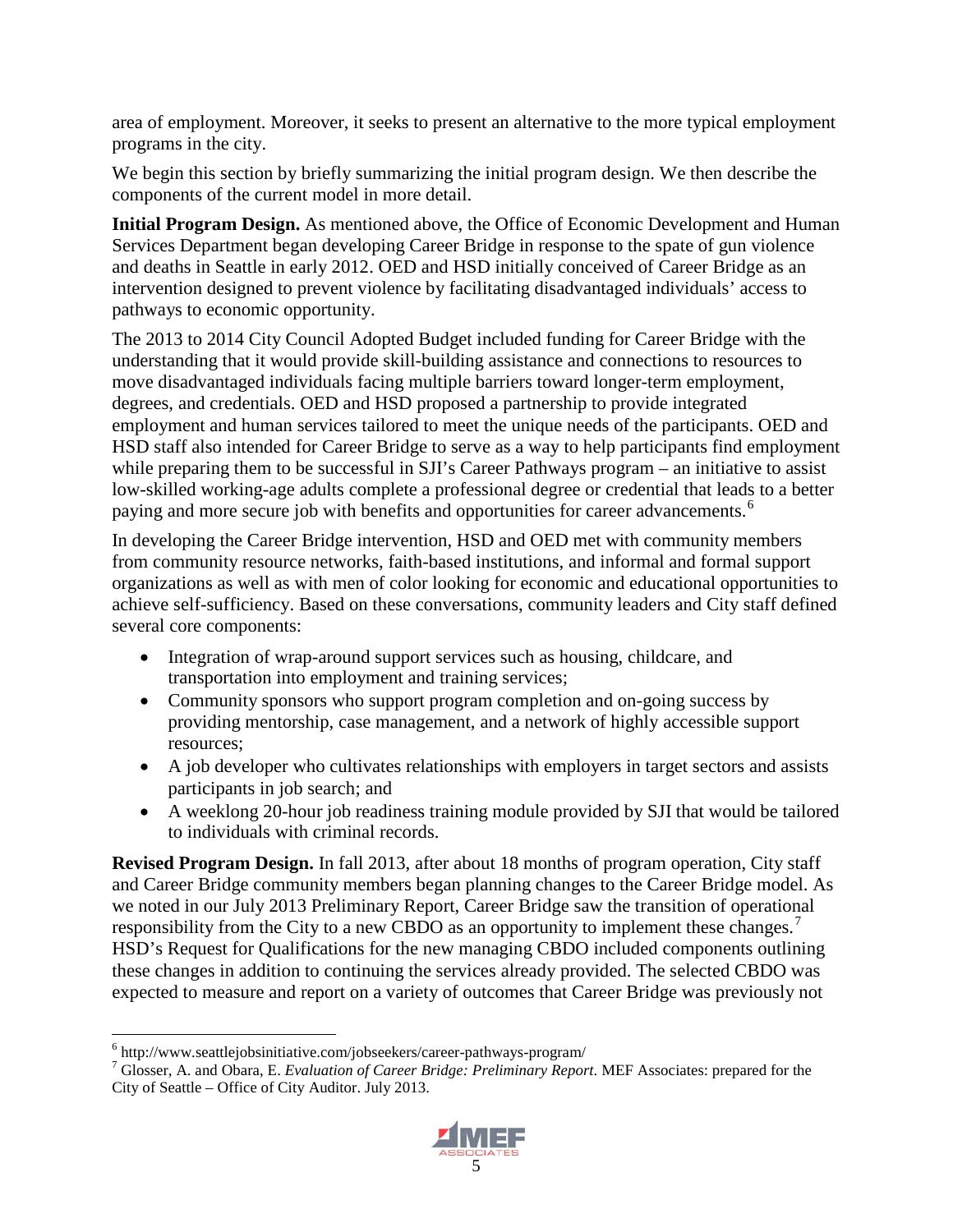tracking consistently. In addition, the CBDO was tasked with responsibilities such as development of community capacity, streamlining access to services, and formalization of the community sponsor role and the personal/relational support provided to participants.<sup>[8](#page-17-1)</sup>

In fall 2013, the Seattle City Council authorized \$400,000 for HSD to contract with a CBDO to manage the intervention and provide case management and navigation services.<sup>[9](#page-17-2)</sup> The City awarded this contract to the Urban League in spring 2014. Subsequently, the Urban League took on responsibility for delivering many of the services and supports that had previously been provided by community sponsors and City staff. While the underlying goals of Career Bridge remain similar to those we discussed in the Preliminary Report, there are some changes we note. Additionally, by contracting out Career Bridge services, the City formalized aspects of the intervention that were previously delivered in a more ad hoc fashion.

The following sections (A through C) describe the key components of the current Career Bridge model, including the target population, key goals, and service delivery structure.

## <span id="page-17-0"></span>**A. Target Population**

The city's involvement in Career Bridge began as a response to concerns about community safety and stability.<sup>[10](#page-17-3)</sup> HSD and OED made a decision early in the program's implementation (i.e., in 2012) to use Career Bridge to support the needs of African American men through a community-driven model of support. As we found in our July 2013 Preliminary Report, Career Bridge began primarily serving African American men with substantial barriers to employment, the majority of whom had a prior incarceration or criminal conviction.

While the commitment to a community-based system of support for men of color remains at the heart of Career Bridge, the shift of management of Career Bridge operations to the Urban League resulted in a more formalized definition of Career Bridge eligibility.

HSD's contract with the Urban League characterizes Career Bridge as a model seeking to support "low-income people of color who face multiple barriers to jobs and education/training."[11](#page-17-4) More specifically, the contract includes the following specific eligibility criteria: [12](#page-17-5)

- At least 18 years of age.
- Low income, which, while not defined, does require that at least 51 percent of participants have incomes no greater than 80 percent of area median income.
- Resident of Seattle or homeless.
- Facing multiple barriers to employment, examples of which include: limited work experience, lack of education, low basic skills, housing instability, criminal history, unmet basic needs, outstanding legal financial obligations, and mental health and/or chemical dependency challenges.



<span id="page-17-1"></span> <sup>8</sup> Human Services Department, City of Seattle. 2013 Career Bridge Community Based Development Organization

<span id="page-17-2"></span>Request for Qualifications, pages 7-11.<br>
<sup>9</sup> The Urban League contract includes an additional \$43,125 in funding and in-kind services from private partners.<br>
<sup>10</sup> Human Services Department, City of Seattle. 2014 Career Br

<span id="page-17-4"></span><span id="page-17-3"></span>

<span id="page-17-5"></span>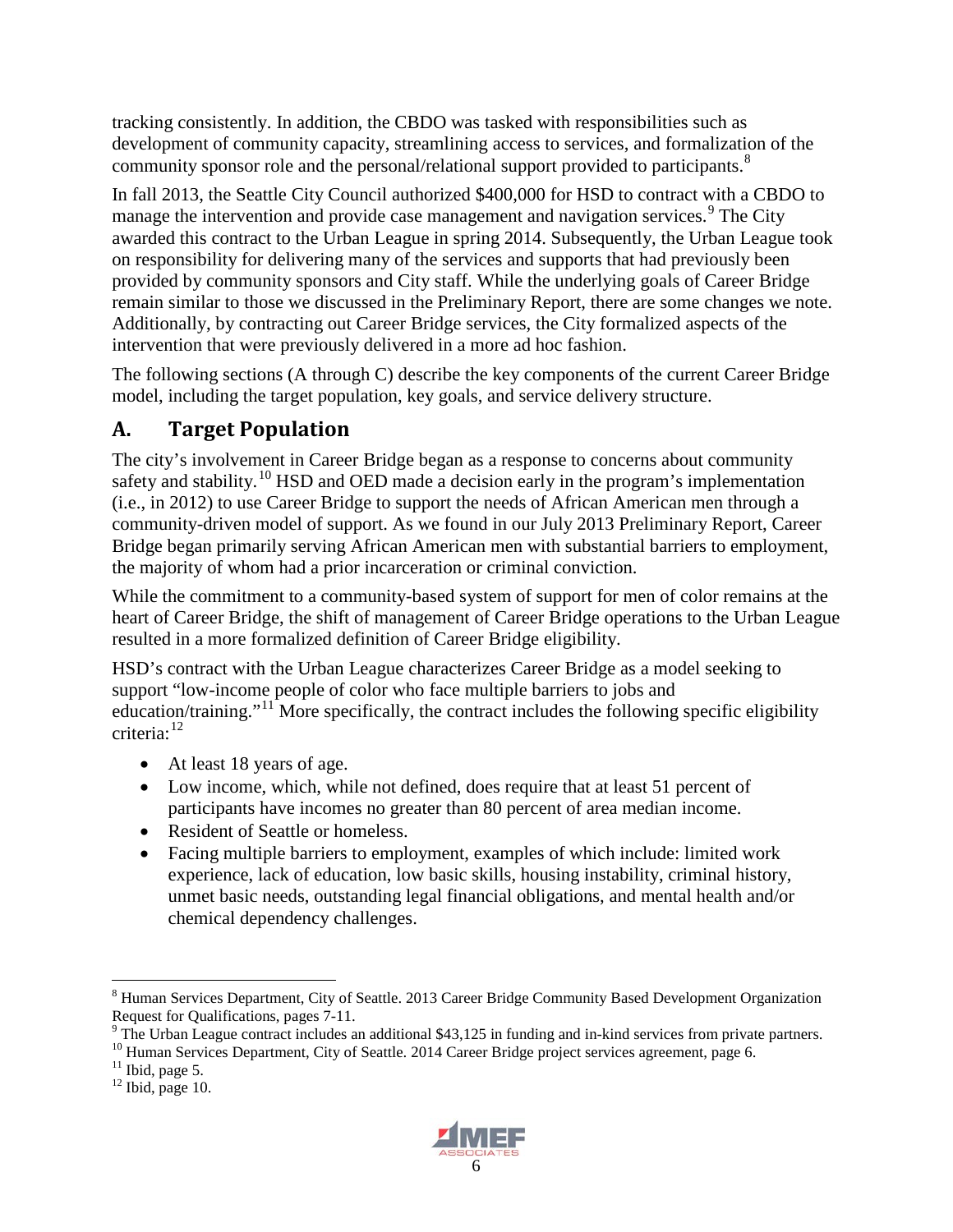However, despite formalized eligibility requirements, our conversations with community sponsors and staff involved in Career Bridge revealed a more nuanced and diverse set of perspectives regarding the appropriate target population and the participant needs Career Bridge is best-equipped to meet.

In discussing the Career Bridge target population, the staff and community members with whom we spoke emphasized that Career Bridge could meet the needs of a diverse group of participants. While most acknowledged that it was well-equipped to meet the specific needs of those who were formerly incarcerated, multiple interviewees stated that there are multiple factors that might suggest a good fit for Career Bridge. In particular, they stressed that limited work history and education substantially hindered the job prospects of individuals, especially when combined with barriers such as mental illness or chemical dependency. Similarly, staff noted that Career Bridge should target individuals who have less stability in their lives. In addition to struggles with mental health issues or chemical dependency, they emphasized that those with unstable housing situations, food insecurity, and transportation barriers are a good fit.

Interviewees also stressed that they were looking to enroll individuals in Career Bridge who expressed an interest in giving back to their community. In large part they said this because they do not see Career Bridge as simply an employment program but also as a form of community building; they expressed interest in targeting individuals who saw their participation in Career Bridge as a way both to get the support they need and to assist and support others in the community. This approach, which emphasizes a desire for selfempowerment and fostering leadership, stems in part from Career Bridge's roots with the Black Prisoners' Caucus (BPC) at the Monroe Correctional Complex.<sup>[13](#page-18-1)</sup>

#### **Career Bridge ties to the Black Prisoners' Caucus**

The Black Prisoners' Caucus (BPC) was founded in 1972 by men incarcerated at the Washington State Reformatory at Monroe Correctional Complex. The purpose of the BPC is to provide a medium for members to work collectively to improve themselves and their family relationships, their communities, and their facility. BPC operates education programs and cultural activities and addresses systemic issues that lead to incarceration. In addition, it works to improve the re-entry process and considers Career Bridge as a part of its re-entry plan.\* Some of the original community members and City staff who designed Career Bridge sought to incorporate BPC practices into the process. Their desire for self-empowerment and fostering leadership influenced the original Career Bridge model and guided their focus on former prisoners, although the initiative as a whole was oriented toward extremely disadvantaged individuals.

\*Taken from undated handout, "Black Prisoners' Caucus Re-entry Assistance and Career Bridge Process," received on December 12, 2014.

## <span id="page-18-0"></span>**B. Key Goals**

We heard diverse perspectives regarding the key goals of Career Bridge from different community members and staff. In this section we discuss the goals established as part of the City's contract with the Urban League that represent the formal goals of the model, as well as what we heard from community members and staff. These include individual-level goals relating to education and employment as well as broader, community- and systems-level goals related to change beyond the circumstances of individual participants.

While our review of program materials and conversations with staff, community members, and participants all emphasized the desire for Career Bridge to help support self-sufficiency, we did

<span id="page-18-1"></span><sup>&</sup>lt;sup>13</sup> Based on interviews with long-term community sponsors and conversations with current members of the BPC.

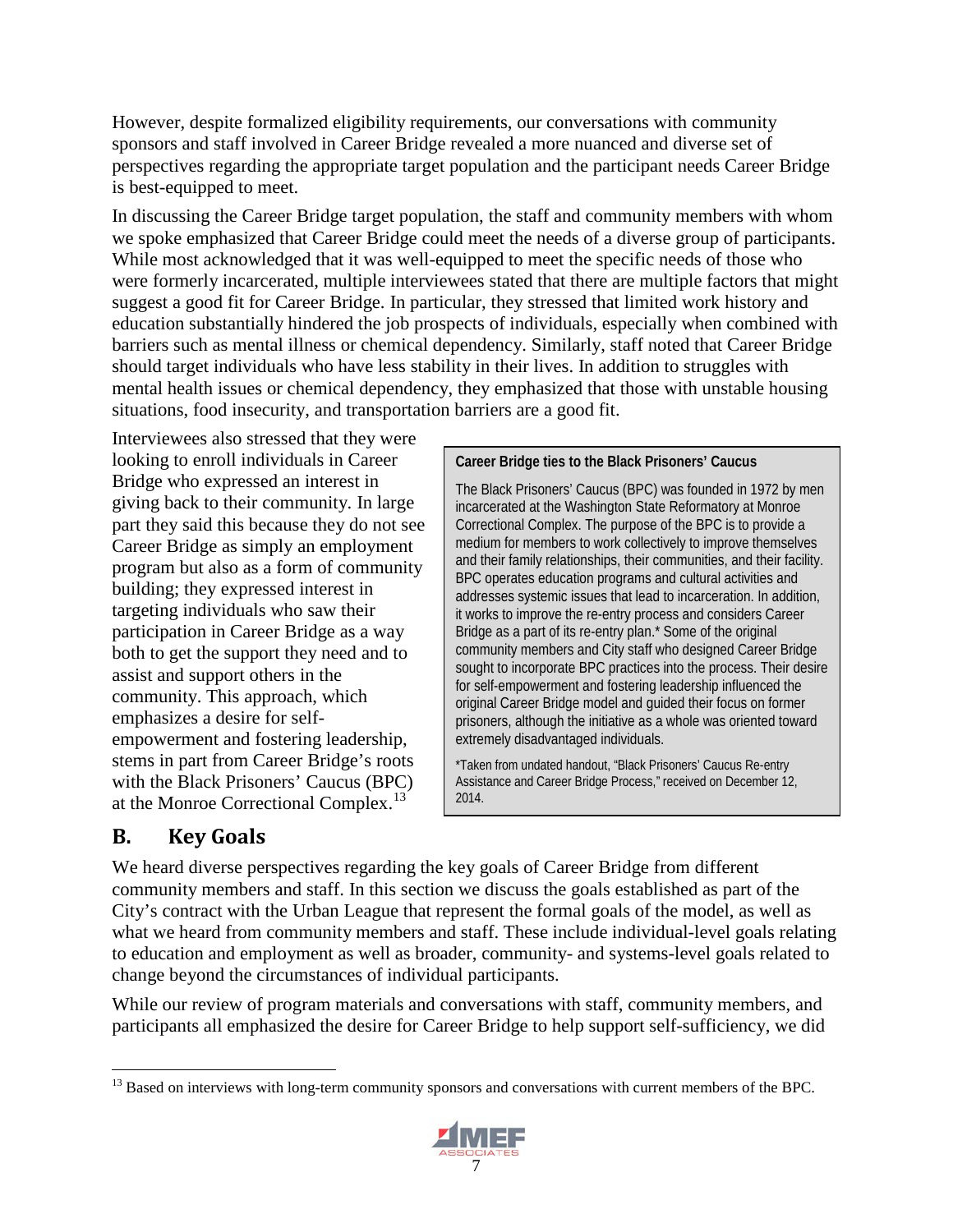not observe consensus regarding the specific definition of key goals and how different goals should be prioritized within the model.

### **1. Employment Goals**

<span id="page-19-0"></span>The Urban League's contract states that "Career Bridge seeks to connect low-income people of color who face multiple barriers to jobs and education/training through grassroots community support that position participants on a pathway toward living wage careers." It continues, stating that the "ultimate goal of Career Bridge is to achieve lasting change for individuals facing multiple barriers to self-sufficiency, through an aligned strategy between workforce training, social services and community to improve outcomes for these individuals."<sup>[14](#page-19-1)</sup> The contract then defines three categories of targeted outcomes for Career Bridge: individual outcomes, community outcomes, and system outcomes.

While the education and training related goals outlined in the Career Bridge contract and emphasized by interviewees largely align with what we heard during field work for our July 2013 Preliminary Report, several notable differences emerged. In particular, our more recent

round of interviews revealed less emphasis on connecting Career Bridge participants to the broader education and training infrastructure in the City. The logic model we presented in the Preliminary Report reflected a strong desire on the part of the City, and OED in particular, for Career Bridge to serve as an onramp to the established training infrastructure in the City, especially career pathways programs run by the Seattle Jobs Initiative. By comparison few respondents in our more recent interviews emphasized training and education as core goals of Career Bridge. Moreover, they did not articulate the ways in which they saw Career Bridge feeding into the broader education and training infrastructure in Seattle in any systematic way. Instead, respondents placed a heavier emphasis on helping participants secure employment quickly.

Both Career Bridge staff and participants made it clear that employment was the primary goal of the model. They emphasized that the community-oriented

#### **Priority Outcomes defined in the Urban League's Career Bridge Contract**

#### **Individual Outcomes**

- Increased readiness for employment and/or training and education programs
- Increased connection to supportive communities, including families/children
- Increased advancement into career and/or training pathways
- Increased access to support services and a decrease in barriers
- Improved confidence and readiness to balance life responsibilities and challenges

#### **Community Outcomes**

- Improved community infrastructure to partner across systems to implement Career Bridge
- Increased implementation to scale and improved delivery of community sponsorship model

#### **System Outcomes**

- Improved availability and access to support services
- Improved organizational infrastructure and coordination within and across systems
- Comprehensive and cohesive education and training systems that address the needs of diverse populations at varying levels of the skills continuum

approach along with case management and job development were critical in helping participants become employed. Among the participants with whom we spoke, it was clear that assistance with employment was the primary reason they sought to enroll in Career Bridge. On the Career

<span id="page-19-1"></span><sup>&</sup>lt;sup>14</sup> Human Services Department, City of Seattle. 2014 Career Bridge project services agreement, page 5.

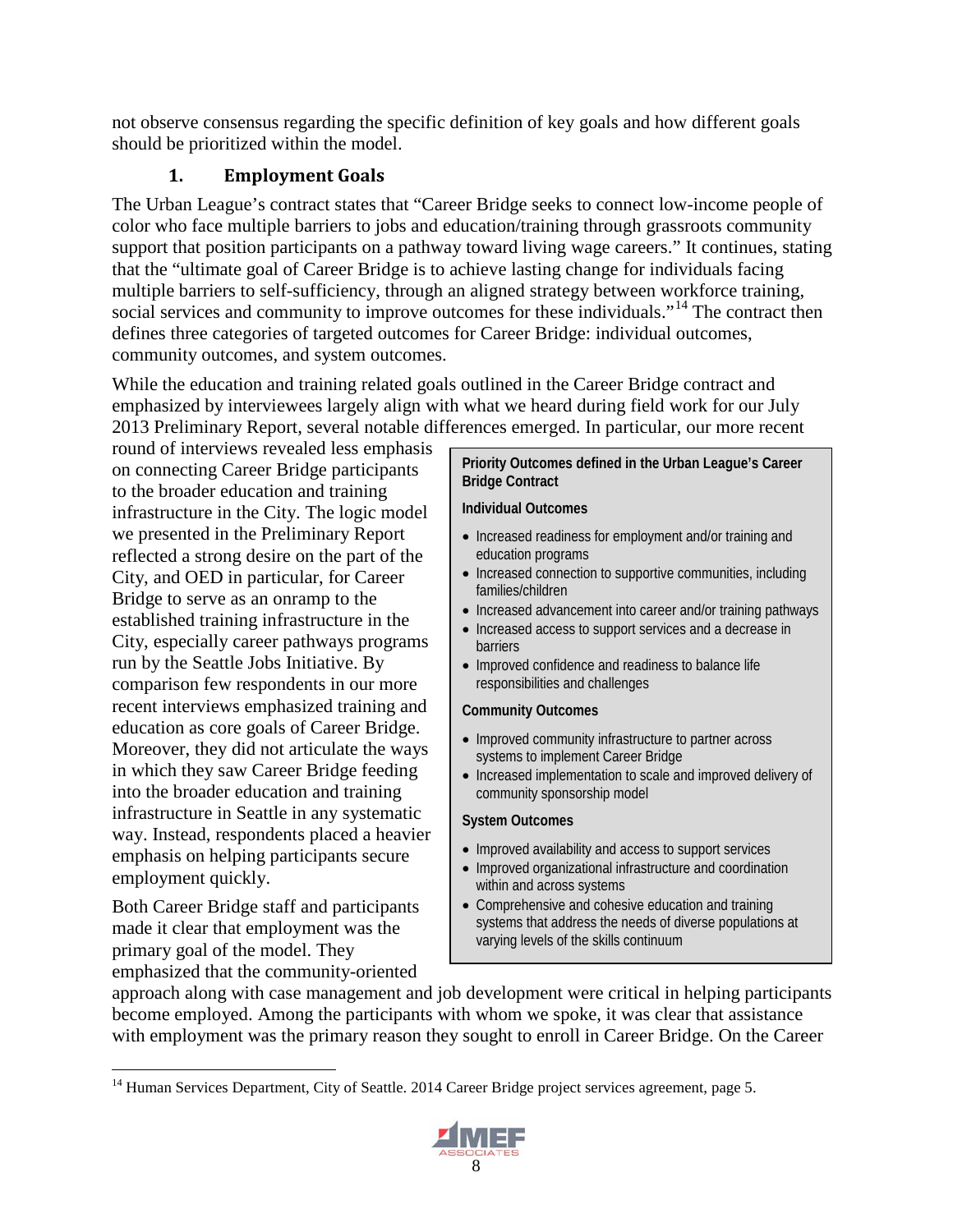Bridge intake form, participants are asked what they expect to learn or gain from participating. More than 94 percent  $(N = 29)$  indicated that they expected to get a job placement from Career Bridge. Another 81 percent ( $N = 25$ ) expected they would get a skills assessment, and less than a third said they expected to get support services.

All of the individuals with whom we spoke acknowledged the importance of Career Bridge supporting the workforce needs of participants. They emphasized that, especially for those making the transition from incarceration, stable employment at a living wage is critical.

### **2. Community Empowerment**

<span id="page-20-0"></span>A subset of the community members suggested that the primary focus on employment comes at the expense of a broader imperative to use Career Bridge as a means to foster community empowerment and economic development in the African American community.

These community members emphasized that employment alone is insufficient to address the circumstances facing men of color who have recently been released from prison. These men's reentry has broad impact on their families and communities, and community sponsors expressed the desire that Career Bridge would provide more holistic support. Research suggests returning prisoners are often concentrated in a small number of neighborhoods within cities, exacerbating the impact of their return. Individuals who are recently released from prison often have untreated health conditions, face unstable housing situations, and may be grappling with chemical dependency. Moreover, incarceration strains family relationships, which can be critical for supporting stability upon release.<sup>[15](#page-20-2)</sup> Several community sponsors and staff emphasized that the goals of Career Bridge include improved participant self-esteem, increased participant involvement with their children, and community-building.

Participants, community sponsors, and staff noted that they saw Career Bridge as a means to create a community of support for men who may not have a positive peer group or role models. Two participants noted that Career Bridge was a way in which they could have positive social relationships after being released from prison. Prior to their incarceration a considerable proportion of their social networks involved individuals who were gang-involved or otherwise engaged in criminal activity, and they enrolled in Career Bridge with the hope to have a more positive peer network. One staff member noted that creating an environment in which recently released participants can interact with positive role models can help give them an alternative to reengaging with gangs or with former friends who remain criminally-involved.

### **3. Community and Systems-Level Goals**

<span id="page-20-1"></span>By articulating outcomes beyond the individual level, the City's contract with the Urban League makes explicit the intent to have Career Bridge affect change beyond the circumstances of individual participants. The community- and systems-level outcomes indicate a clear interest on the part of the City in enhancing the coordination across community organizations and City agencies to support the needs of low-income populations facing barriers to employment. The Urban League must report to HSD on their progress in meeting annual performance

<span id="page-20-2"></span> <sup>15</sup> Baer, D., Bhati, A., Brooks, L., Castro, J., La Vigne, N., Mallik-Kane, K., Naser, R., Osborne, J., Roman, C., Roman, J., Rossman, S., Solomon, A., Visher, C., and Winterfield, L. (2006). Understanding the Challenges of Prisoner Reentry: Research Findings from the Urban Institute's Prisoner Reentry Portfolio. Justice Policy Center Washington, DC. http://www.urban.org/uploadedpdf/411289\_reentry\_portfolio.pdf

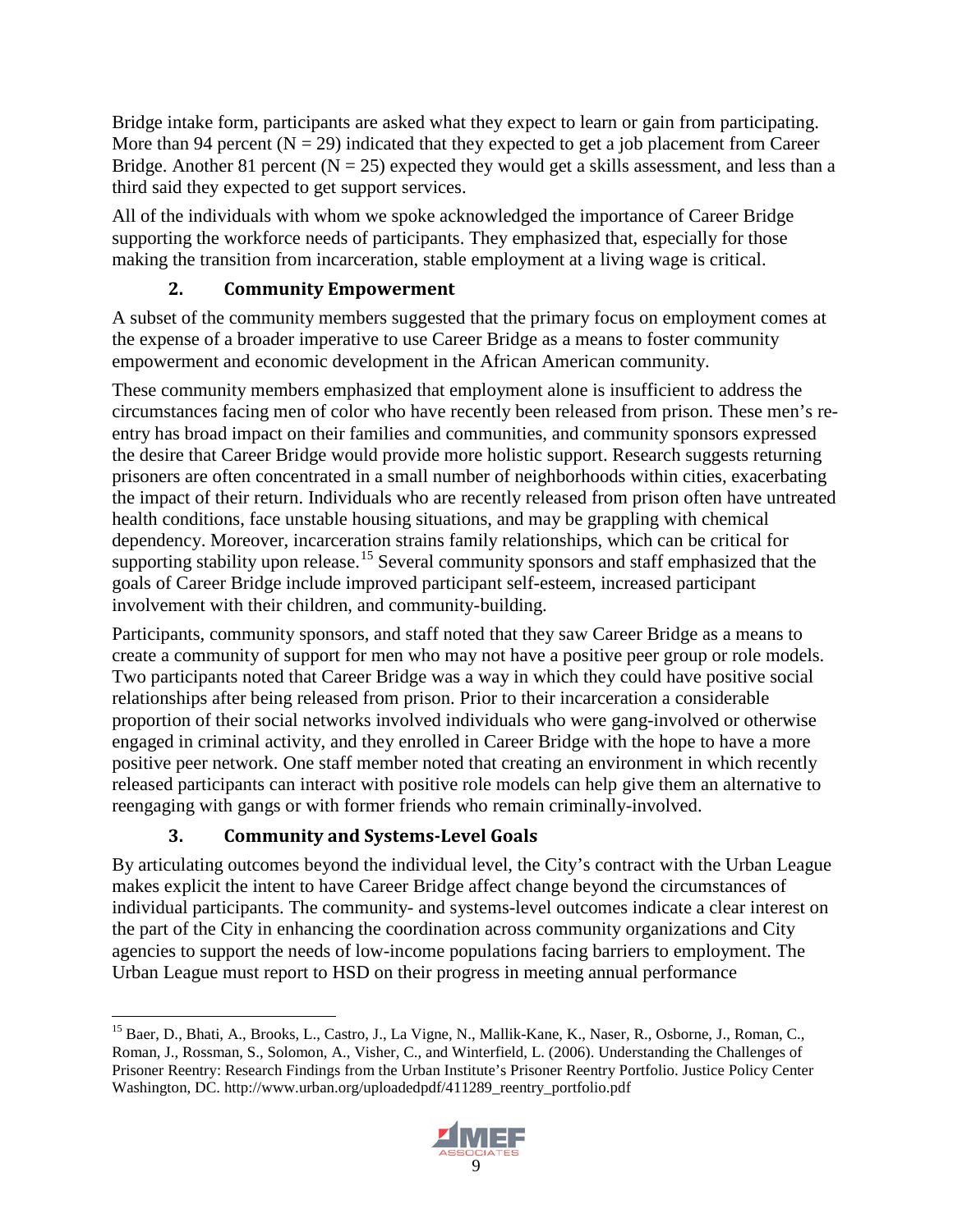commitments. While Career Bridge has clear, measurable outcomes on the individual level, there is no equivalent for the community-level goals, and it is unclear how these goals will be accomplished or what metrics can be used to determine success.

Several community sponsors indicated that as Career Bridge services become increasingly formalized and more akin to a typical service delivery model, it reduces the potential to empower participants. They suggested that a model that focuses primarily on participant barriers and providing services to address those barriers reinforces a power dynamic in which the participants have limited agency. Moreover, this dynamic makes it more difficult to place expectations on participants that they have a responsibility to the community and their fellow participants – that Career Bridge is not just a way to receive services but instead a broader movement toward selfsufficiency and community empowerment. Despite these concerns, these community sponsors did agree that Career Bridge can play an important role in meeting the employment needs of the target population.

The emphasis on systems- and community-level outcomes aligns with comments from multiple long-term community sponsors regarding the desire for Career Bridge to extend beyond a program that exclusively exists to meet the needs of individuals. These respondents were part of the group of community members who were involved from the design and inception of Career Bridge, and they continued to emphasize that employment and anti-poverty programs based exclusively on serving individuals fail to address more systematic, race-based inequalities. They believe that formalized, overly programmatic approaches are ill-equipped to have broader impacts on community-level empowerment and economic development. Moreover, they cited a level of paternalism that accompanies typical employment programs, which limits the ability of participants to develop increased self-efficacy. Although the current model of Career Bridge does not emphasize the goals in ways these community members hoped for, they expressed that Career Bridge works well and adds value to the array of existing services in the city as an employment program that addresses immediate barriers.

However, to counteract the broader societal forces which they believe perpetuate inequality, these community sponsors and supporters feel that Career Bridge needs to foster civic engagement, including educating community members about the mechanics of public institutions and how they are financed.

Initially, Career Bridge placed a very strong emphasis on using a consensus-driven approach to decision-making and the allocation of resources. While the structure of the model has become more formal and hierarchical with the funding of a CBDO to operate it, staff, participants, and community sponsors generally felt that there was still an effort to make decision-making transparent and to use the experience of receiving City funding as a vehicle for civic education among both participants and community members. Furthermore, there is still strong community involvement in Career Bridge. In addition to recruiting participants, program staff also work on engaging community members with Career Bridge. In particular, the Career Bridge interns conduct community outreach to organizations and individuals who may be interested in becoming involved.

## <span id="page-21-0"></span>**C. Service Delivery Structure**

In this section we describe the Career Bridge service delivery structure. Career Bridge is a community-based support and mentorship model where participants are recruited and mentored by community members and Career Bridge staff. Participants attend a 50-hour, two-week long

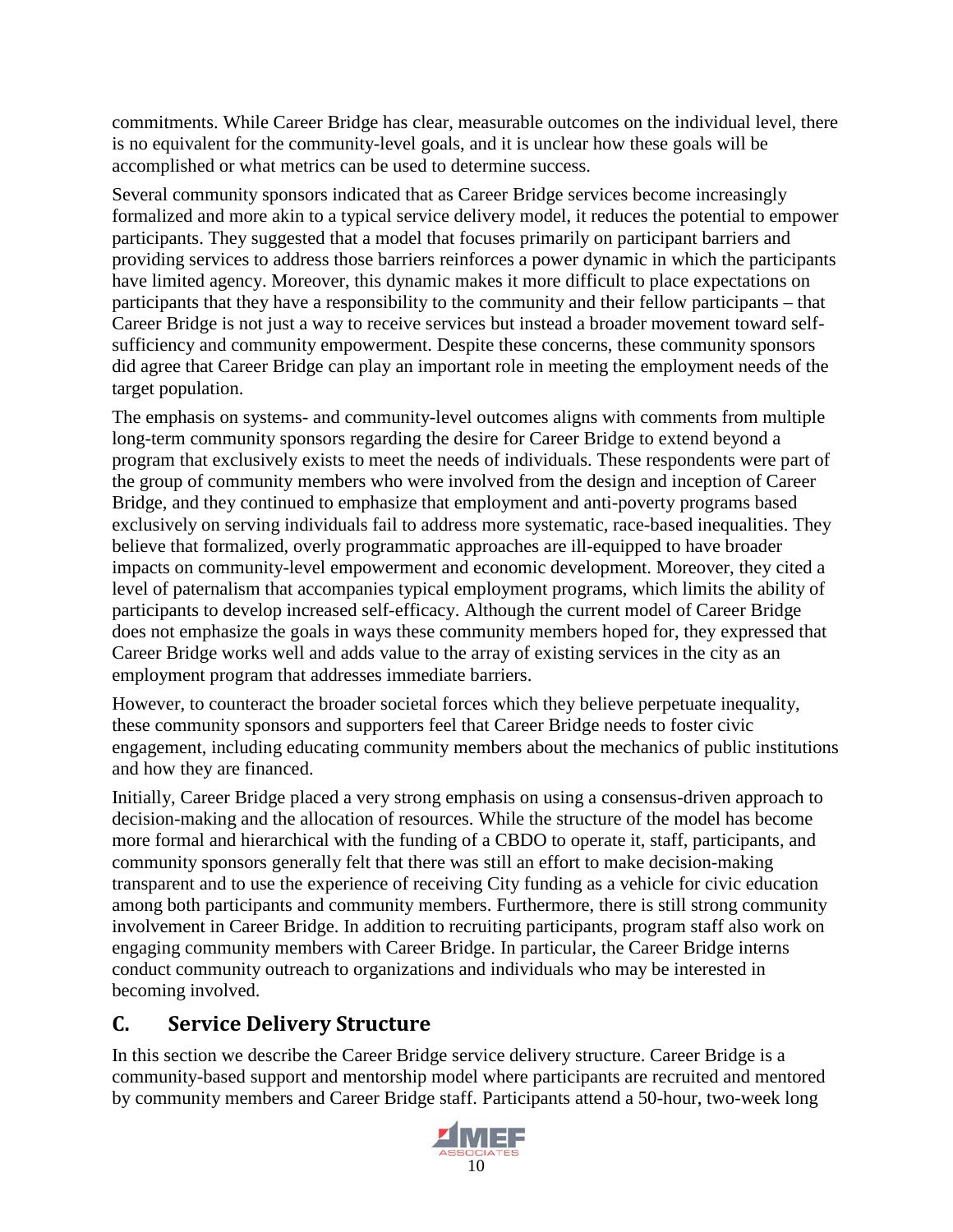job readiness training workshop. In addition, they have access to a program navigator, job developer, counselor, and an array of group-based community meetings.

HSD oversees Career Bridge, and it is directly managed and operated by the Urban League.<sup>[16](#page-22-1)</sup> In addition to oversight by the Urban League Executive Director and Chief Operating Officer, the Urban League provides a Career Bridge program manager, a navigator, and two interns who assist with participant recruitment, outreach to community organizations, and administrative tasks.

The Urban League contracts with TRAC Associates to provide job development services. An independent contractor facilitates the men's group meetings and provides individual counseling, and SJI staff participate in the job readiness training through an existing contract with OED.

*Figure 1* provides a general conceptual model of the service delivery structure. Although the two-week long job readiness training, weekly men's groups, and weekly community meetings<sup>[17](#page-22-2)</sup> anchor the organization of the other program components, the sequence and intensity of services provided post-training vary. The services Career Bridge provides depend on individual participant need and level of engagement.

Figure 1: Conceptual Model of Service Delivery Structure



### **1. Participant Recruitment and Intake**

<span id="page-22-0"></span>Participants are recruited into Career Bridge through multiple methods. The Urban League program manager and navigator have primary responsibility, with assistance from Career Bridge

<span id="page-22-2"></span><sup>&</sup>lt;sup>17</sup> Weekly community meetings are typically attended by Career Bridge staff, participants, and community members.



<span id="page-22-1"></span><sup>&</sup>lt;sup>16</sup> The City issued a Request for Qualifications in fall 2013 to procure a CBDO to implement Career Bridge. The Urban League applied and was awarded the contract, which was fully executed in spring 2014.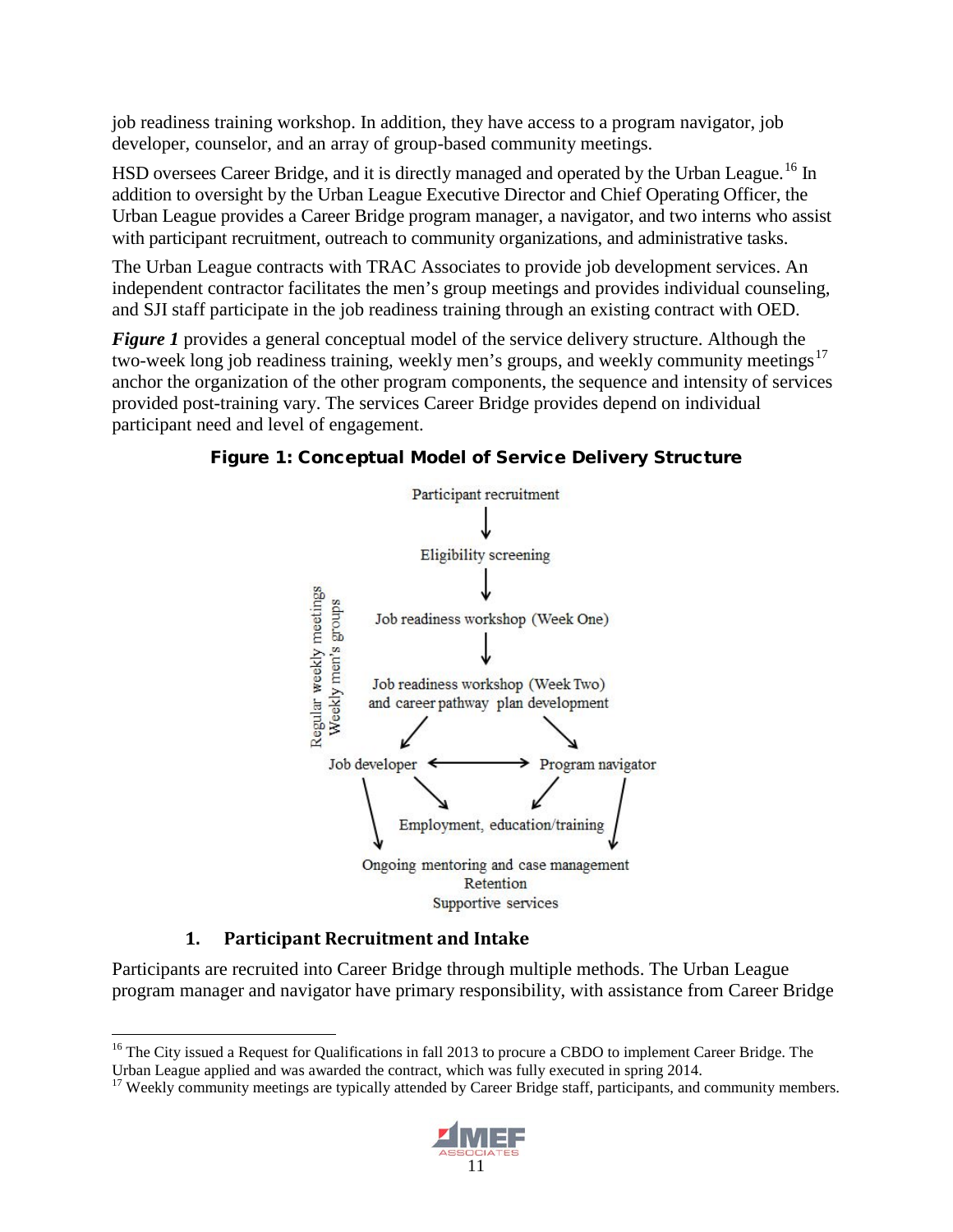interns. Urban League staff recruit potential participants at recreation centers, through churches, informal social relationships, work release, juvenile court, and street outreach. In addition, they conduct outreach to community organizations that may send potential participants.

As with the initial iteration of Career Bridge, referrals from sponsors and community members still represent an important referral source. However, Career Bridge no longer requires that a potential participant have a designated sponsor as a condition of entry. Additionally, participants also learn of Career Bridge through word-ofmouth from past participants.

By relying on informal referral networks or referrals from trusted community organizations, Career Bridge aims to serve a population often not found in more typical employment programs. Despite the shift in recruitment, described in more detail in the text box, the Career Bridge recruitment model remains attentive to the distrust that many in the target population have of more traditional employment programs. Either through past experience with other programs or as a result of prior incarceration and the resultant distrust of authority, individuals in the target population may not trust more traditional employment programs; and Career

#### **Shift in Recruitment Models**

The initial Career Bridge design placed greater emphasis on the role of community sponsors in the recruitment process. Participants were required to have a community sponsor to enroll in Career Bridge. This approach was born out of the belief of many stakeholders that, distinct from typical employment programs, success in Career Bridge would be contingent on participants having a robust support network within the community. As we discussed in our July 2013 Preliminary Report, a recruitment strategy that is based primarily on identifying those with pre-existing relationships to program stakeholders or other participants has the potential to exclude other, more isolated segments of the population who may also benefit from participation. Moreover, the limited number of sponsors constrained enrollment, even when program slots were going unfilled.

The shift to recruiting from a wider variety of places alters the initial attachment participants may have to Career Bridge because they are not necessarily personally connected to their recruiter. The potential benefit of the prior sponsorship model is that participants have the added incentive and support associated with a sponsor to remain engaged in Career Bridge. It can enhance accountability and increase the likelihood of enrolling committed participants.

Conversations with members of the Black Prisoners' Caucus reinforced some of the community sponsors' concerns regarding this shift. They felt that strong community support at the point of enrollment was especially important for those recently released from prison. Many individuals who have experienced incarceration are not receptive to institutional referral mechanisms, and the grassroots, community-based recruitment model is a key feature of Career Bridge that enables it to engage this population. Moreover, they advocated for a recruitment strategy that targets incarcerated men prior to their release as a way to further ease the post-release transition and to strengthen their commitment to Career Bridge.

Bridge presents itself as a community-oriented alternative.<sup>[18](#page-23-0)</sup>

<span id="page-23-0"></span><sup>&</sup>lt;sup>18</sup> In contrast, other area programs such as Life-Skills-to-Work, run through South Seattle Community College, have a much stronger link with the state Department of Corrections. Although it focuses on similar lessons as the Career Bridge job readiness training over ten weeks, Life-Skills-to-Work requires that students are referred by a county or state corrections official, are involved in a drug, alcohol, or anger-management treatment program, and regularly check in with their community corrections officer. This course is intended to be an on-ramp to vocational training or an associate's degree, provided at no cost through the community college. Another example of a re-entry program with more structured entry requirements is the Washington State Post-Prison Education Program, intended to assist the transition to college and the workforce. Although applicants can self-refer, they must demonstrate that they have the life skills necessary to succeed at school and work and those who are not ready are screened out. In addition, the application makes it explicitly clear that those who do not adhere to program policies regarding academics, lifestyle, and drug and alcohol use will be exited from the program.

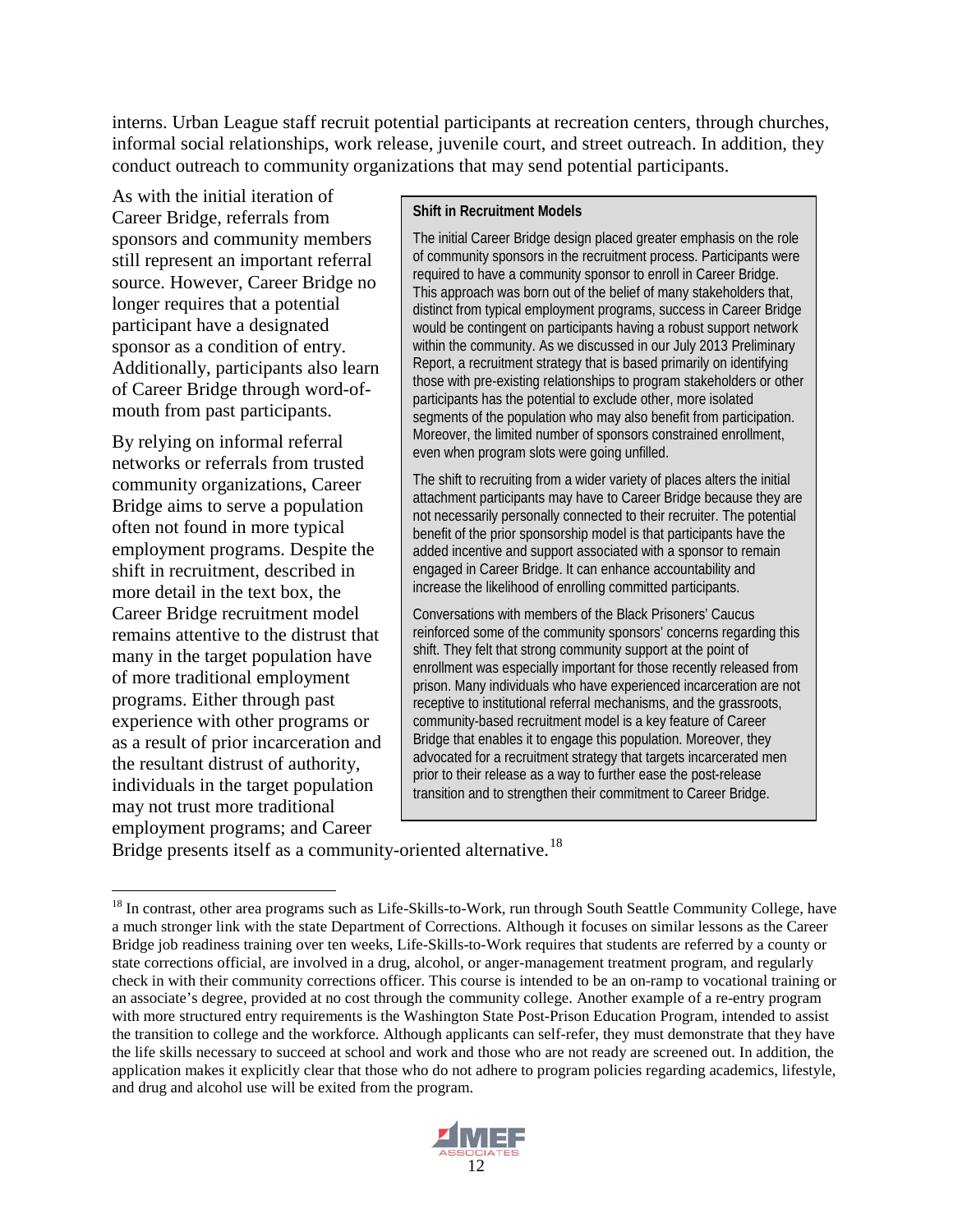*Table 1* shows the primary person, agency, or source that directed participants to Career Bridge, based on participant responses on Career Bridge enrollment forms. Approximately one-third of participants indicated that they had been referred by a friend, another 19 percent indicated that a family member referred them, and 16 percent indicated that they were referred to Career Bridge by a community organization.

| Referral source               | Percent | N  |
|-------------------------------|---------|----|
| Church                        | 3       | 1  |
| City of Seattle               | 3       | 1  |
| <b>Community College</b>      | 3       | 1  |
| <b>Community Organization</b> | 16      | 5  |
| Employer                      | 3       | 1  |
| Family                        | 19      | 6  |
| <b>Friends</b>                | 32      | 10 |
| Offender Re-Entry Program     | 10      | 3  |
| Urban League                  | 10      | 3  |
| Total                         | 100     | 31 |

### Table 1: Primary person, agency, or source who directed participant to Career Bridge

\* Percentages do not total 100 due to rounding

The Career Bridge program navigator is responsible for screening all potential participants. He meets individually with potential participants for approximately 90 to 120 minutes to discuss their fit for the program. He pays specific attention to whether they could benefit from participation – in particular whether they have clear barriers to employment and financial stability that Career Bridge could help address. Common indicators he might ask about are a revoked driver's license, housing instability, or child support debt that is disincentivizing formal work. Despite this screening process, the navigator indicated that it has been rare that he has turned away potential participants. In the few times this has been necessary, applicants did not have substantial barriers to employment but were instead seeking funding to participate in a specific training program.

The participants who we interviewed provided several reasons for enrolling in Career Bridge. One participant mentioned an immediate need for job placement, access to certifications and trainings, housing stability, and social support. In addition to these needs, other participants mentioned needing assistance with obtaining driver's licenses, navigating courts and legal issues, and learning how to fund education. Participants consistently mentioned job placement and advancement as being a primary reason for enrollment into Career Bridge.

Career Bridge staff and community sponsors indicated that the availability of employment services represented a strong incentive for initial enrollment. While staff indicated that, once enrolled, participants vocalized a more diverse set of goals, the perception that Career Bridge would provide employment assistance is clearly a strong recruitment tool.

Under the previous model, participants needed to decide whether or not to formally participate about two weeks before the start of the training. Under the current model, potential participants are recruited up through the first day of the training. Formally participating in Career Bridge entails attending the two-week long job readiness training and having access to the job

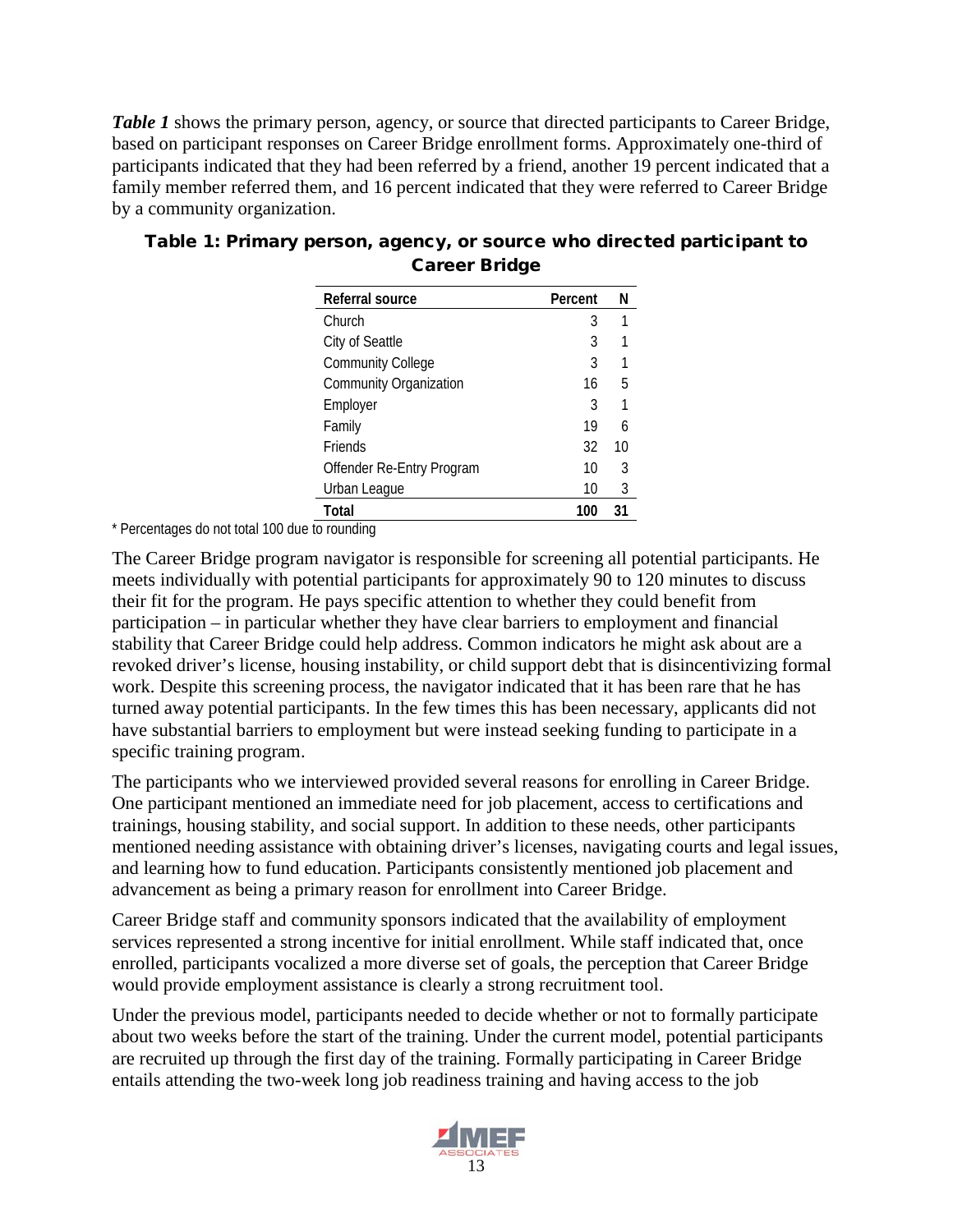developer. As long as participants do not miss more than two days of the two-week training, they are considered officially enrolled.

Those who decide against formally participating in a specific cohort may remain engaged in the weekly meetings and decide to participate in a later cohort. A recruit may choose this course if they feel they have barriers, such as a substance addiction, that need to be addressed first in order to fully participate. The Career Bridge mental health counselor noted that not having completed chemical dependency classes does not technically preclude a man with substance abuse issues from enrolling, though they may not be ready to participate fully.

### **2. Job Readiness Training**

<span id="page-25-0"></span>The two-week long, roughly 50-hour job readiness training is the central formal component of Career Bridge. The training involves two weeks of daily, partial-day sessions at the New Holly Learning Center, a satellite campus of South Seattle Community College in Beacon Hill. The curriculum and schedule for the week is roughly the same for every cohort.

The first week was designed by the Urban League and is led by the program navigator. It focuses on engaging the participants, identifying individual barriers, and building rapport between the participants and the program navigator. In addition, the program navigator brings in volunteer guest speakers based on the needs of the cohort; typical speakers have been members of the Seattle Police Department, a financial counselor, a county prosecutor specializing in child support, and a domestic violence counselor. The guest speakers provide information to the group and typically run a question and answer session facilitated by the program navigator. The presentations are focused on the needs of the individuals. For example, the financial literacy

#### **Participant Perspectives of the Job Readiness Training**

The participants we interviewed all spoke highly of the job readiness training. They noted that it was an effective combination of skills development as well as a venue for peer support.

One participant with substantial work history characterized it more as a necessary refresher in life skills and useful encouragement and inspiration to make life changes, while others expressed that they also learned many new helpful things about topics such as about credit and child support. Another emphasized that the instructors were "powerful instruments of encouragement" and that the training provided much needed affirmation. He noted that he had heard similar messages before, but when "you're detached from the work environment or regular systems of self-conception, you lose those." He saw the training as a way to be reminded of the norms of the working world.

Two participants emphasized that they appreciated hearing from past participants during the training; they found that hearing the success stories was motivating and made the course content more credible. All the interviewees cited the credibility of the training instructors; the instructors' willingness to speak frankly about their own career paths and struggles added a layer of authenticity.

class that the financial counselor provides focuses on topics most likely to be of direct relevance to Career Bridge participants; he discusses managing legal financial obligations and debt and contesting identity theft that may have occurred while the participant was in prison. Some of these volunteer speakers, such as the financial counselor and domestic violence counselor, offer free one-on-one services to participants post-training.

The second week of the training is largely the same as the weeklong Career Bridge training provided in 2012 and 2013. SJI adapted the content from a job readiness workshop that SJI provides to other clients. The regular SJI workshop

covers topics such as workplace culture and expectations, writing resumes and cover letters, job search skills, and customer service skills. For Career Bridge, staff tailored these topics to the target population and developed several new segments, including content on understanding labor

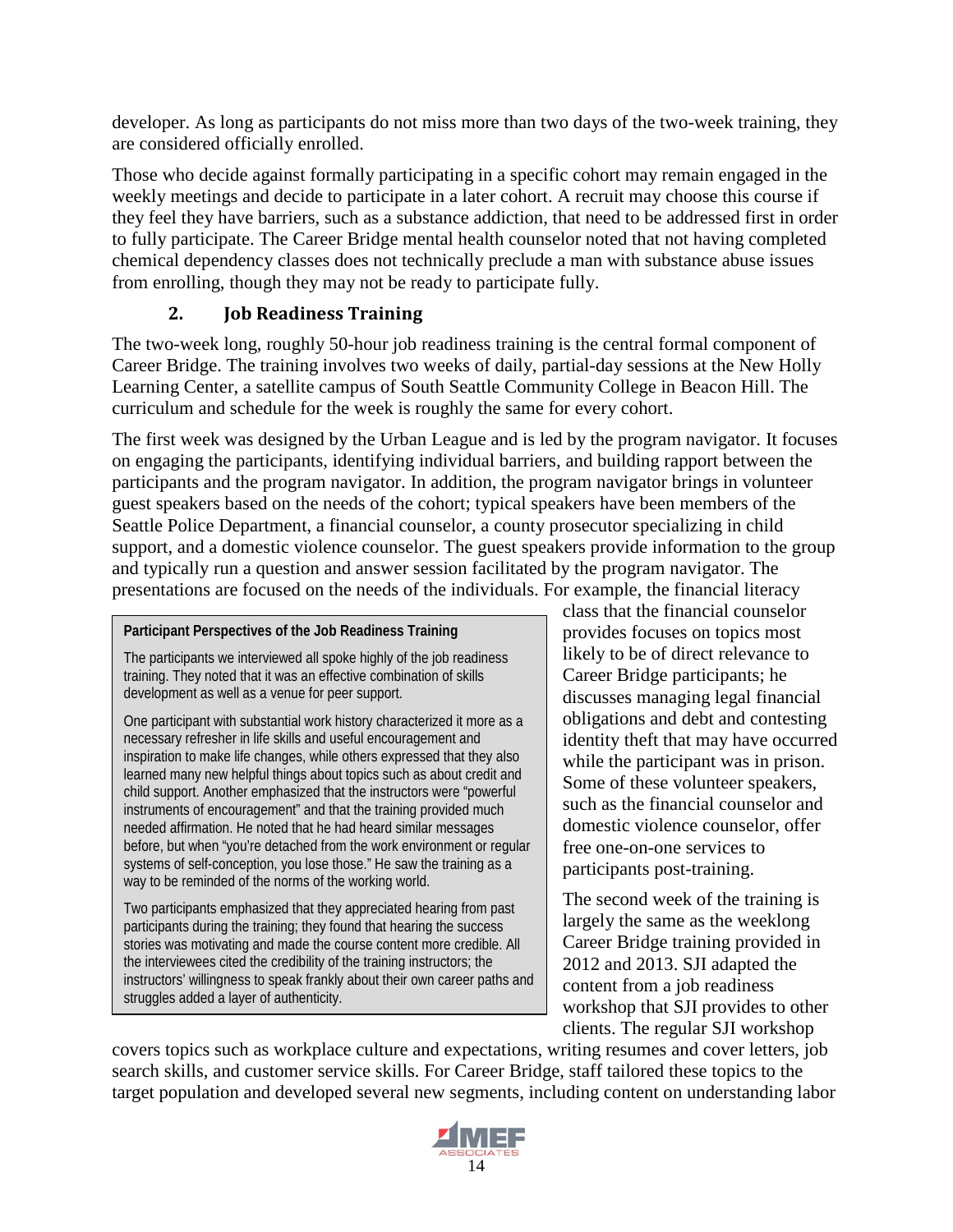market options and understanding one's digital footprint. By the end of the second week, participants have an updated resume, a general cover letter, and professional email addresses and voicemail messages. The week ends with a graduation.

The second week of training is led by two instructors, one who has worked for SJI for over 15 years and another who is an independent contractor who also facilitates the men's group and provides mental health and substance abuse counseling for participants. The two instructors have been working together for 12 years and team-teach this class. The instructors noted that with the addition of the first week of the workshop, they have more time to focus on the content of their training and on addressing participant barriers as the program navigator assists participants in completing administrative paperwork and identifying barriers during the first week. In addition, the instructors noted that many participants in earlier cohorts suggested that more time in the computer lab would be beneficial and this was added into the first week.

All instructors regularly integrate contextualized examples and encourage a high degree of participation and sharing of personal experiences over the two weeks. For example, the SJI instructors emphasize the importance of "The Four A's" – Attendance, Attitude, Ability/skill, and Accountability – in retaining and advancing in employment, but also how these skills apply to personal life. The SJI instructors share relatable real-life experiences they have gone through that demonstrate the importance of these skills.

### **3. Navigation and Case Management**

<span id="page-26-0"></span>The Urban League staff are responsible for providing navigation and case management to all participants. Case management responsibilities are now divided between the program manager and program navigator.

The *program manager* provides case management and navigation services to all participants who enrolled before the City contracted with the Urban League.<sup>[19](#page-26-1)</sup> As a case manager for these cohorts, the program manager attempts to address barriers to employment of participants who are not working, checks in with participants who are working and are too busy to engage much with Career Bridge, and works to reconnect with individuals who have not been actively participating in Career Bridge. Part of her job is to make participants aware that Career Bridge is still available to them as a resource. The interns also help to reengage past participants and regularly call participants, including those with whom Career Bridge has had limited recent contact.

The *program navigator* is responsible for case management for all participants who have enrolled since HSD awarded the Urban League the Career Bridge contract – from Cohort Eight on. The Urban League's contract with the City describes the navigator role as helping participants navigate systems and access public benefits and support services provided through government entities, community partners, and the Career Bridge participant support fund. The Career Bridge contract earmarks \$50,000 annually for the participant support fund. This is used for direct financial assistance for participant support services, such as rental assistance, job-related clothing and supplies, transportation, and counseling.<sup>[20](#page-26-2)</sup> The navigator is also expected to

<span id="page-26-2"></span><sup>&</sup>lt;sup>20</sup> Human Services Department, City of Seattle. 2014 Career Bridge project services agreement, page 20.



<span id="page-26-1"></span> $19$  This constitutes the 68 men in Cohorts One through Seven. Of these participants, 28 men have terminated their participation in Career Bridge and three have been inactive.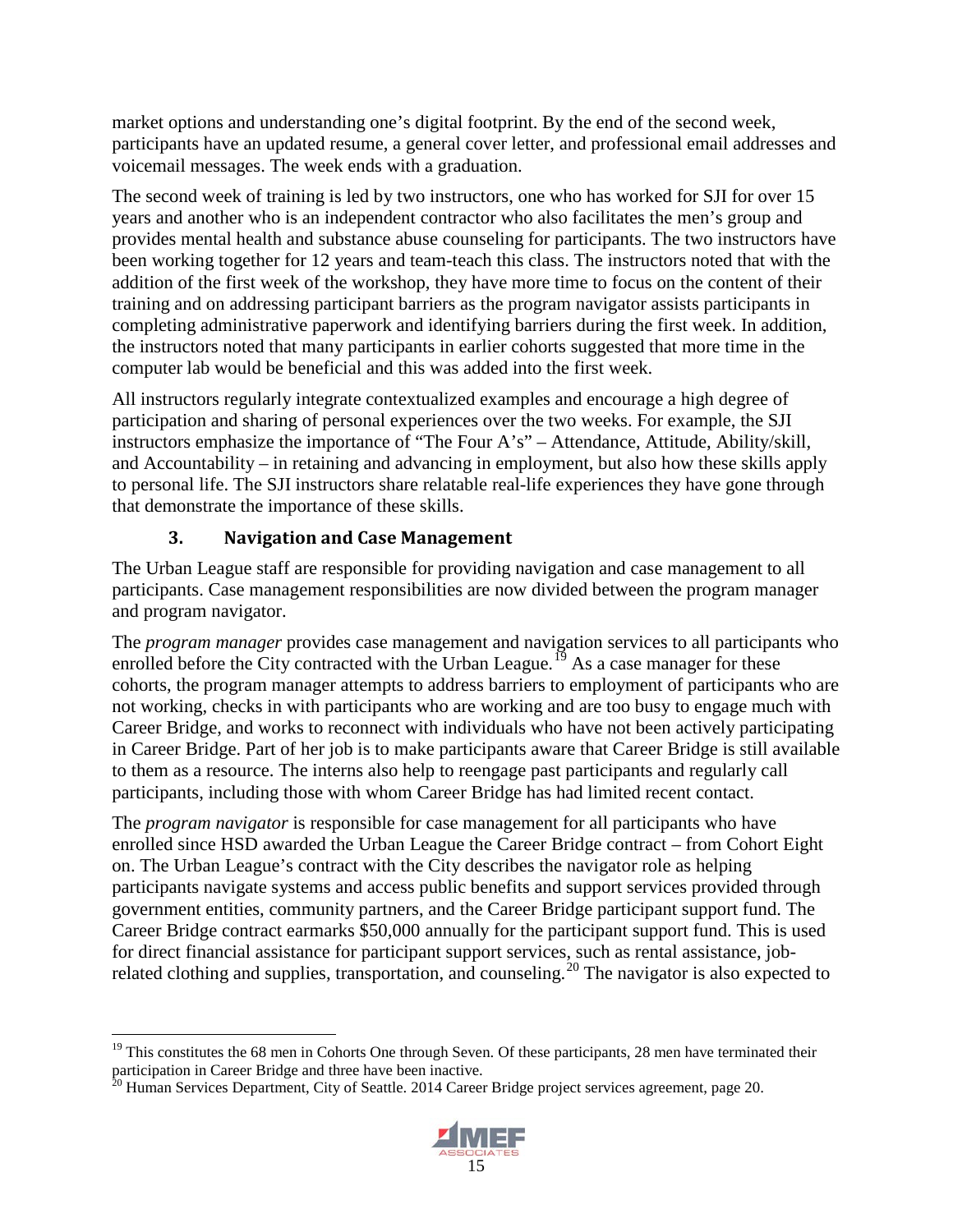provide flexible and individualized participant support to address barriers to completing job training and/or education programs and securing career path employment.

Participants, community members, and staff consistently noted that the program navigator's background and shared experiences as a man of color who was previously incarcerated allows the participants to relate to him and see him as a role model. We heard from several participants, community members, and staff that this shared background is a part of why the program navigator is particularly effective at case management.

A consistent theme in our conversations with Career Bridge participants, staff, sponsors, and

members of the Black Prisoners' Caucus was the importance of having staff who share the experiences and characteristics of the participants. They emphasized that having men of color providing Career Bridge services is critical. Similarly, the fact that the program navigator had previously been incarcerated gave him added credibility. Having taught a re-entry class while incarcerated left him especially well-equipped to understand the needs of participants and the steps they could take to move toward self-sufficiency.

#### **Program navigator staffing**

Members of the BPC were especially adamant in their belief that the professionalization of the program navigator job function should not result in it being staffed by individuals who did not share the experiences and characteristics of Career Bridge participants. They acknowledged that a specific skill set around case management was imperative to support the employment goals of participants and to help them navigate complex social service delivery systems. However, they felt that an understanding of the experience of being incarcerated and the re-entry process was equally important. They noted that Career Bridge may actually serve a professional development role, with current participants developing the necessary skills to take on formal case management duties should Career Bridge expand. The current intern program represents one example of this effort.

Interviews with several community sponsors and staff indicated that having the Urban League take on case management from the community sponsors was a positive change, as some sponsors were unprepared for, or ill-equipped to provide, the level of case management that the participants' barriers necessitated. These interviewees largely asserted that the professionalization of the navigation and case management role by the Urban League has improved these conditions.

The program navigator builds relationships with new participants by leading the first two days of the job readiness training and facilitating the remainder of the first week. After the two-week training, participants schedule an hour-long meeting with the program navigator to make a plan to address their barriers. Although the participants create long-term personal and career goal plans during the two-week training, the post-training meeting focuses on short-term needs. The navigator reported that the two biggest barriers that need to be addressed are getting an income and stable housing. Career Bridge partnered with Seattle Recovery Support Center to secure transitional housing specifically for Career Bridge participants, and Career Bridge recently secured housing for some participants through the faith-based organizations that are part of the Career Bridge community.

Simultaneous to assisting participants with securing employment and housing, the navigator works with participants to address other key barriers such as revoked driver's licenses, child support obligations, drug and alcohol abuse, mental health issues, and open court cases. Some of these barriers he assists with directly, while others require referrals to partners. The program navigator handles driver's license issues directly and will call the collection agencies and courts

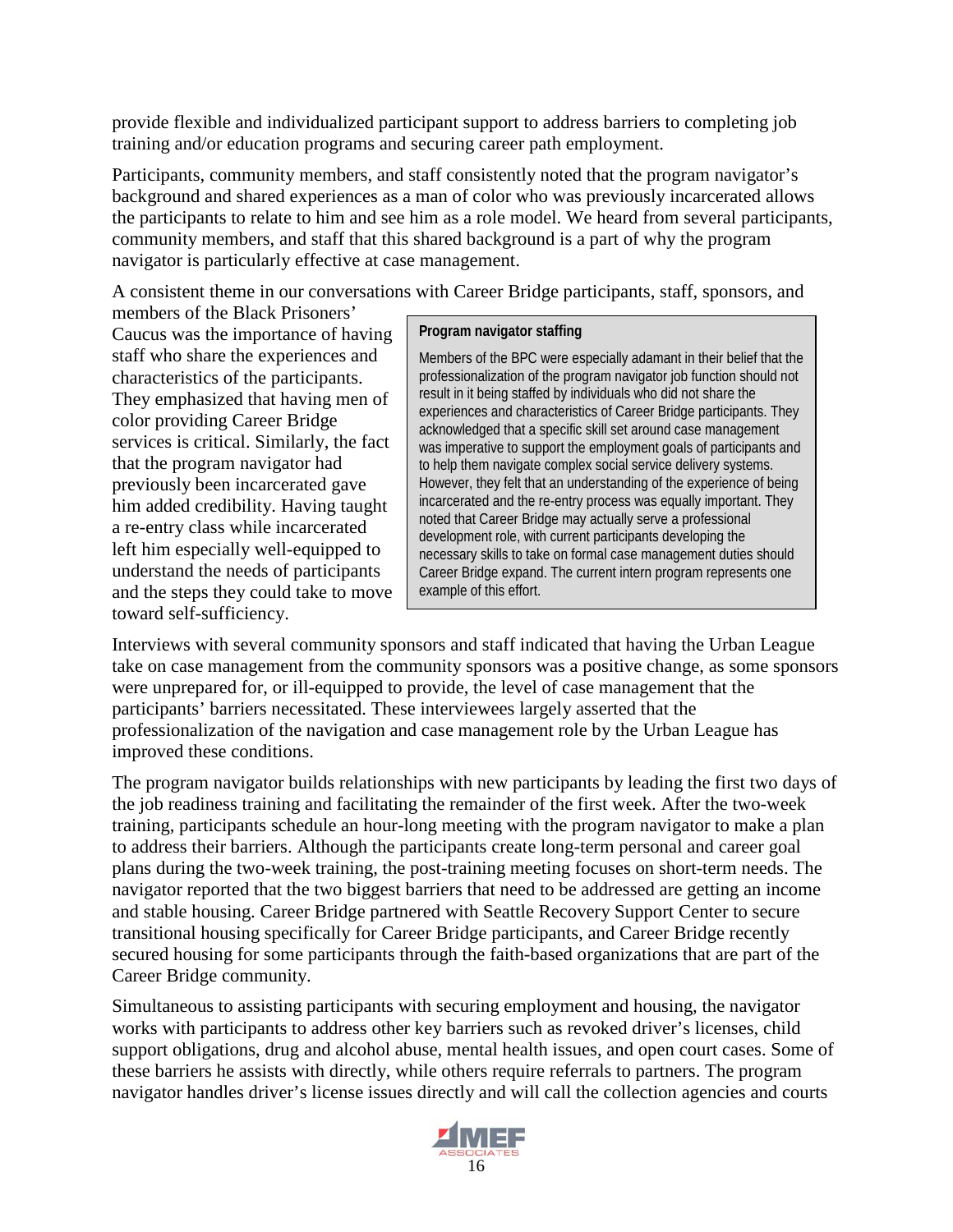with the participant. For mental health issues and substance abuse counseling, the navigator will send the participant to the dedicated Career Bridge mental health counselor.

After he works with participants to begin addressing their immediate barriers, the program navigator also assists participants in executing the longer-term goal plans they developed during the training or modifying them to meet changing circumstances. He interacts frequently with the participants. For those men with many pressing barriers, he talks to them as often as daily. He indicated that he contacts most participants on a weekly basis. However, interviews with staff indicated that the program navigator is reaching capacity, especially as he plays many roles aside from case management (e.g., recruitment, handling administrative responsibilities, and facilitating the job readiness training).

### **4. Employment Services and Job Development**

<span id="page-28-0"></span>The Urban League has a subcontract with TRAC Associates to provide job development and employment services to Career Bridge participants. The TRAC job developer, who works full time on Career Bridge, has a long history of providing employment services to formerly incarcerated individuals and other hard-to-place populations in the Seattle area and has built up a large potential employer pool. A second job developer from TRAC also works on Career Bridge part-time. They share the caseload, employer pool, and administrative work, though the full-time

job developer works with the majority of participants.

In our July 2013 Preliminary Report we noted that the job developer had an especially heavy workload as she had been providing participants with broader case management services in addition to support specifically around employment. With the addition of the Urban League staff, the primary job developer reported that she was able to focus her efforts more squarely on employment and job development, deferring to the program navigator when participants needed additional case management and support.

The primary job developer meets with the cohort informally during the job readiness training to start learning about the participants' barriers and short- and long-term goals in order to begin her job development early. She noted that it has been essential to

#### **Participant interest-job match**

Our conversations with participants and stakeholders revealed some concerns regarding the perceived focus of the job developer on immediate employment at the expense of longer-term, stable positions more closely aligned with participants' skills and interests.

While respondents voiced appreciation for the employment services, several felt that a more personalized set of employment services would be more effective. Generally, they noted that the misalignment between the opportunities identified by the job developer and the types of jobs that the participants want indicates a need to expand job development to more occupations and industries.

One participant suggested that Career Bridge needed more job developers to handle the number of cases and develop jobs that are tailored to the individual participants' work experience, interests, and barriers. Another participant noted that while the employment services have been helpful, the job leads are often for warehouse jobs, which he does not want. It is what he has experience in from the jobs he worked in prison, but they are not his real interest.

One employer with whom we spoke noted that not all employers respond to the job developer's approach, as some hiring managers are approached by staffing firms on a regular basis. This employer expressed that a pitch that emphasizes the social, community aspect of participating in Career Bridge would be more compelling.

connect with the participants during this time; the early interaction helps them to see her as a resource, and she believes that this early contact increases their willingness to remain in contact with her once they have completed the training.

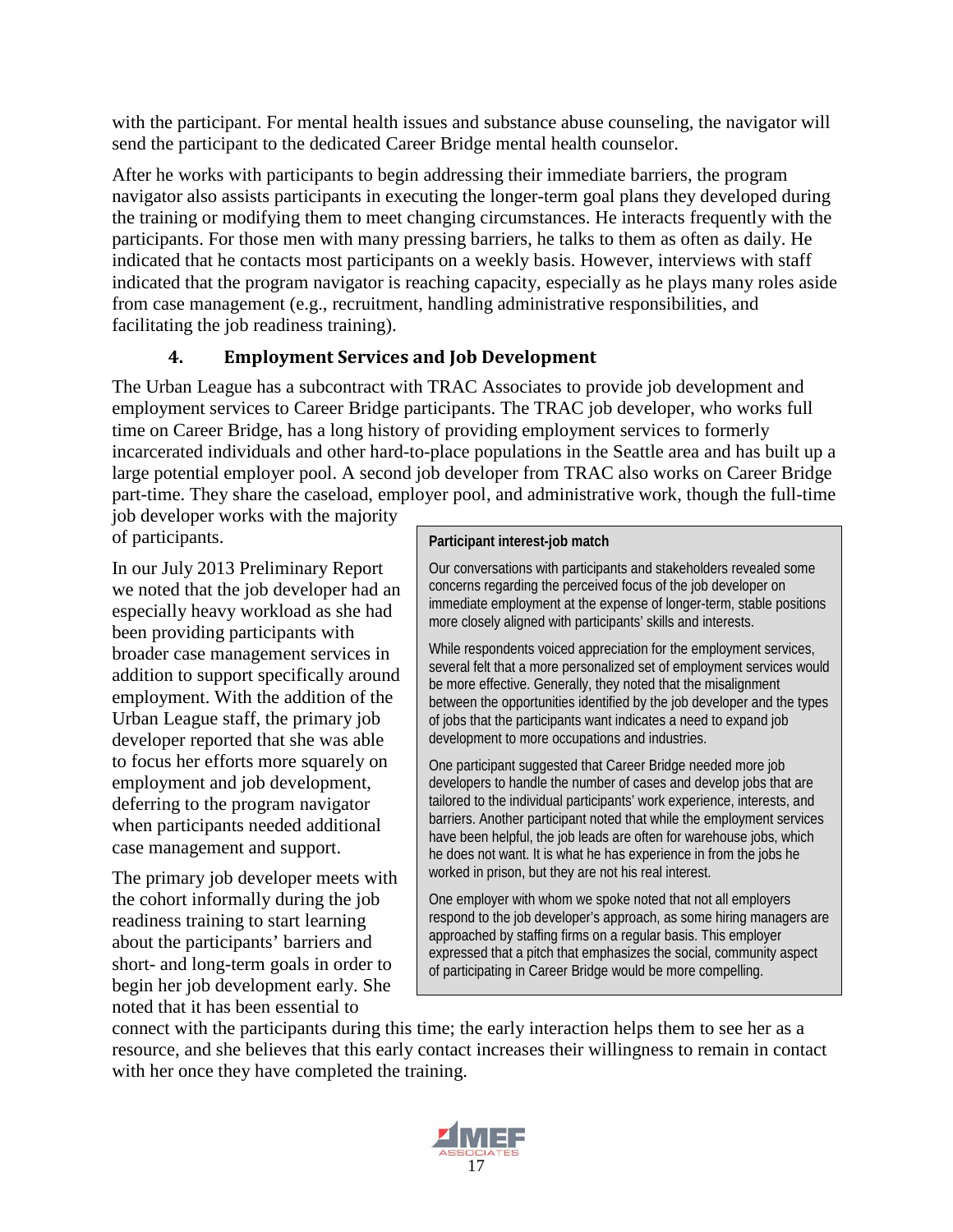For the three weeks following the training, the job developer tries to meet individually with each participant weekly to focus on their job search. The job developer noted that she places a strong emphasis on helping participants quickly secure employment following the job readiness training. She uses the resumes and the employment goal plans developed during the training, as well as the meetings with participants, to determine the type of jobs for which they may be well suited. The job developer will continue to contact participants weekly, mostly by phone, if they are not employed.

In her interactions with employers, the job developer described presenting herself and Career Bridge as a free staffing service to employers. She indicated that employers, especially those with immediate hiring needs, are often responsive to this approach. She is clear from the beginning that many Career Bridge participants have a criminal background, and she uses her participant files to make the best match. For new employers, she will try to send the more jobready participants so the employer will be more likely to accept another participant. She reported that she relies heavily on word-of-mouth as well as her established network of connections as a means to identify potential employment opportunities for participants.

*Table 2* provides an overview of the types of job leads identified by the job developer. It shows unduplicated counts of job leads by industry. As the table shows, the job developer has worked to identify employment opportunities in a range of industries. However, the positions are most highly concentrated in industries where jobs entail manual labor, which do not align with the job interests of all participants; the highest proportion of positions identified by the job developer were in construction (30 percent), warehouses (19 percent), driving (15 percent), and manufacturing (13 percent).

|                 | <b>Job Leads Developed</b> |           |  |
|-----------------|----------------------------|-----------|--|
| Industry        | Total                      | Total (%) |  |
| Janitorial      | 16                         | 10        |  |
| Driver          | 25                         | 15        |  |
| Warehouse       | 32                         | 19        |  |
| Food Service    | 13                         | 8         |  |
| Construction    | 49                         | 30        |  |
| IT              | 3                          | 2         |  |
| Telemarketer    | 3                          | 2         |  |
| Retail          |                            | 1         |  |
| Manufacturing   | 22                         | 13        |  |
| Social Services |                            |           |  |
| Total           | 165                        | 100       |  |

Table 2: Job leads developed by job developer

\* Percentages do not total 100 due to rounding

When the job developer identifies an employer that is hiring, she typically will notify Career Bridge participants through a group email. In addition, if she thinks that the position is an especially good fit for a given participant, she will notify that participant directly.

In addition to assistance with job searches, the job developer can also serve as a resource for participants and employers post-placement. In conversations with community members and participants it was apparent that the program navigator, the Career Bridge interns, and the job

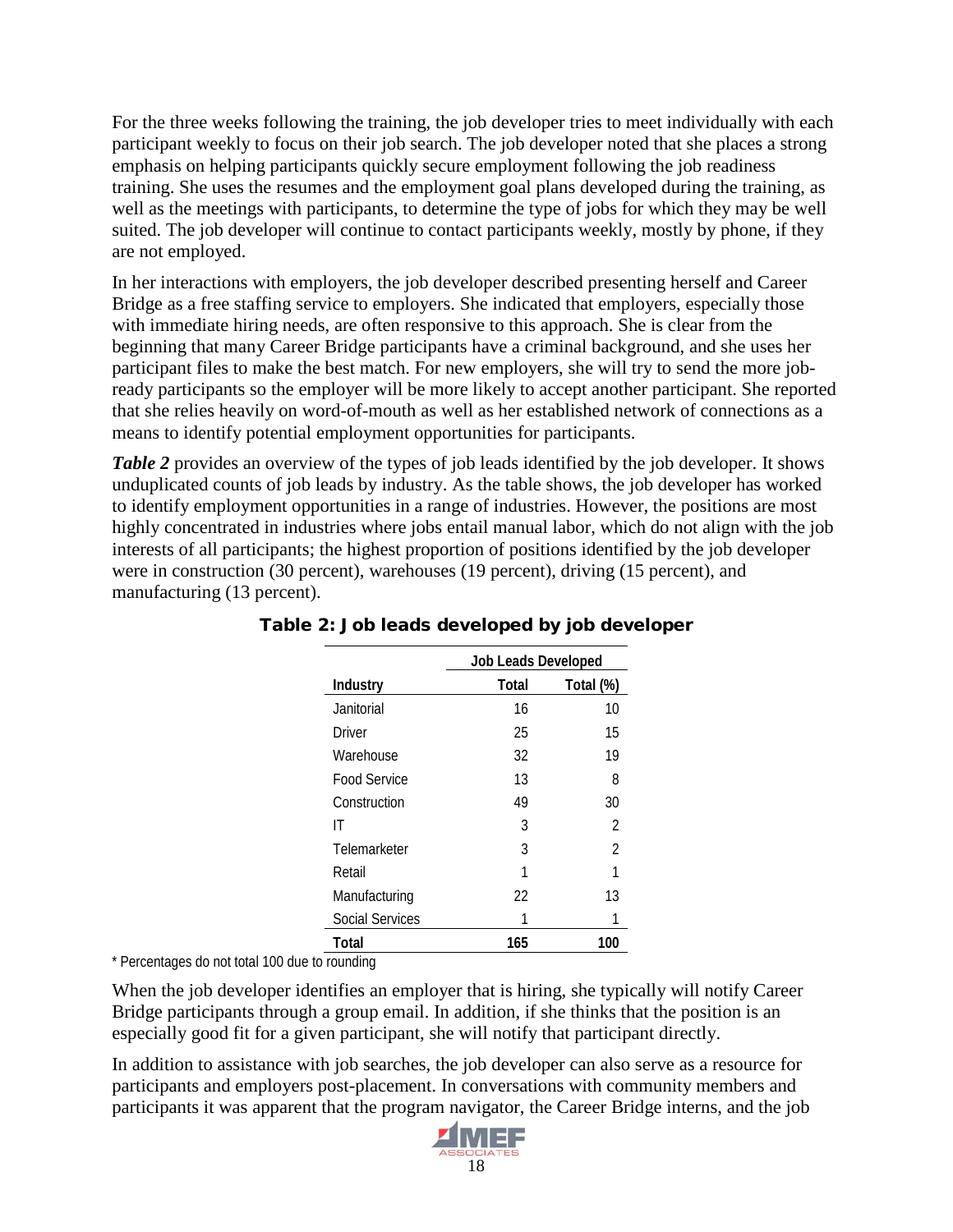developer all serve as potential resources for issues related to job retention. For those positions identified by the job developer, she often remains an employer's point of contact should issues emerge. The program navigator and Career Bridge intern, who also conduct targeted job development, will also interact with employers if workplace issues emerge. As the navigator and interns are often in more regular contact with participants following placement, they often serve as the primary point of contact. The job developer and Urban League staff are in contact weekly, and they regularly exchange information regarding participants' job status.

### **5. Community Support and Group-Based Interaction**

<span id="page-30-0"></span>Following the job readiness training and initial meetings with the job developer and program navigator, Career Bridge allows for different levels of participant engagement. For some participants, this means sporadic contact with the navigator or the job developer, but little continued interaction with other participants or community members. However, the design of the model places a heavy emphasis on providing opportunities for ongoing engagement with Career Bridge staff and the broader community. Moreover, these opportunities for continued engagement are not exclusively focused on direct service delivery to participants. Instead, the design encourages a group-based model of participation that allows participants to take on leadership roles and have an active voice in the direction of Career Bridge.

Aside from individual contacts with the job developer and navigator, two weekly Career Bridge meetings represent the most consistent, well-defined opportunities for participants to remain engaged with Career Bridge. For highly engaged participants, the community sponsor is also a consistent opportunity for engagement.

**Community Partners Meetings.** Community partners meetings, held every Tuesday evening, are led by the Urban League and often facilitated by the interns. They take place at the Life Enrichment Bookstore, owned and operated by a community sponsor. Community members; potential, current, and past participants; family members; and staff attend these meetings. They are an opportunity for the Career Bridge community to make program decisions, exchange information about resources, jobs, and training opportunities, and check in with each other; and they are an opportunity for potential participants to become familiar with Career Bridge and learn more about enrolling. One participant we interviewed told us he goes to the community partners meetings regularly. He explained that "the Tuesday meetings are a community event, there's food, you meet good contacts, meet prominent people in the African American community" and "the meetings are nice, they ask you about what's going on, what they can do to help. I didn't have people who were interested in me while I was inside."

**Weekly Men's Group.** The other weekly meeting is the Monday men's group, which generally meets at the Urban League. These operate as group counseling sessions and are an opportunity for Career Bridge participants to interact with their peers in a safe environment. Participants from all cohorts can attend these meetings, which often include some male sponsors and community members. The men's group is centered around the participants, and the sponsors are there to offer support and advice. While the Career Bridge mental health counselor facilitates these meetings, he indicated that the men largely direct the conversation and bring in the issues they wish to discuss. The counselor noted that the most common issues had to do with anger management, childhood trauma, family and relationship problems, and legal issues. The group works to connect the men to resources, discuss where the problems may be coming from, and create plans to address the issues. According to the counselor, there are usually about 10 people

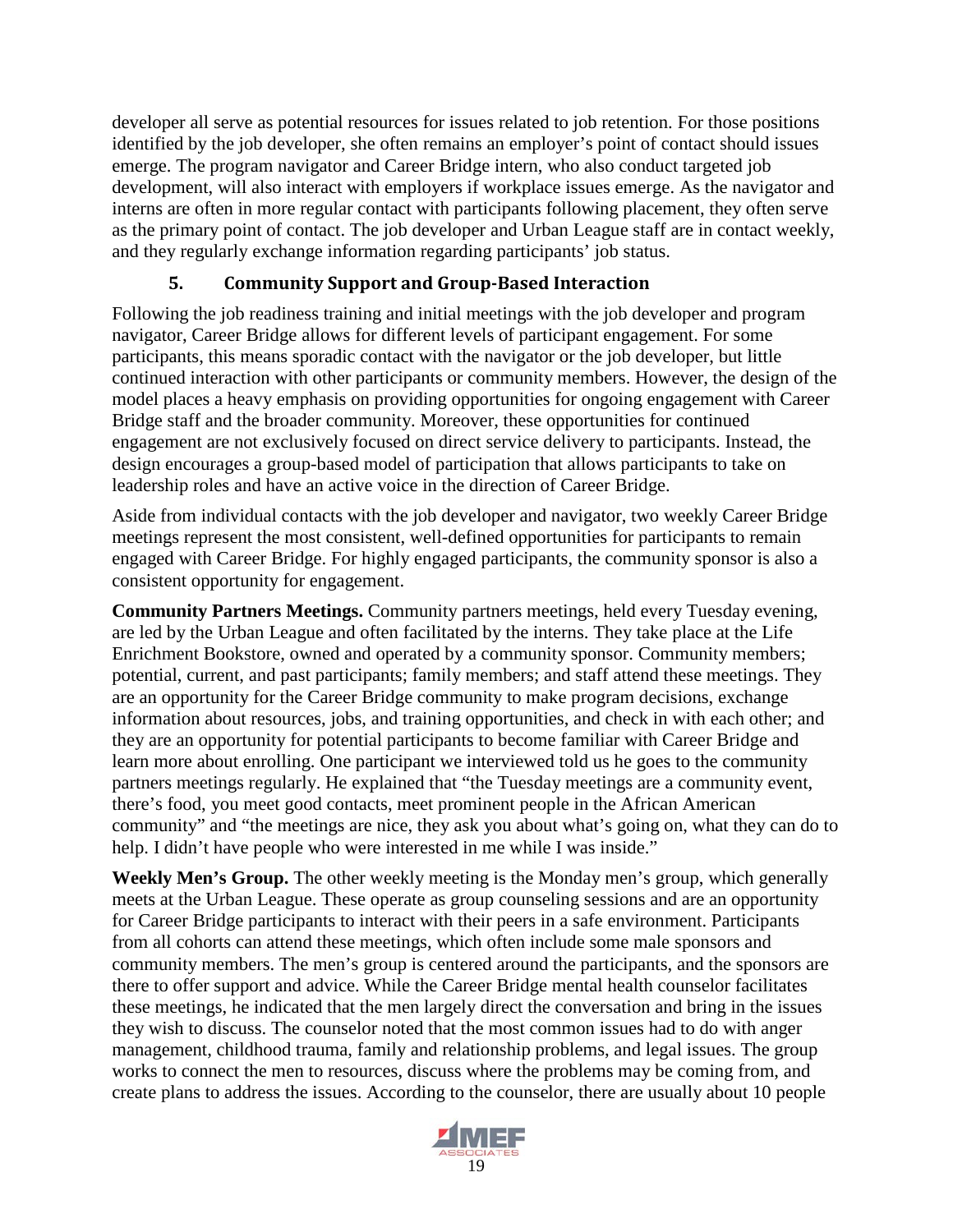who attend (mostly participants), though there have been some groups with as many as 15 to 20 people.

Career Bridge also organizes events and celebrations throughout the year. Each cohort ends in a graduation celebration that community members and some past participants attend. As part of their work on Career Bridge, Urban League staff also organize community building and engagement opportunities such as rallies, voter registration drives, panel discussions at local universities, appearances at city hall, and barbeques with local community organizations.

**Community Sponsors and Mentoring.** In addition, community sponsors still provide ongoing engagement, although their role has changed since the earlier model. Instead of focusing on providing direct resources and case management, they focus more on providing mentorship. According to the Community Sponsor two-page manual created by the Urban League, "community sponsor is interchangeable with mentor." Their main role in sponsorship is to "provide ongoing assistance, mentoring, and guidance to support the member's readiness for success," and to support leadership development and giving back to the community. $^{21}$  $^{21}$  $^{21}$  Sponsors also have a responsibility to conduct outreach, recruitment, and referral to Career Bridge and to assess readiness of potential participants.

Overall, many of the goals are still the same as the initial model and focus on providing social support and a positive environment, as well as addressing barriers to employment and economic independence. Previously, the community sponsors were responsible for maintaining a high level of engagement with the participants they sponsored; if program staff were unable to reach a participant, the first place they used to turn to was the community sponsor. However, we heard this was no longer the case, as only a handful of community sponsors have maintained that level of engagement. Community sponsors noted that, with the addition of the Urban League, the program navigator and Career Bridge interns now have primary responsibility for maintaining ongoing connections with participants.

### **6. Career Bridge Internships**

<span id="page-31-0"></span>In addition to formalizing several of the staff positions, the Urban League added paid internships to the program model. There are two intern positions at any one time and they are open exclusively to Career Bridge participants. Each internship lasts three months, at 20 hours per week, at \$15.00 per hour. Each intern works under the supervision of one staff person, such as the program navigator or a job readiness training instructor. The interns conduct administrative work, outreach to community organizations, event planning, and participant recruitment. One intern's position was extended by three months due to his leadership interest and the longer-term nature of the work he was conducting. This intern also conducted targeted job development, reaching out to employers and hiring managers from the African American community.

### **7. Additional Participant Supports**

<span id="page-31-1"></span>Through their participation in Career Bridge, participants are able to access additional services to address barriers to employment and to assist in their transition to self-sufficiency. Along with referrals from the program navigator to external providers, participants can engage with several providers who have direct relationships to Career Bridge.

<span id="page-31-2"></span><sup>&</sup>lt;sup>21</sup> Community Sponsors for Career Bridge. Career Bridge internal document provided by Urban League staff.

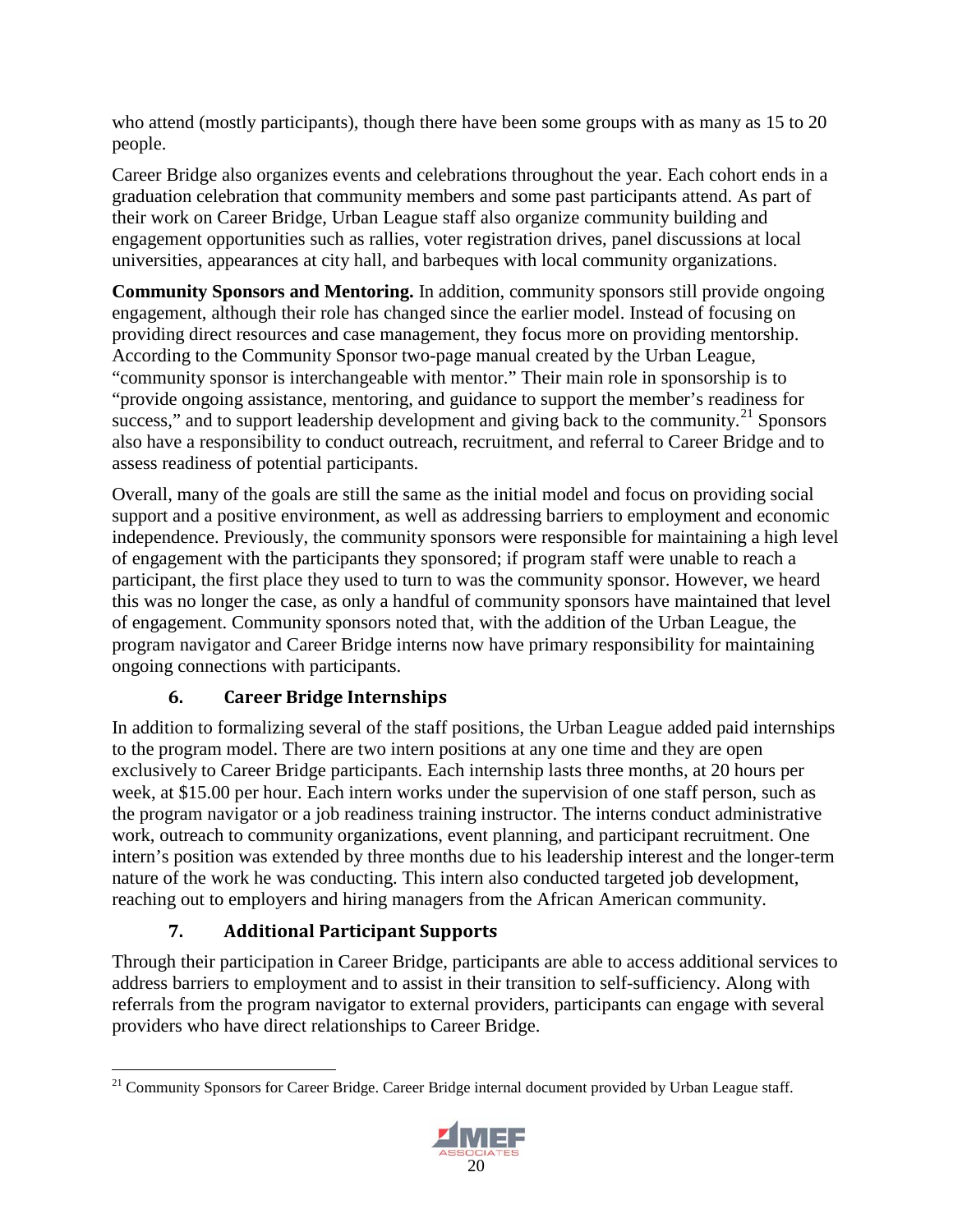The individual who presents the training segment on financial education and the individual who presents the segment on domestic violence at the job readiness training are both available to meet one-on-one with Career Bridge participants. These individuals became involved with Career Bridge through pre-existing relationships with other members and offer their services at no cost.

In addition, the individual who facilitates the men's group and co-facilitates the second week of the job readiness training is a licensed mental health and chemical dependency counselor, and he is available to meet with participants, as outlined in his contract with the Urban League.

The program navigator is the primary referral source for these services, though participants may also become aware of these services at community meetings, from community sponsors, or from other Career Bridge participants.

Participants also have access to individual financial support. According to the contract, these funds are meant to "address critical needs such as housing, transportation, work clothes, and identification fees that are required for employment and/or training and cannot be otherwise met."<sup>[22](#page-32-1)</sup> Staff stressed that this funding is not intended to be an ongoing source of support, but instead is designed to meet more urgent needs or to provide support to participants while they are engaged in job search.

Under the current model, participants make a request to the program navigator or the program manager, who fills out a funding request form if they deem the request appropriate.<sup>[23](#page-32-2)</sup> The program navigator and the program manager determine whether distribution of the funds is warranted based on participant need. While there is no maximum limit on funding per participant, Career Bridge staff indicated that they attempt to keep expenditures under \$1,000 for each participant.

Despite the discretion afforded to the program navigator and the program manager regarding distribution of funds, there are specific criteria they apply to certain types of requests. For example, an individual who makes a rental assistance request must be working full time, must complete a budget listing all of his expenses, and must have a job that will allow him to earn enough in future months to pay the rent for which he requested assistance. Individuals requesting funding for the bus or for a phone must be actively seeking employment, as verified by the job developer.

After they approve the request, the program navigator or program manager submits the funding request form, along with a budget form, accounting form, and supporting documents to verify the request (e.g., lease agreement, estimate of work clothing costs) to the Chief Operating Officer and the President of the Urban League for authorization.

## <span id="page-32-0"></span>**IV. Participant Characteristics**

In this section we present baseline data on self-reported participant characteristics, captured at the point of enrollment. We focus on the 31 Career Bridge participants in Cohorts Eight, Nine, and Ten, which began in April, May, and July 2014, respectively. The Career Bridge participants share many characteristics in demographics, criminal background, and employment history.

<span id="page-32-2"></span>consensus and was time intensive; in addition, funds were capped at \$200 per participant.



<span id="page-32-1"></span><sup>&</sup>lt;sup>22</sup> Human Services Department, City of Seattle. 2014 Career Bridge project services agreement, page 11.<br><sup>23</sup> In contrast to the current approach, the model we described in the Preliminary Report required community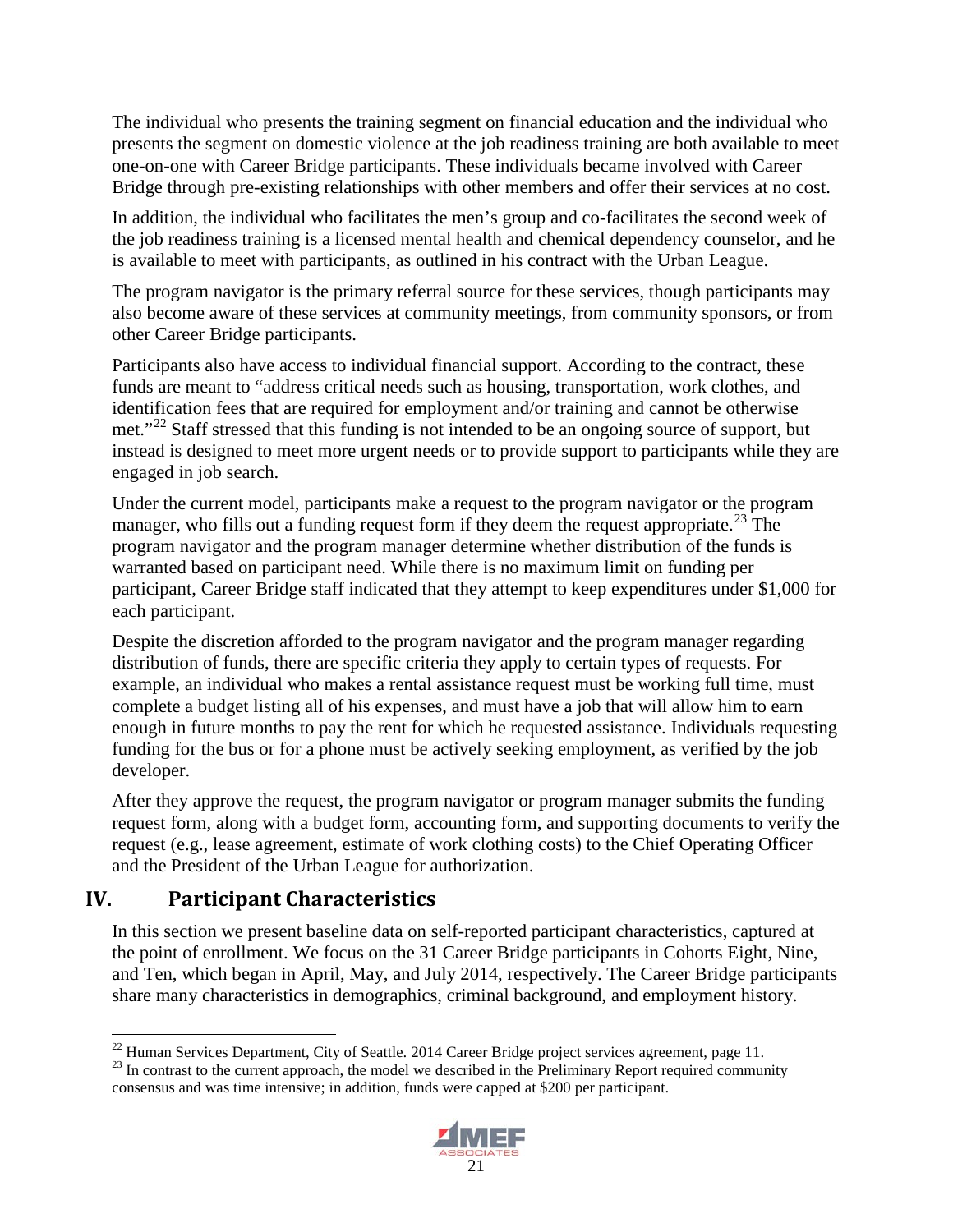Many face barriers such as housing instability, low educational attainment, debt, limited recent work history, and a criminal background.

*Program status.* As *Table 3* shows, there were 31 participants enrolled<sup>[24](#page-33-0)</sup> in Career Bridge across three cohorts (i.e., Cohorts 8 through 10). Of the 31 participants, one from Cohort Eight and two from Cohort Nine terminated their participation with Career Bridge during or after the training component.

| Program Status     | Cohort 8<br>April 2014 | Cohort 9<br>May 2014 | Cohort 10<br><b>July 2014</b> | Total    |
|--------------------|------------------------|----------------------|-------------------------------|----------|
|                    | % (N)                  | % (N)                | % (N)                         | % (N)    |
| Currently enrolled | 23(7)                  | 42 (13)              | 26(8)                         | 90 (28)  |
| Terminated         | 3(1)                   | 6(2)                 | 0(0)                          | 10(3)    |
| Total              | 26(8)                  | 48 (15)              | 26(8)                         | 100 (31) |

Table 3: Program Status

\* Total % (N) values do not sum to 90 and 10 due to rounding

*Demographic characteristics.* All 31 participants are male and 84 percent ( $N = 26$ ) of participants identified as black/African American. Seven percent  $(N = 2)$  identified as two or more races, and seven percent  $(N = 2)$  identified as Asian/Pacific Islander. As **Table 4** shows, most participants (77 percent) did not report having children living with them for whom they were responsible. Forty-five percent of participants were parents of children under 18 years of age with whom they were not living, and most participants with children had just one child.

#### Table 4: Children

|                                                         | No      | Yes     | Total   |
|---------------------------------------------------------|---------|---------|---------|
|                                                         | % (N)   | % (N)   | % (N)   |
| Have children you are responsible for who live with you | 77 (24) | 23(7)   | 100(31) |
| Have children under 18 who do not live with you         | 55(17)  | 45 (14) | 100(31) |

*Barriers – criminal history*. Almost all participants reported a criminal history, but many had

## **Variation in criminal background**

Although the data show that many participants share the barrier of a criminal background and the experience of incarceration, our interviews with participants showed variation in their experiences that are not captured in the quantitative data. One participant had no criminal background, two participants had had long sentences with limited prior incarceration experience, and one participant reported multiple spells of incarceration, multiple warrants, as well as numerous incarcerated family members.

never been incarcerated and some had only been convicted of misdemeanors. *Table 5* shows participants' self-reported criminal background at the point of enrollment. Ninety-four percent of the participants reported having been convicted of a crime. Of the participants who had been convicted of a crime, 34 percent reported having been convicted of a misdemeanor and a felony, 28

percent reported only misdemeanors, and 21 percent reported only felonies.<sup>[25](#page-33-1)</sup> Many of the participants had been incarcerated but not all of them; 72 percent of the participants who had

<span id="page-33-1"></span><sup>&</sup>lt;sup>25</sup> Seventeen percent of participants who had been convicted of a crime either did not answer the questions about misdemeanors, felonies, or both.



<span id="page-33-0"></span> $24$  The data only reflect participants who complete the two-week job readiness training. There may be other participants who enrolled in Career Bridge but did not complete the training.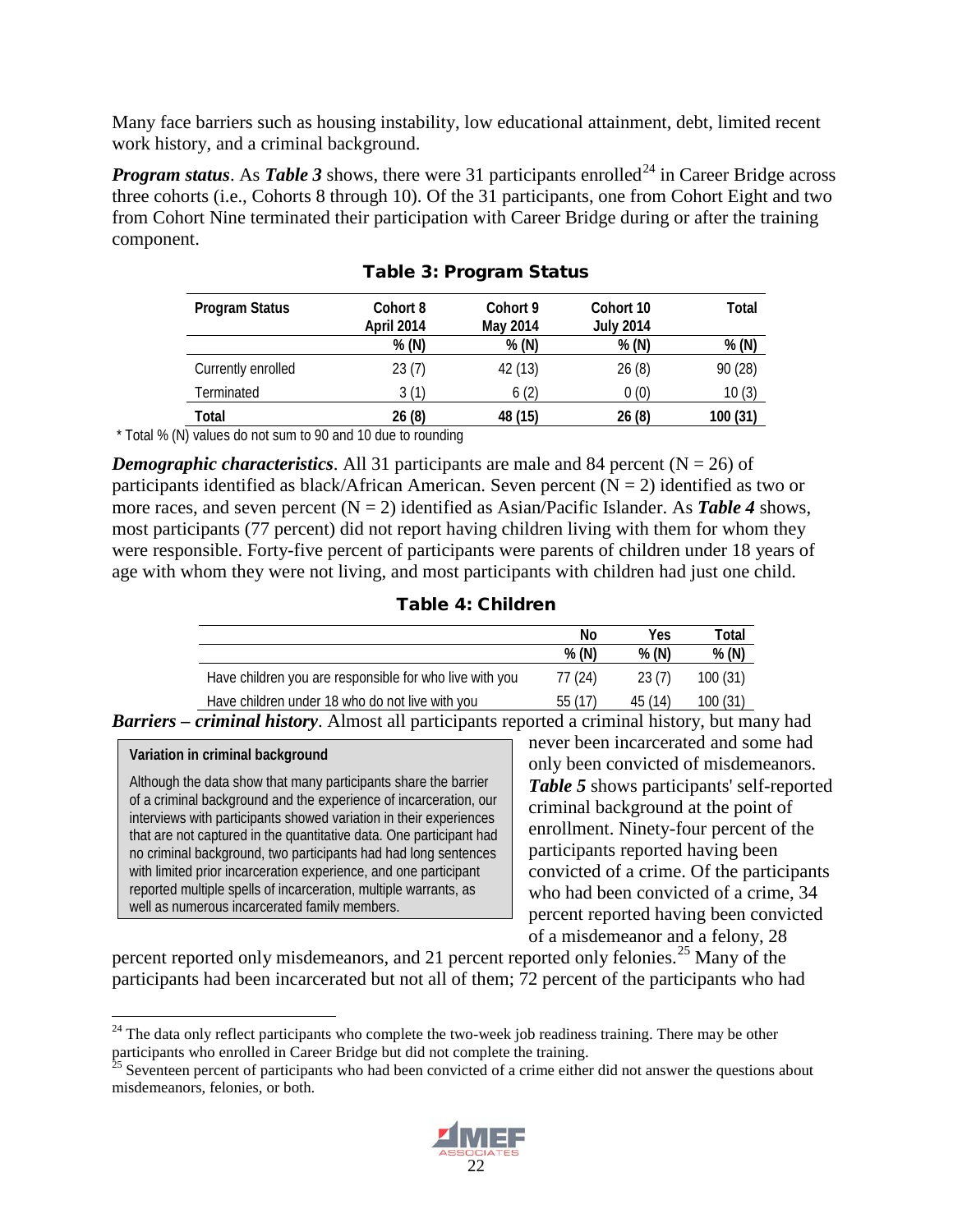been convicted of a crime reported having been incarcerated at some point prior to enrollment.<sup>[26](#page-34-0)</sup> With the exception of two participants, the participants who had reported previously being incarcerated also reported their most recent release date. The median number of years between participants' most recent release date and enrollment into Career Bridge was about one year.  $2^7$ The shortest length of time between release and enrollment was five days, while the longest length of time between release and enrollment was about 18 years. At the time of enrollment, 24 percent of participants who had been convicted of a crime reported being under some form of community supervision.

|                                       | Yes     | No      | No Answer |
|---------------------------------------|---------|---------|-----------|
|                                       | % (N)   | % (N)   | % (N)     |
| Convicted of a crime                  | 94 (29) | 7(2)    | 0(0)      |
| Among those convicted of a crime:     |         |         |           |
| Only convicted of misdemeanor         | 28(8)   | 55(16)  | 17(5)     |
| Only convicted of felony              | 21(6)   | 62(18)  | 17(5)     |
| Convicted of misdemeanor and felony   | 34 (10) | 48 (14) | 17(5)     |
| Previously incarcerated               | 72 (21) | 24(7)   | 3(1)      |
| Currently under community supervision | 24(7)   | 72 (21) | 3(1)      |

#### Table 5: Criminal Background

\* Percentages do not total 100 due to rounding

*Barriers – housing*. We heard in many of our interviews with staff, community members, and participants that housing was a major barrier for many participants. *Table 6* below shows participants' housing situation at the point of enrollment; a majority reported being homeless or in a temporary or transitional living arrangement. None of the participants with whom we spoke rented a house or apartment; three were staying with family and one was in work release.

| <b>Type of Housing</b>          | Participants |
|---------------------------------|--------------|
|                                 | (%) N        |
| <b>Homeless</b>                 | 10(3)        |
| Living with Someone Temporarily | 36(11)       |
| <b>Transitional Housing</b>     | 19(6)        |
| Rent House or Apartment         | 32(10)       |
| Did Not Answer                  | 3(1)         |
| Total                           | 100 (31)     |

#### Table 6: Housing Situation at Enrollment

*Barriers – financial obligations*. At the time of enrollment, participants reported whether they had debts for license suspension, child support, and legal financial obligations (LFO). *Table 7*  shows that 42 percent of participants reported none of these, while the remaining 58 percent reported at least one or some combination of these obligations.

<span id="page-34-1"></span> $27$  Two participants were in work release when they began Career Bridge. Thus, their release dates were after their enrollment dates and they were excluded when calculating the median amount of time between release and enrollment.



<span id="page-34-0"></span> $26$  One participant did not answer this question, but did answer that he had only ever been convicted of a misdemeanor.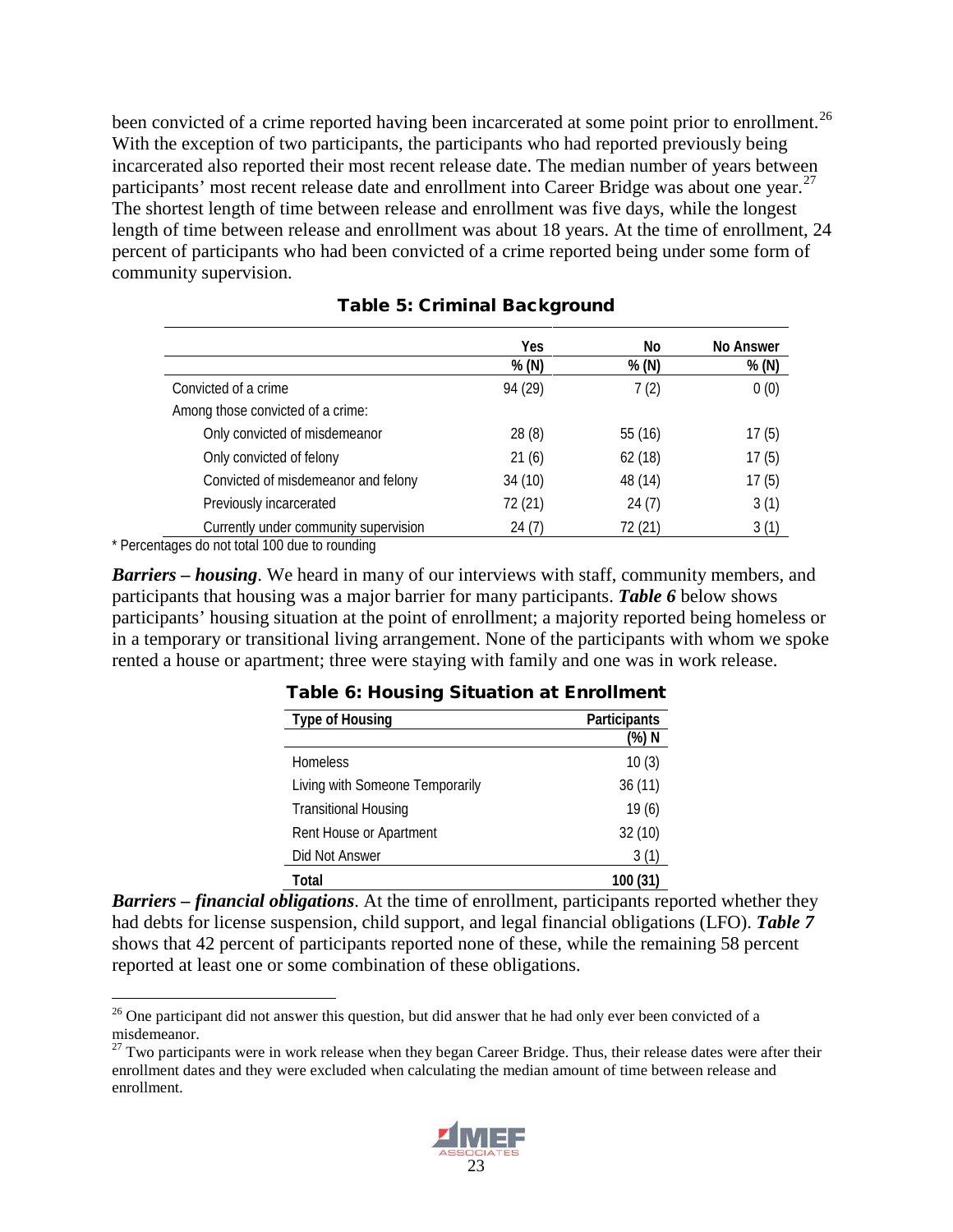| <b>Obligations</b>                         | Participants |
|--------------------------------------------|--------------|
|                                            | % (N)        |
| <b>None</b>                                | 42 (13)      |
| <b>Only License Suspension</b>             | 10(3)        |
| Only Child Support                         | 13(4)        |
| Only LFO                                   | 13(4)        |
| License Suspension and Child Support       | 0(0)         |
| Child Support and LFO                      | 10(3)        |
| License Suspension and LFO                 | 10(3)        |
| License Suspension, Child Support, and LFO | 3(1)         |
| Total                                      | 100 (31)     |

#### Table 7: Financial Obligations

\* Percentages do not total 100 due to rounding

*Education*. The highest level of schooling participants reported having attained ranged widely from "Some High School" to "Bachelors or Higher." *Table 8* shows that for 58 percent of participants, a high school diploma or GED was their highest school completed. Twenty-three percent of participants had some high school education but no diploma or GED, and 13 percent reported having an Associate's degree or a technical certification. Among the four participants whom we interviewed, one had a high school diploma and three had their GED.

| <b>Highest Level of Education Achieved</b> | Participants |
|--------------------------------------------|--------------|
|                                            | % (N)        |
| Less Than High School Graduate             | 23(7)        |
| High School Diploma or GED                 | 58 (18)      |
| Associates or Technical Certificate        | 13(4)        |
| Bachelors or Higher                        | 7(2)         |
| Total                                      | 100          |

#### Table 8: Highest Level of Education

\* Percentages do not total 100 due to rounding

*Work history*. Most participants had some work history, though few were working in the days prior to enrollment. Among those who had worked before, the wages and duration of their last job differed by characteristics such as incarceration history, education, and housing stability. As **Table 9** shows, most participants had worked for pay at least once before enrolling in Career Bridge, and 77 percent of participants had worked a full time job at some point prior to enrollment. At the time they began the program, 84 percent of participants had not worked in the previous week, and, of those who were working, only one person was in a full time position.

|           | Ever Worked for Pay | <b>Ever Worked Full Time</b> | <b>Worked Last Week</b> |
|-----------|---------------------|------------------------------|-------------------------|
|           | % (N)               | % (N)                        | % (N)                   |
| Yes       | 81(25)              | 77 (24)                      | 13(4)                   |
| No        | 19(6)               | 23(7)                        | 84 (26)                 |
| No Answer | ΝA                  | ΝA                           | 3(1)                    |
| Total     | 100 (31)            | 100 (31)                     | 100 (31)                |

#### Table 9: Employment History

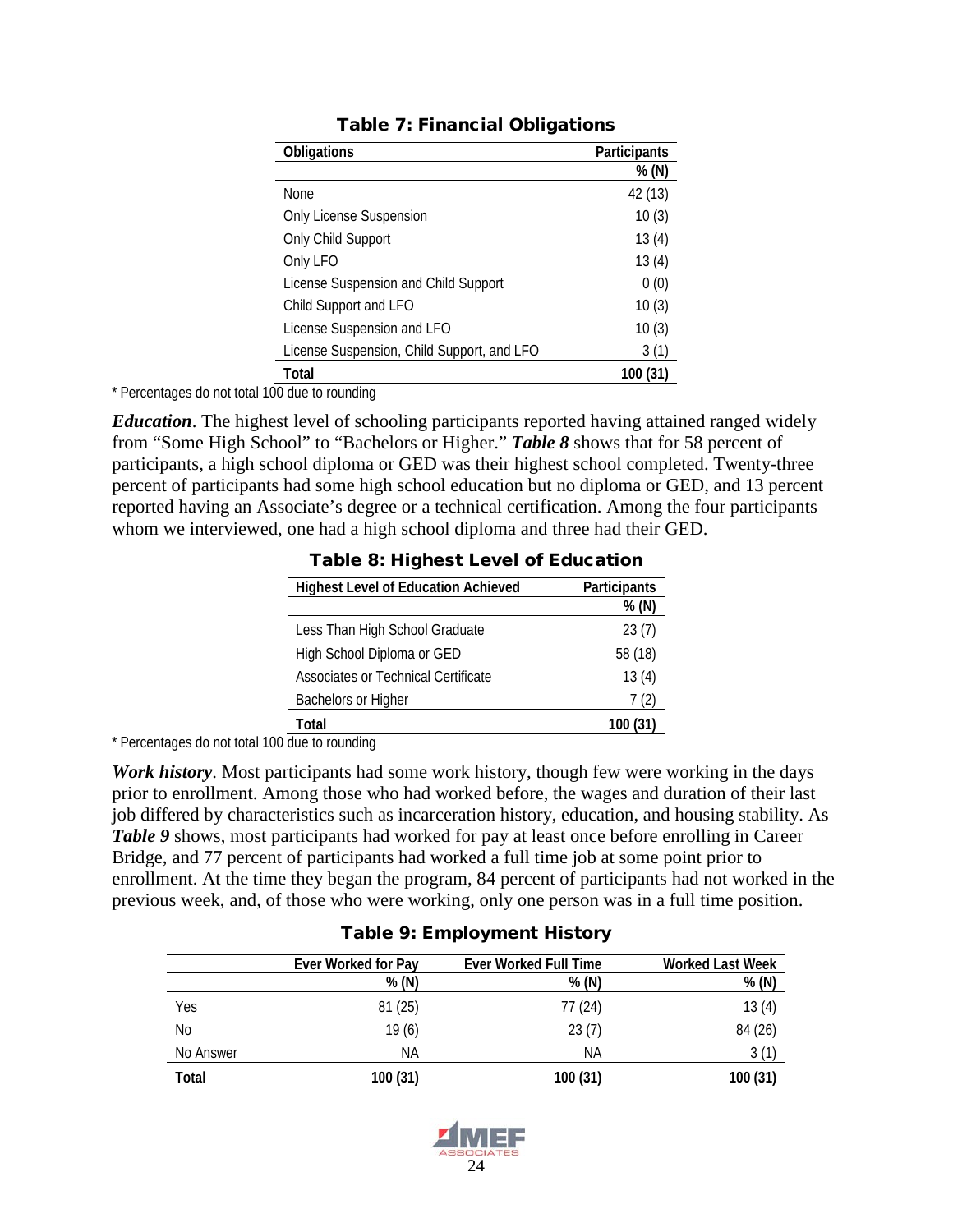Participants provided information on their last job prior to enrolling Career Bridge; <sup>[28](#page-36-0)</sup> these jobs were often full time, paid slightly over minimum wage, were retained under a year, and differed by participant barriers.

Overall, the median hourly wage of participants' last job was \$11.75, with a median of 40 hours per week, and a median duration of 198 days. Half of them had ended their last job due to a layoff, 46 percent due to quitting, and four percent due to being fired.

*Table 10* highlights some differences that emerge when comparing the characteristics of participants' last job by participant barriers. The median wage among participants who have been incarcerated was lower than the wages of those who have never been incarcerated (\$11.00 and \$13.77, respectively). Unexpectedly, those who had been incarcerated had a longer median job duration compared to those who had never been incarcerated (252 days/121 days). Also surprising is that the median wage among those with less education was higher compared to the wages of those with more education (\$15.75 and \$11.45, respectively). However, those with more education had a longer job duration in their last job  $(244 \text{ days}/121 \text{ days})$ .<sup>[29](#page-36-1)</sup> Lastly, those with stable housing had been employed in their last job for much longer than those who had unstable housing (335 days and 124 days, respectively).

|                                             |   | Median Wage | Median Job Duration (days) |
|---------------------------------------------|---|-------------|----------------------------|
| High School Diploma/GED or Higher Education |   | \$11.45     | 244                        |
|                                             |   | \$15.75     | 121                        |
| Previously Incarcerated                     |   | \$11.00     | 252                        |
|                                             |   | \$13.77     | 121                        |
| Stable Housing                              |   | \$11.45     | 335                        |
|                                             | N | \$12.00     | 124                        |

*Public assistance receipt*. Participants also reported on their receipt of public assistance at the time of enrollment. Thirty-six percent  $(N = 11)$  of the participants were receiving benefits from the Supplemental Nutritional Assistance Program and seven percent  $(N = 2)$  reported receiving cash benefits through Temporary Assistance for Needy Families. No participants reported receiving General Assistance - Unemployable, Social Security Disability Insurance, or Supplemental Security Income at the time of enrollment. Only one participant reported collecting Unemployment Insurance at the time of enrollment. Some participants provided reasons for not collecting Unemployment Insurance despite being unemployed; the majority, 58 percent  $(N = 18)$ , answered that they had not applied.

The data show that, despite often having past work experience, participants in Career Bridge face numerous barriers to self-sufficiency, most notably housing instability, criminal background, and unemployment or underemployment. These barriers align with the characteristics that staff and community sponsors target when recruiting potential participants.

<span id="page-36-1"></span><sup>&</sup>lt;sup>29</sup> Those with more education are defined as having a high school diploma, GED, or higher education, compared to those with less than a high school diploma or GED.



<span id="page-36-0"></span> $^{28}$  The following numbers do not include employment in prison. All wages have been converted to 2014 dollars based on job end date.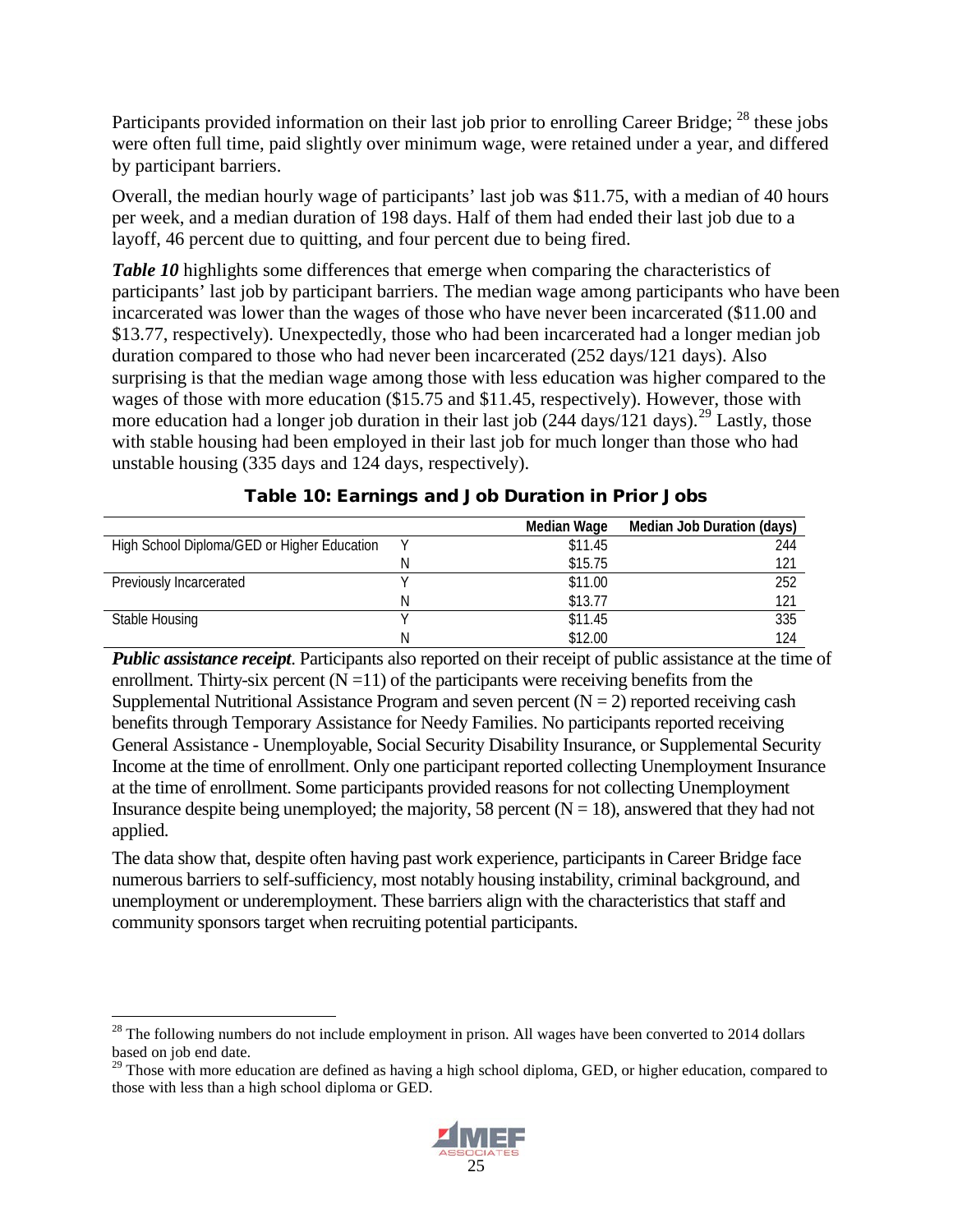## <span id="page-37-0"></span>**V. Participation in Career Bridge**

This section presents data on participation in Career Bridge activities and services. Again, we focus on the 31 participants enrolled in the first three cohorts of Career Bridge run by the Urban League. Our analysis indicates that while most participants have had consistent contact with program staff, many participants do not attend Career Bridge events such as the weekly meetings. In addition, engagement varied by participant characteristics; most notably, a larger proportion of participants who had previously been incarcerated were more engaged than those who had never been incarcerated, which may indicate a greater demand for social support among those who have experienced incarceration. Lastly, use of the participant support fund reflects what we heard from staff and community members about housing and transportation being key barriers for many participants.

Our interviews with staff and Career Bridge community members indicated that the ongoing engagement work is a crucial component of Career Bridge. Tuesday community partners meetings, Monday men's groups, individual counseling, contacts with the job developer, and, most consistently, contacts with the navigator constitute the main opportunities for participants to engage with Career Bridge on an ongoing basis.

*Table 11* shows the percent of participants who engaged in Career Bridge activities each month. There are high rates of engagement in the activities in which a participant responds to contacts initiated by the job developer or the program navigator. This can be in-person contact or, more often, phone contact. However, the percent of participants who attend program activities is much lower and more variable from month to month. Attendance at the men's group drops off as time passes from a participant's enrollment.

|           |    | Job Developer |             | Community               | Navigator | 1-on-1     |
|-----------|----|---------------|-------------|-------------------------|-----------|------------|
| Month     |    | Contacts      | Men's Group | <b>Partners Meeting</b> | Contacts  | Counseling |
|           | N  | % (N)         | % (N)       | % (N)                   | % (N)     | % (N)      |
| July      | 31 | 90 (28)       | 19(6)       | 23(7)                   | 97 (30)   | 6(2)       |
| August    | 31 | 90 (28)       | 16(5)       | 3(1)                    | 97 (30)   | 3(1)       |
| September | 31 | 84 (26)       | 13(4)       | 7(2)                    | 94 (29)   | 3(1)       |
| October   | 31 | 77(24)        | 7(2)        | 16(5)                   | 97 (30)   | 3(1)       |
| November  | 25 | 73 (22)       | 4(1)        | 0(0)                    | 100 (25)  | 8(2)       |

Table 11: Percent of participants who engaged in Career Bridge activities

Note: Some participants were exited – total number of participants in November was 25.

While the percentage of participants attending one-on-one counseling is low, it is fairly consistent across months. At the time we interviewed the counselor in November 2014, he reported meeting with approximately 15 different participants for individual counseling.<sup>[30](#page-37-1)</sup> Some men have just needed a one-time session to vent, and he tries to address issues in four to five sessions, though others have needed counseling over a longer term. He noted that with this population (men of color with multiple barriers to employment and stability), it is especially important to address the negative stereotypes and perceptions around needing mental health counseling.

**Table 12** shows the mean number of times participants engaged in core Career Bridge activities per month among those who had at least one instance of contact in that month. With the

<span id="page-37-1"></span> $30$  This includes participants from earlier and later cohorts.

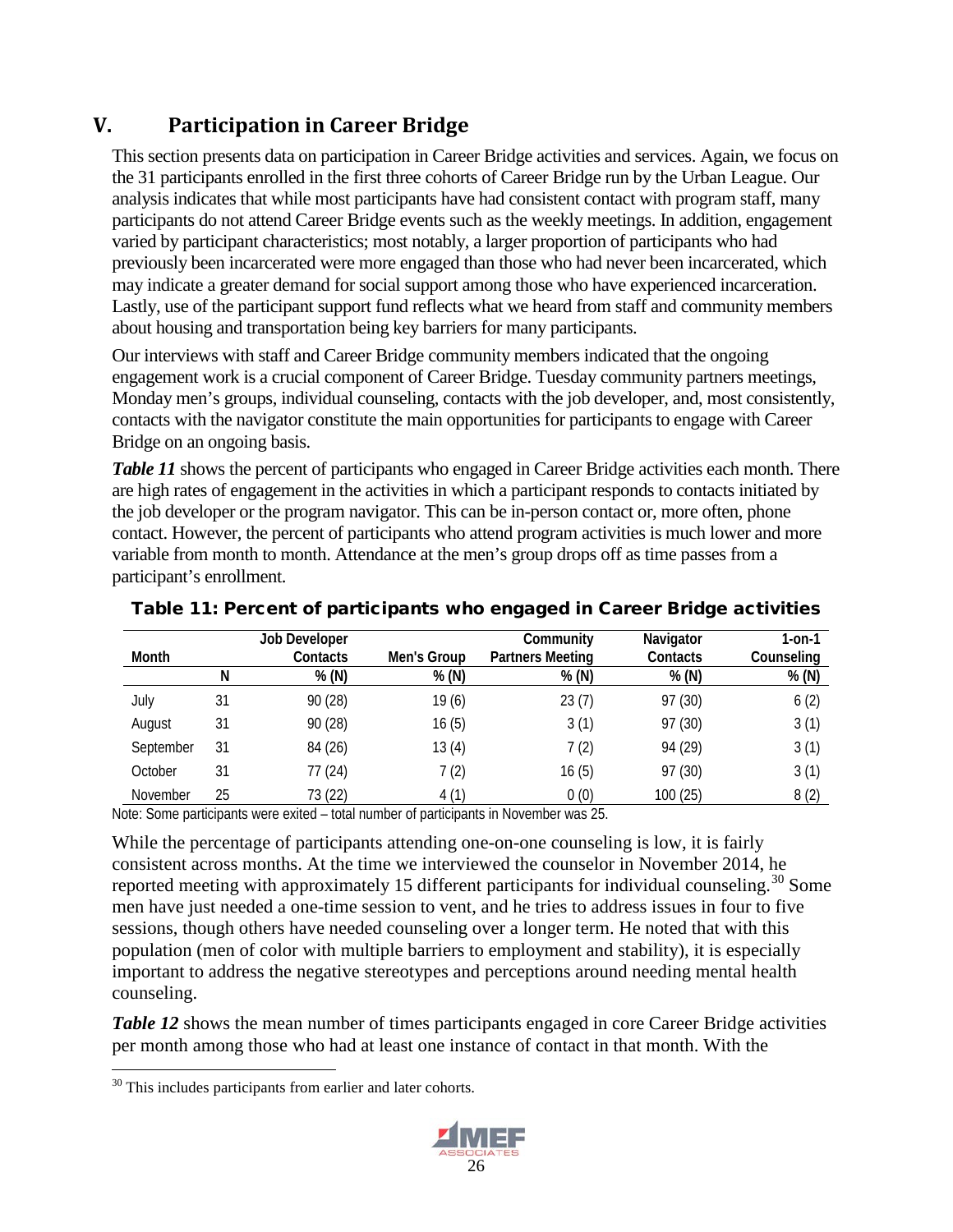exception of contacts with the navigator, the average number of times participants who engaged with Career Bridge attended an activity is once or twice a month. The high number of navigator contacts per month aligns with what we heard from staff and participants – the navigator makes sure to make at least one contact a week with each participant, and he is often the first person participants call when they need assistance.

| Month     | Job Developer<br>Contacts | Men's Group | <b>Community Partners</b><br>Meeting | Navigator<br>Contacts | $1-0n-1$<br>Counseling |
|-----------|---------------------------|-------------|--------------------------------------|-----------------------|------------------------|
| July      | 2.5                       | 2.2         | 1.4                                  | 6.3                   | 2.0                    |
| August    | 1.0                       | 2.0         | 1.0                                  | 4.9                   | 2.0                    |
| September | 2.2                       | 2.2         | 1.5                                  | 5.4                   | 1.0                    |
| October   | 2.2                       | 1.0         | 1.2                                  | 4.8                   | 1.0                    |
| November  | 1.0                       | 1.0         | ΝA                                   | 5.2                   | 1.0                    |

#### Table 12: Mean number of contacts per participant

Many participants did not attend any Career Bridge activities following the job readiness

training. Over the five months of observation, 77 percent  $(N = 24)$  of participants never attended a men's group, and 87 percent ( $N = 27$ ) of participants never participated in counseling. More of the men went to the community partners meetings, but, here too, 65 percent ( $N =$ 20) of the men never went to a meeting over the five months. Some of the men who did participate did so over multiple months. Some participants were highly engaged even after they were placed in a job and regularly took leadership roles at the weekly meetings, while others did not consistently attend the group Career Bridge events or at all.

#### **Attendance at Career Bridge activities**

The interviews we conducted with participants reflect what the quantitative data show about the levels of engagement in Career Bridge. Three of the four participants to whom we spoke had not attended any community partners meetings, men's groups, or counseling. The reasons they gave were that it was difficult to get to the meetings, that their work schedule impeded attendance, or that they were not interested in attending. The fourth participant regularly attended the community partners meetings, participated in volunteer activities organized by Career Bridge, and also mentioned that he was interested in attending the men's group, although he had not yet attended any when we last spoke to him in December 2014. He indicated that participation in Career Bridge activities was a priority for him, both because it exposed him to positive influences as well as because he felt he had a sense of responsibility to be an active member of the Career Bridge Community.

Participation in Career Bridge activities varied by participants' background characteristics. As *Table 11* shows, the program navigator had contacts with almost every participant every month, while participation in the men's group, community partners meeting, and one-on-one counseling was much lower. **Figure 2** shows the percentage of participants who engaged only in navigator contacts, or in two to three types of contact, or in all types of contact, comparing participants who had previously been incarcerated to those who had not.<sup>[31](#page-38-0)</sup>

<span id="page-38-0"></span> $31$  The types of contacts used in these graphs include navigator contact, community partners meetings, men's group, and one-on-one counseling. The figures use only contact data collected by the Urban League. It does not include job developer contacts, which were collected by TRAC.

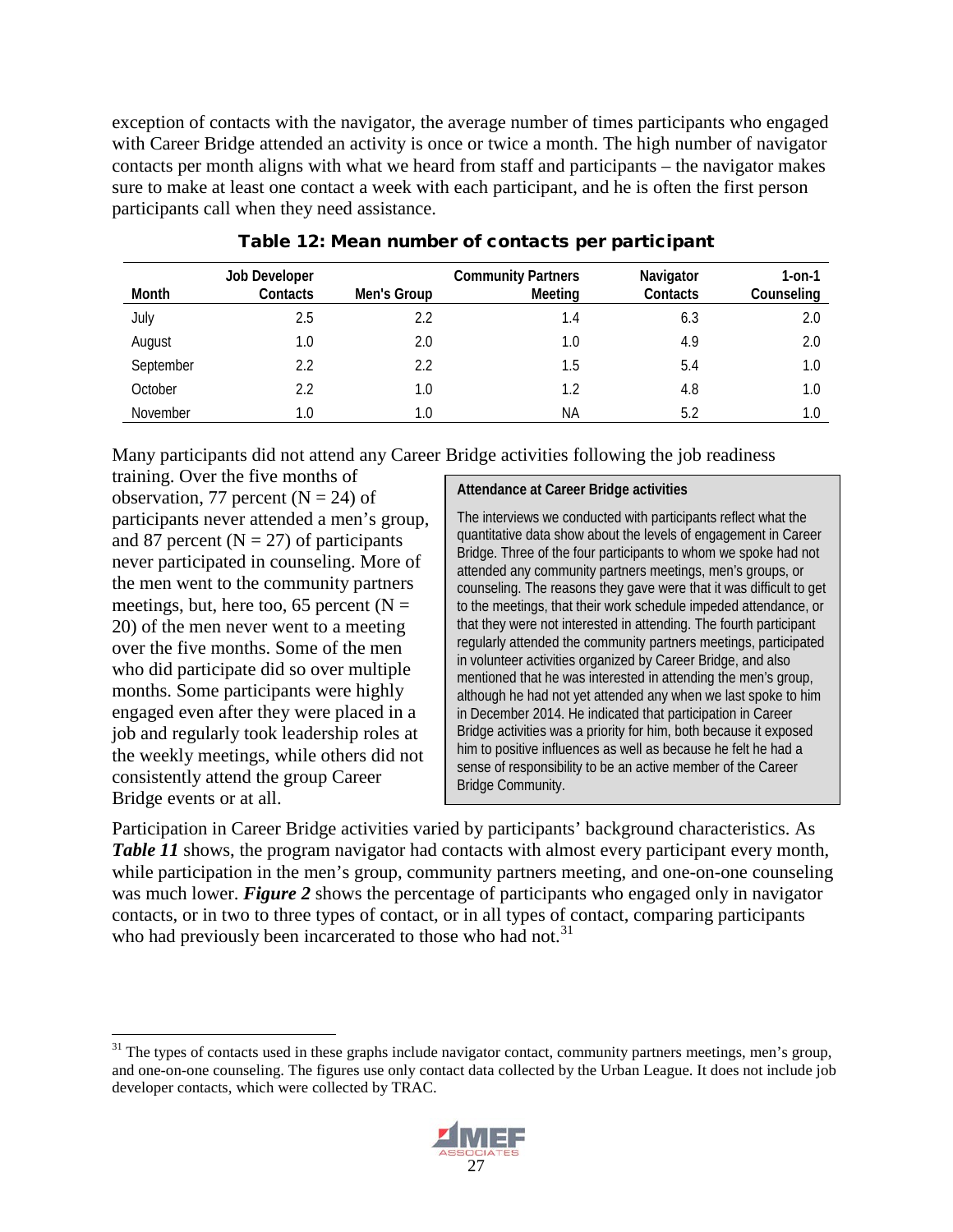



A greater proportion of participants who had experienced incarceration prior to enrollment engaged with Career Bridge in more ways compared to those who had never been incarcerated. Most of the men who had never been incarcerated only engaged with Career Bridge through the navigator contacts (78 percent,  $N = 7$ ), while only about half (52 percent,  $N = 11$ ) of the men who had experienced incarceration engaged only with the navigator. Eleven percent ( $N = 1$ ) of men who had never been incarcerated used two to three types of contact, compared to 33 percent  $(N = 7)$  of men who had experienced incarceration. In addition, participation also varied by housing stability at the time of enrollment, although the differences are smaller than those seen by incarceration experience. A higher percentage of participants who did not have stable housing only engaged with Career Bridge through the navigator contacts (67 percent,  $N = 14$ ) compared to those with stable housing (50 percent,  $N = 5$ ).

Participants also have access to the participant support fund. Between July and November 2014, 61 percent ( $N = 19$ ) of the participants received individual financial support from Career Bridge. Among participants who received any funding, the median total amount of financial support received between July and November 2014, was \$339.40. The most common use of the funding was for bus passes and bus tickets, with 39 percent  $(N = 12)$  of the participants receiving funding for this purpose. In addition, 29 percent  $(N = 9)$  of the participants received funding for rent assistance. This aligns with what we heard in our conversations with staff who noted that housing was a major barrier for participants. Some participants received as little as \$8.00 in assistance, while others received as much as \$1,225.00.

Although we have heard from community sponsors that one of the goals of Career Bridge is to foster participant ownership and leadership of Career Bridge, analysis of the participant

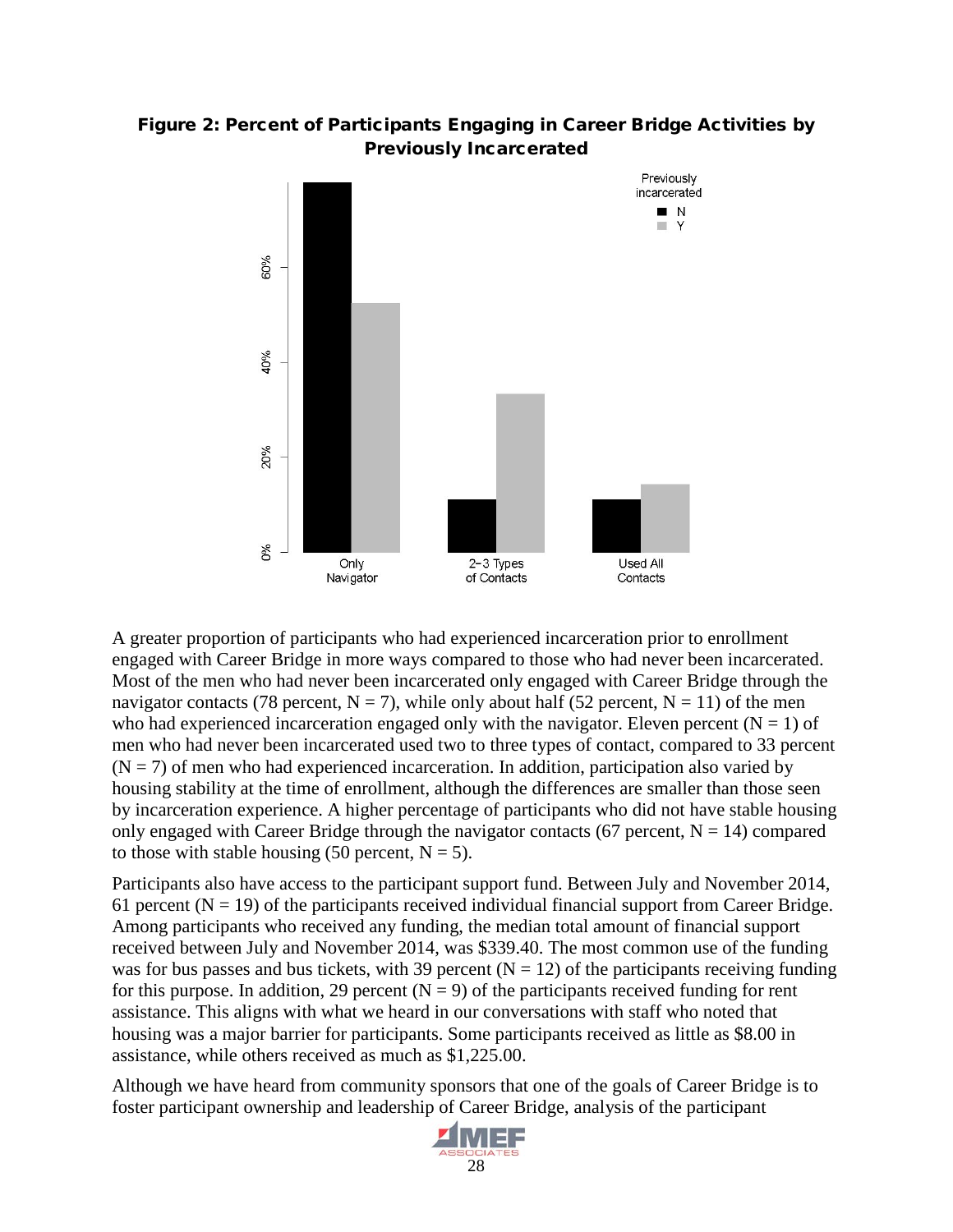engagement data shows that there is limited participant engagement of this nature. The main connection participants have with Career Bridge after the job readiness training is contact with the program navigator, and to a lesser extent, the job developer. Contact with the program navigator is very frequent and highly consistent across months, which aligns with what we heard from community members and participants. However, some of the staff we spoke with noted that this level of engagement may not be feasible for one program navigator to handle as the number of participants increases. As shown in *Figure 2*, the higher levels of engagement among those who have been incarcerated compared to those who have not may indicate a greater demand for social support and a peer community compared to other participants.

### <span id="page-40-0"></span>**VI. Employment Outcomes**

As we note in the previous sections, we confine our analysis of employment outcomes to the experiences of participants in Cohorts Eight, Nine, and Ten. While we have employment data for the more recent cohorts as well, we felt that the longer exposure to the program offers a more representative description of the employment experiences of Career Bridge participants.<sup>[32](#page-40-1)</sup>

The employment outcomes of the three cohorts reflects an emphasis on rapid reemployment followed by ongoing job searches seeking longer-term placements in more stable, higher wage positions. While participants have had some success in securing and retaining employment, advancement in employment or into education and training appears to be limited. In addition, differences in wages and hours emerge, as was the case with the participant engagement results, when comparing participants who have been incarcerated to those who have not.

*Table 13* shows the frequency of employment among participants. Of the 31 participants in these cohorts, 81 percent  $(N = 25)$  reported starting a job during the five-month observation period. Thirty-two percent  $(N = 10)$  of participants were still working in their first job at the end of the observation period, and 29 percent  $(N = 9)$  participants were still working in their second job at the end of the observation period.

|                              | No Job | First Job | Second Job | Third Job |
|------------------------------|--------|-----------|------------|-----------|
|                              | % (N)  | % (N)     | % (N)      | % (N)     |
| Number of placements started | 19 (6) | 81(25)    | 32(10)     | 3(1)      |
| Number of placements ended   | ΝA     | 48 (15)   | 3(1)       | 3(1)      |
| Number currently working     | 0(0)   | 32 (10)   | 29(9)      | 0(1)      |

Table 13: Frequency of Employment

The data also provide information on how and why a placement ended. The majority of jobs ended because the participant quit (65 percent,  $N = 11$ ), while few jobs ended due to the participant being fired or laid off. Some of the positions that ended were followed by a subsequent job. As **Table 14** shows, of the 17 jobs that have ended, 65 percent  $(N = 11)$  were

<span id="page-40-1"></span><sup>&</sup>lt;sup>32</sup> These data capture placements made by the job developer or other Career Bridge staff, and may or may not include positions that participants obtained on their own. The job developer estimated that roughly 20 percent of the men find a job on their own and likely only half of these men were reporting their employment to her. As such, these data may underestimate employment outcomes. Urban League staff share information they hear about participants finding employment on their own with the job developer on a weekly basis.

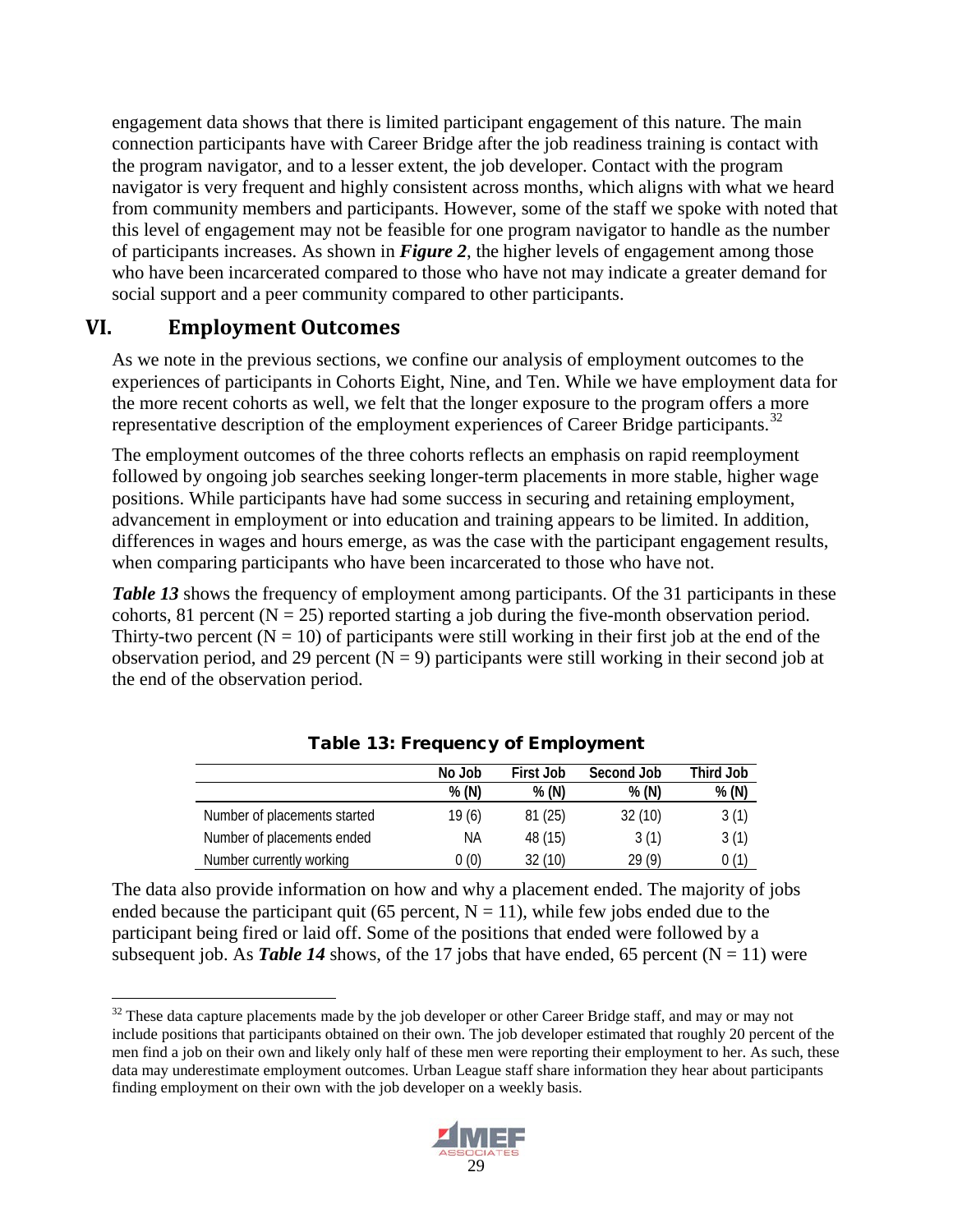followed by another job within the observation period. The two most common reasons given for a job ending were (1) finding another job and (2) not enough work hours. All but one of the ten participants who gave these two reasons were employed again within the observation period. These data indicate that, while participant employment was not always consistent, those who were able to secure initial employment were able to find new jobs if the first position did not work out. Half of the participants who did not find a new job ended their initial job because of issues like punctuality and attendance or finding the job too difficult, while none of the participants who were able to find a new job listed these reasons.

|                      | Laid off | Fired | Quit   | Unknown | Total    |
|----------------------|----------|-------|--------|---------|----------|
|                      | % (N)    | % (N) | % (N)  | % (N)   | % (N)    |
| Exit to unemployment | 0(0)     | 12(2) | 18(3)  | 6(1)    | 35(6)    |
| Reemployed           | 6(1)     | 0(0)  | 47(8)  | 12(2)   | 65(11)   |
| Total                | 6(1)     | 12(2) | 65(11) | 18(3)   | 100 (17) |

|  |  |  |  |  | <b>Table 14: Job End Details</b> |
|--|--|--|--|--|----------------------------------|
|--|--|--|--|--|----------------------------------|

Note: Denominator is total number of jobs ended  $(N = 17)$ 

*Table 15* provides details on the participants' job placements. Among those participants who became employed, it took an average of 41 days and a median of 23 days from the start of the job readiness training for them to become employed.<sup>[33](#page-41-0)</sup> While Career Bridge in its previous iterations was a very different program compared to the current model and thus comparisons should be interpreted cautiously, the difference between our findings here and in the Preliminary Report in the time between enrollment and first job placement is stark. Our July 2013 Preliminary Report used data collected at the end of May 2013, and showed a median of 113 days between enrollment and first job placement.

The duration a participant stayed in one position ranged widely from as long as 209 days to as short as 5 days. At the time that the data were compiled at the end of November 2014, 61 percent  $(N = 19)$  of the 31 participants were still employed and had been working their jobs for a median of 97 days. However, there is variation in retention when looking more closely at these 19 men; ten of these participants had remained employed in their first job for a median duration of 152 days. The other nine participants who were employed at the end of data collection were employed in their second job for a median duration of 60 days. This difference could be attributed to participants starting their second job later during the observation period.

Job duration, when excluding current placements, is much lower than overall job duration. Participants spent a median of 49 days in the jobs they no longer worked.<sup>[34](#page-41-1)</sup> In addition, jobs that ended due to the participant quitting lasted for less time (median of 50 days) than jobs where the participant was laid off (median 75 days) or fired (median 75 days). This could mean that some participants were willing to take temporary jobs at first but quickly transitioned to better jobs as they became available. Differences in job duration by whether or not a participant had previously been incarcerated and whether or not they had worked full time before Career Bridge were small.

The median wage of \$11.00 is above the 2014 minimum wage in Seattle (\$9.32). Participants worked a median of 36 hours a week. There is no difference in median wage or median weekly

<span id="page-41-1"></span><span id="page-41-0"></span><sup>&</sup>lt;sup>33</sup> The minimum value is 0 days and the maximum value is 143 days.<br><sup>34</sup> Only one participant ended a second job, and he had been employed there for 79 days.

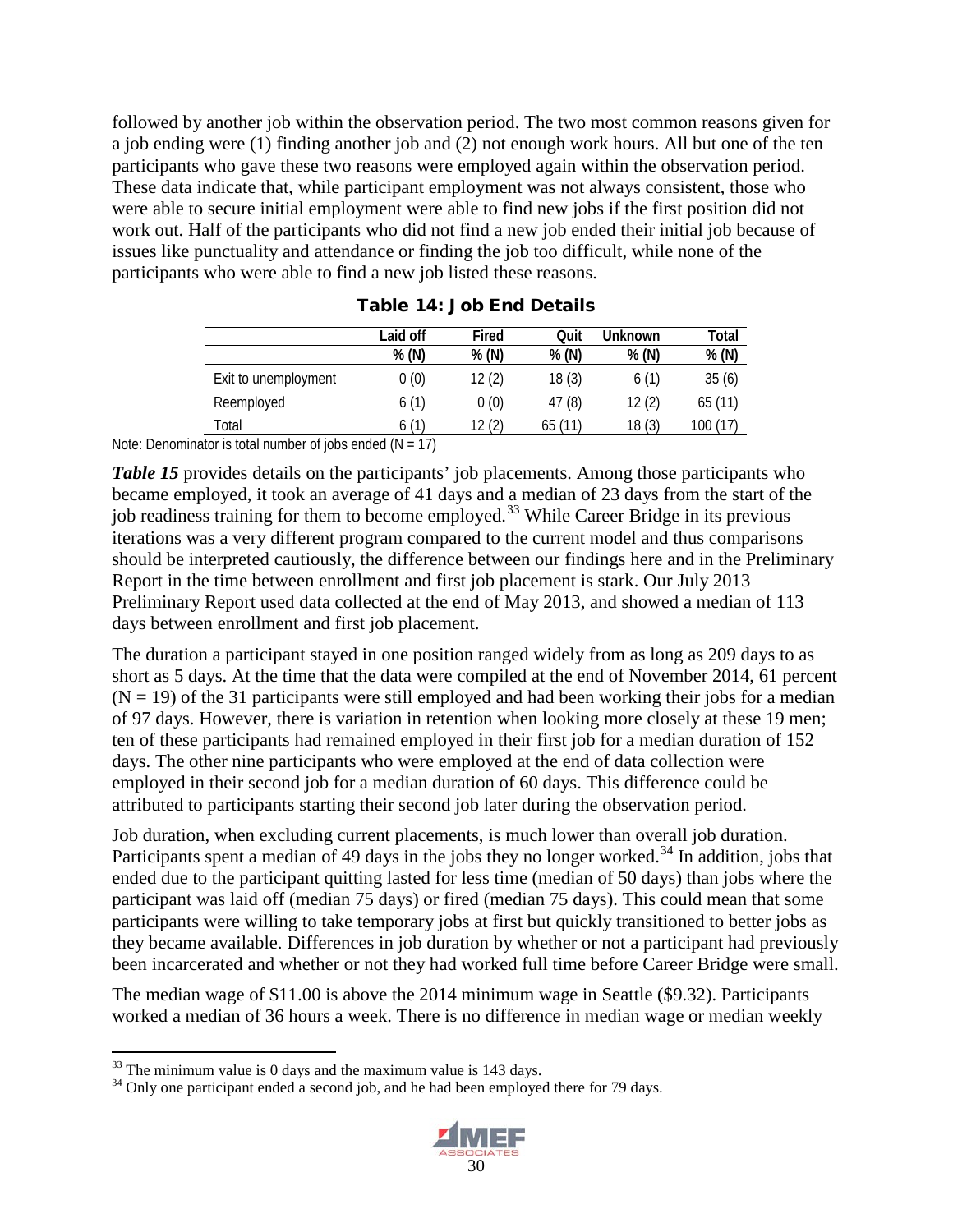hours between participants' first and second jobs. This suggests that factors other than wage and hours may be incentivizing participants to quit and begin new jobs, such as location, work schedule, job tasks, and benefits.

|                                               | First Job | Second Job | Third Job | All Jobs |
|-----------------------------------------------|-----------|------------|-----------|----------|
| Median job duration current placements (days) | 152       | 60         | ΝA        |          |
| Median job duration prior placements (days)   | 49        | 79         |           | 49       |
| Median hourly wage                            | \$11.00   | \$11.00    | \$10.00   | \$11.00  |
| Median hours/week                             | 36        | 36         |           |          |

#### Table 15: Placement Details

To explore the overall employment success of the three cohorts in terms of job duration, wage, and working hours per week we divided participants into three categories: (1) those who have had at least one job post-enrollment and meet the following criteria: work over 20 hours per week, make over \$10.00 per hour, and stay in their job longer than 60 days, (2) those who have found employment post-enrollment, but which do not fit these criteria, and (3) those who have not obtained a job post-enrollment. We recognize that this categorization may be an imperfect indicator of success, and it should only be understood as a snapshot of the three cohorts' employment outcomes on November 30, 2014. Using this definition, 23 percent ( $N = 7$ ) of participants had obtained a job meeting the criteria listed in the first category, 58 percent ( $N =$ 18) had obtained a job with wages, hours, or duration below the criteria, and 19 percent ( $N = 6$ ) had not obtained a job post-enrollment.

There are some differences in job details based on participant characteristics. The largest differences can be seen when comparing those who have previously been incarcerated to those who have not. While it may be unsurprising that those who have never been incarcerated had a higher median wage (\$14.50 compared to \$10.66), they also worked fewer hours per week (25 compared to 40). Only minor differences emerged when comparing participants with stable versus unstable housing and participants with less than a high school diploma/GED versus those with higher educational attainment.

Although the service delivery flow can include enrollment in an educational or training program, both the time commitment of a job and the limited referral network to these types of programs make enrolling in education logistically challenging. The pathways to education and vocational training have been informal thus far. SJI and TRAC have connections with some local community colleges, and Career Bridge has a connection with the South Seattle Community College Life Skills instructor. The job developer reported placing 10 participants in Pioneer Human Services' (PHS) paid five-week training, and she tends to refer participants to this training whose criminal backgrounds severely limit their employment prospects. Successful participants are offered a spot in PHS's paid nine-week Aerospace Joint Apprenticeship; we do not have information on whether any participants enrolled in this follow-up program.

The data suggest that Career Bridge's employment services focus on rapid reemployment. While some participants are working and retaining jobs that make over minimum wage and offer over 20 hours a week, many do not retain these positions or are employed in jobs that do not meet these standards. However, while there are no differences in the wages and hours of participants' first and second jobs, the majority of jobs are not ending due to layoffs or firings and are followed by a new job.

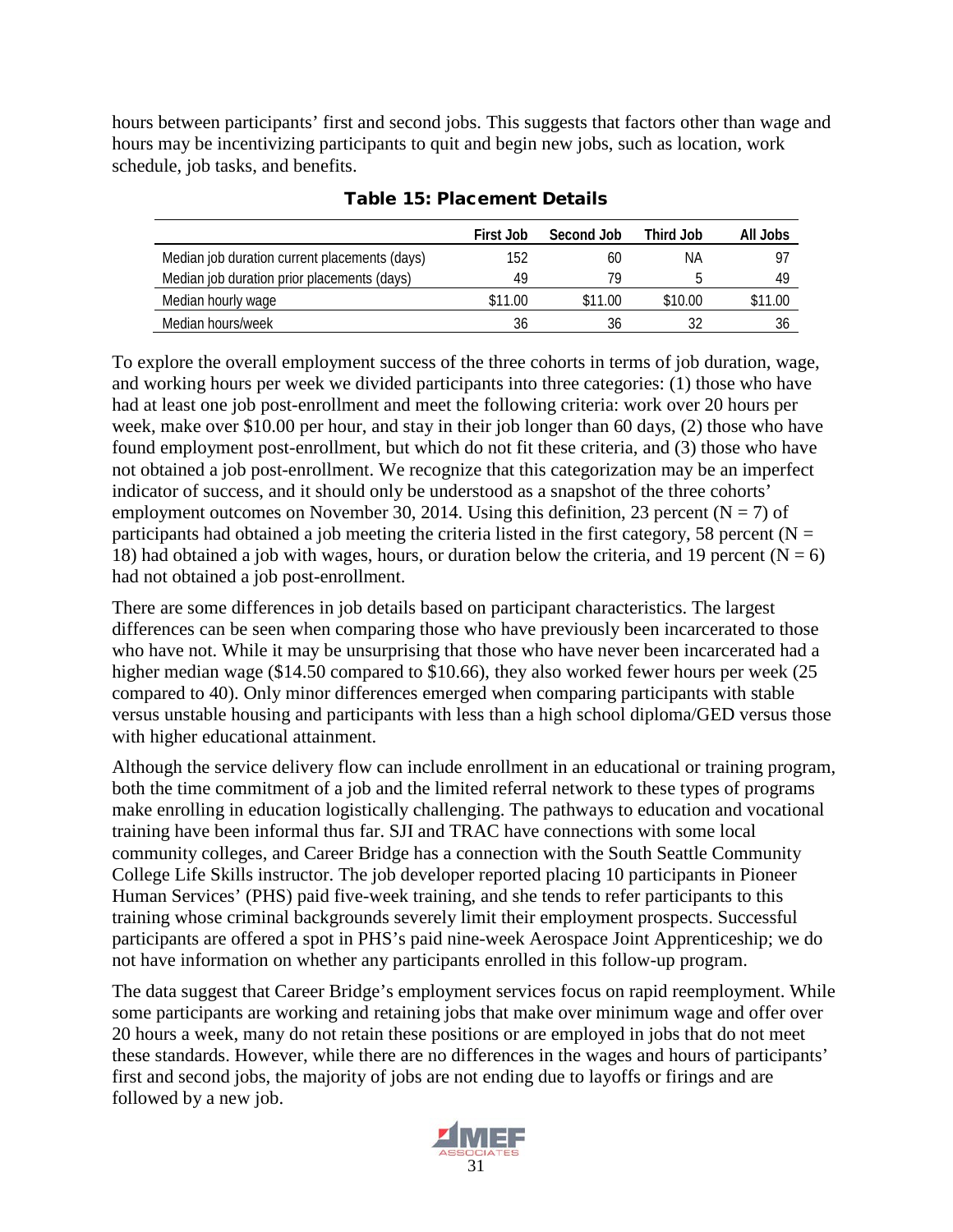### <span id="page-43-0"></span>**VII. Conclusion**

Career Bridge represents an innovative effort by the City of Seattle, community members, and a non-profit partner to better support the needs of low-income men of color who are facing multiple barriers to employment. While the intervention has undergone substantial changes since its inception, this core goal has continued to drive the implementation of the intervention. In this report, we have chronicled the design and implementation of the current model and have described the characteristics, service receipt, and outcomes of three cohorts of participants.

We found a substantial, ongoing commitment among key community members to the mission of Career Bridge. Its participants are exhibiting success in securing and maintaining employment, and at least a subset are actively engaged in the community-building and peer support components of Career Bridge. Based on our fieldwork and data analysis, below we discuss particular strengths of the intervention along with several ongoing challenges facing Career Bridge. While these are largely focused on the model as it currently exists, when appropriate, we also discuss potential implications for the longer-term sustainability of the model.

\*\*\*\*\*

Many of the strengths associated with the current Career Bridge model stem from the initiative's ability to blend the community-driven approach of the initial iteration with a structured and more formalized service delivery model. For example, while the navigation and case management roles are now professionalized, many of the staff in these roles share the characteristics and experiences of the men with whom they are working. While several community sponsors expressed concern with the more formalized nature of the current model compared to the initial design, our conversations revealed an ongoing commitment of all staff and community members to a community-based approach that empowers participants to take an active role in the process.

**Strong employment outcomes**. The high percentage (81 percent) of Career Bridge participants from the first three cohorts who reported finding employment following enrollment is positive.<sup>[35](#page-43-1)</sup> Given that Career Bridge explicitly targets individuals with substantial barriers to employment, the high employment rate among participants along with the relatively short period of time between enrollment and employment is a substantial accomplishment. It is especially encouraging to see the dramatic decrease in the amount of time from enrollment to employment of the cohorts we observed under the new program design (Cohorts 8 to 10) compared to the first Career Bridge cohorts in 2012 and early 2013.

<span id="page-43-1"></span><sup>&</sup>lt;sup>35</sup> According to an experimental evaluation of New York City's Center for Employment Opportunities program (a transitional subsidized employment program targeting recently released individuals), 69 percent of control group members who did not receive the program subsidy and only a short job readiness training were employed one to three years after the training and 52.1 percent were employed two to three years after the training. Of those who had received services, 53.3 percent were employed one to two years after the program period ended. While the comparison is not exact, in terms of target population, service delivery model, and potential selection bias stemming from Career Bridge's non-experimental setting, the employment rates from Career Bridge do compare favorably. Redcross, Cindy, Megan Millenky, Timothy Rudd, and Valerie Levshin (2012). *More Than a Job: Final Results from the Evaluation of the Center for Employment Opportunities (CEO) Transitional Job Program*. OPRE Report 2011-18. Washington, DC: Office of Planning, Research, and Evaluation, Administration for Children and Families, U.S. Department of Health and Human Services.

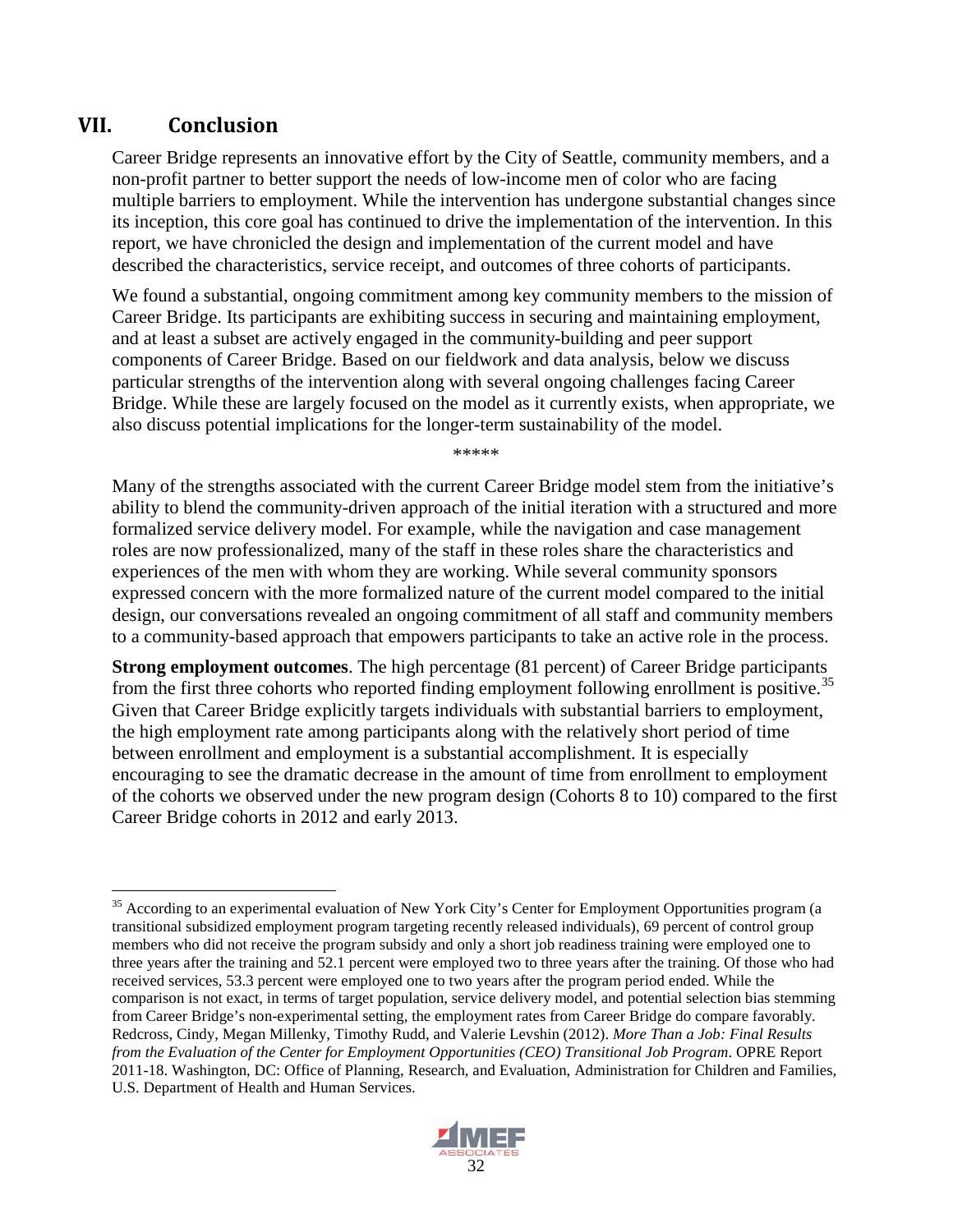**Career Bridge staff share the characteristics and experiences of participants**. A concern voiced by Career Bridge community members during our initial interviews was that formalizing and professionalizing Career Bridge services would make the initiative less responsive to the needs of the participants and the communities in which they live. They expressed that there is an abiding need for Career Bridge to maintain a community orientation in order to engage disadvantaged men and their families who often have had negative experiences with institutions. The composition of current initiative staff who share many of the experiences and characteristics of Career Bridge participants has minimized these concerns. Almost all of the Career Bridge staff are people of color, and the majority are men. Moreover, several had made the successful transition from incarceration to these professional positions. Participants, staff, and community members alike emphasized that it was the combination of substantive knowledge and skills along with the shared experiences and characteristics that make these staff effective. It gives them greater credibility with participants and helps foster a safe and open environment in which participants feel supported and respected by initiative staff. As Career Bridge continues to expand, enroll more participants, and require more program navigators, it will be critical to continue emphasizing the value of these experiences and characteristics in the hiring of Career Bridge staff.

**Expanded job readiness training**. During conversations with staff, community members, and participants for the July 2013 Preliminary Report, we heard concerns that the job readiness training was too short. Respondents suggested that the training did not spend enough time supporting specific job search skills, and that it did not address all of the barriers facing participants. During our most recent round of interviews and conversations with participants, we heard near unanimous praise for the expansion of this training with an additional week, facilitated by the Career Bridge program navigator. Respondents indicated that it allowed more time for participants to get to know one another, to hear guest speakers addressing issues of particular interest to Career Bridge participants, and to set the stage for an intensive job search process following the training. Moreover, the fact that the program navigator was responsible for facilitating the first week strengthened the bond between him and the participants, making him a more effective support for participants over the long term. Overall, respondents expressed that the revamped training meets the needs of participants around the job search process while also providing ample time for mentorship and peer support.

**Ongoing relationship with the Black Prisoners' Caucus**. Although not explicitly a re-entry program, Career Bridge community sponsors and participants consistently emphasized that a core focus of the initiative is to support the needs of individuals who have recently been released from prison. Career Bridge actively recruits individuals on work release or who have criminal backgrounds.

Although informal, the relationship with the Black Prisoners' Caucus appears to be an important source of referrals and also guidance on the best approach for meeting the needs of former prisoners. Career Bridge staff have participated in and led trainings at the Monroe Correctional Complex, and many key Career Bridge community sponsors have longstanding relationships with the Black Prisoners' Caucus. Moreover, the emphasis on participant-led programming and empowerment championed by the Black Prisoners' Caucus exerts a continued influence on Career Bridge's approach to service delivery.

This connection with a prisoner-led organization can help establish continuity in the re-entry process and better equip recently released individuals to connect with community supports such

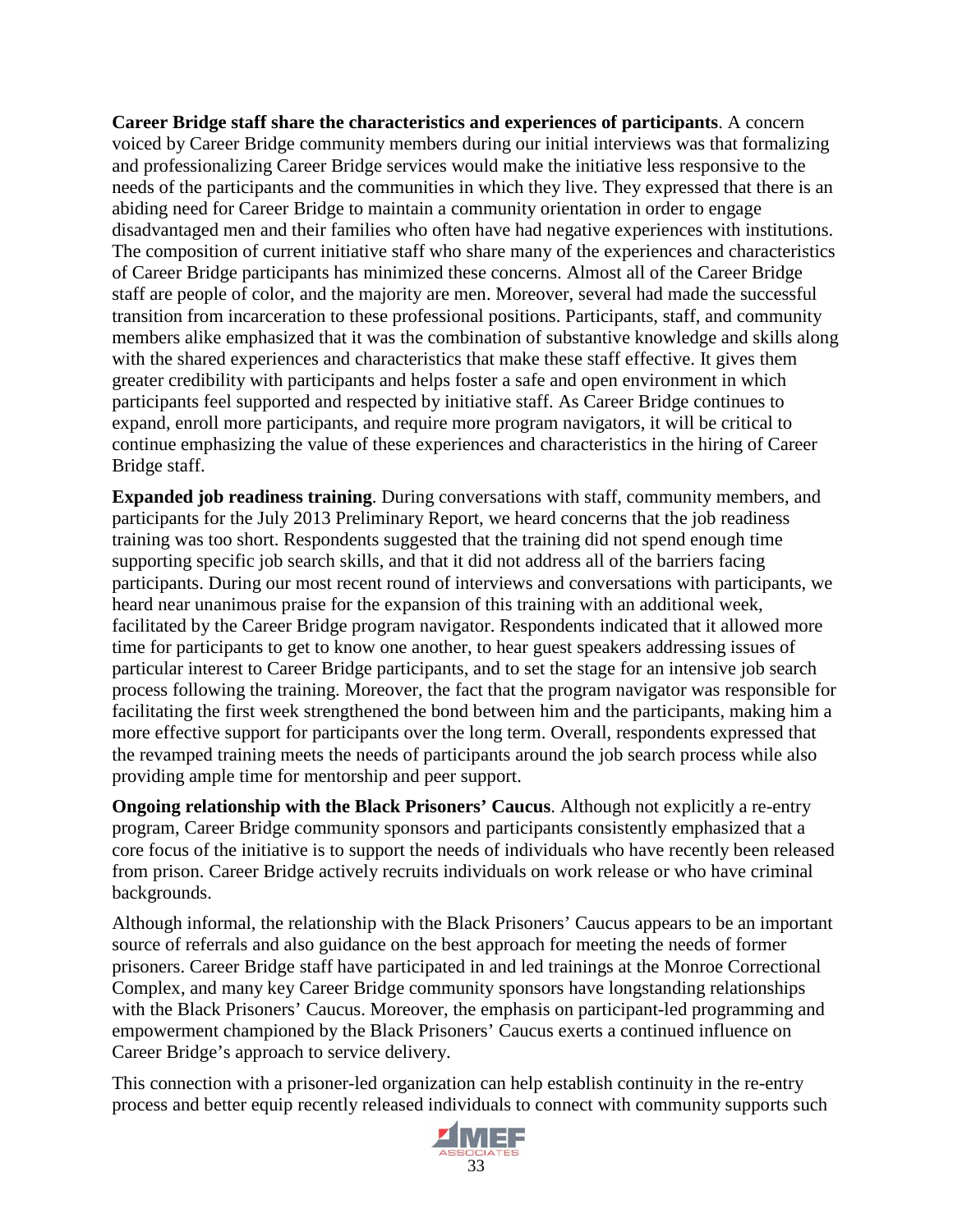as Career Bridge. Additionally, the active voice of currently incarcerated and recently released individuals can help ensure that Career Bridge services are best-attuned to the needs of this population.

**Added support to address participant barriers**. City staff and Career Bridge community members worked hard to design a model that responds to the array of barriers facing the target population. Aside from assistance with employment and job searches, they set out to refine the model to better address barriers such as transportation, housing, mental health issues, and chemical dependency. This included a more streamlined process for allocating dollars from the Career Bridge participant support fund, formalizing relationships with low-income and transitional housing providers, and paying for one-on-one counseling services. Moreover, presentations on domestic violence and asset building during the job readiness training also exposed participants to resources to address related issues.

**Ongoing support from community members**. Career Bridge was born out of the effort to marry City funding with committed community activists. The goal was an intervention that was responsive to community voices but that could leverage the funding and expertise of City staff and enable access to other city-funded employment services. With the transition to contracted case management services, the role of community partners in Career Bridge has changed. While some express regret that the focus of the initiative is more narrowly on employment, we observed that there remains a committed group of community members who regularly participate in Career Bridge events and provide mentorship to participants. These same community members also represent a strong voice that continues to push Career Bridge to provide a more holistic set of services that is not narrowly focused on direct, employment-related supports. Moreover, the involvement of volunteer community members has been vital in sustaining and strengthening the relationship between Career Bridge and the Black Prisoners' Caucus.

**Targeted outreach to community organizations and churches**. One of Career Bridge's community-level goals is to improve community partnerships across systems to implement Career Bridge. Since its inception, Career Bridge has worked to build relationships with organizations in the community and this has continued under the new model. Additionally, the creation of the intern positions has increased the capacity to carry out this work, as the internship job description includes conducting targeted outreach to community organizations. A number of organizations and churches partnered with Career Bridge in 2014 and referred participants, as well as provided a variety of services and support, such as housing and emergency funds.

**Increased service capacity**. A critical weakness of the initial Career Bridge model was the reliance on community sponsors for recruitment and de facto case management services. This approach both limited enrollment capacity (even as Career Bridge failed to meet its enrollment targets) and the ability to fully meet the needs of participants. With the addition of designated navigation and case management services, Career Bridge participants have better access to direct support as well as referrals to necessary support services. Additionally, whereas the job developer had also previously taken on case management responsibilities, she is now in the position to focus her efforts more on identifying employment opportunities and supporting participants' job search efforts. While Career Bridge will need to add additional staff if enrollment continues to increase, the current model substantially expanded capacity to provide intensive services to all enrolled participants.

\*\*\*\*\*

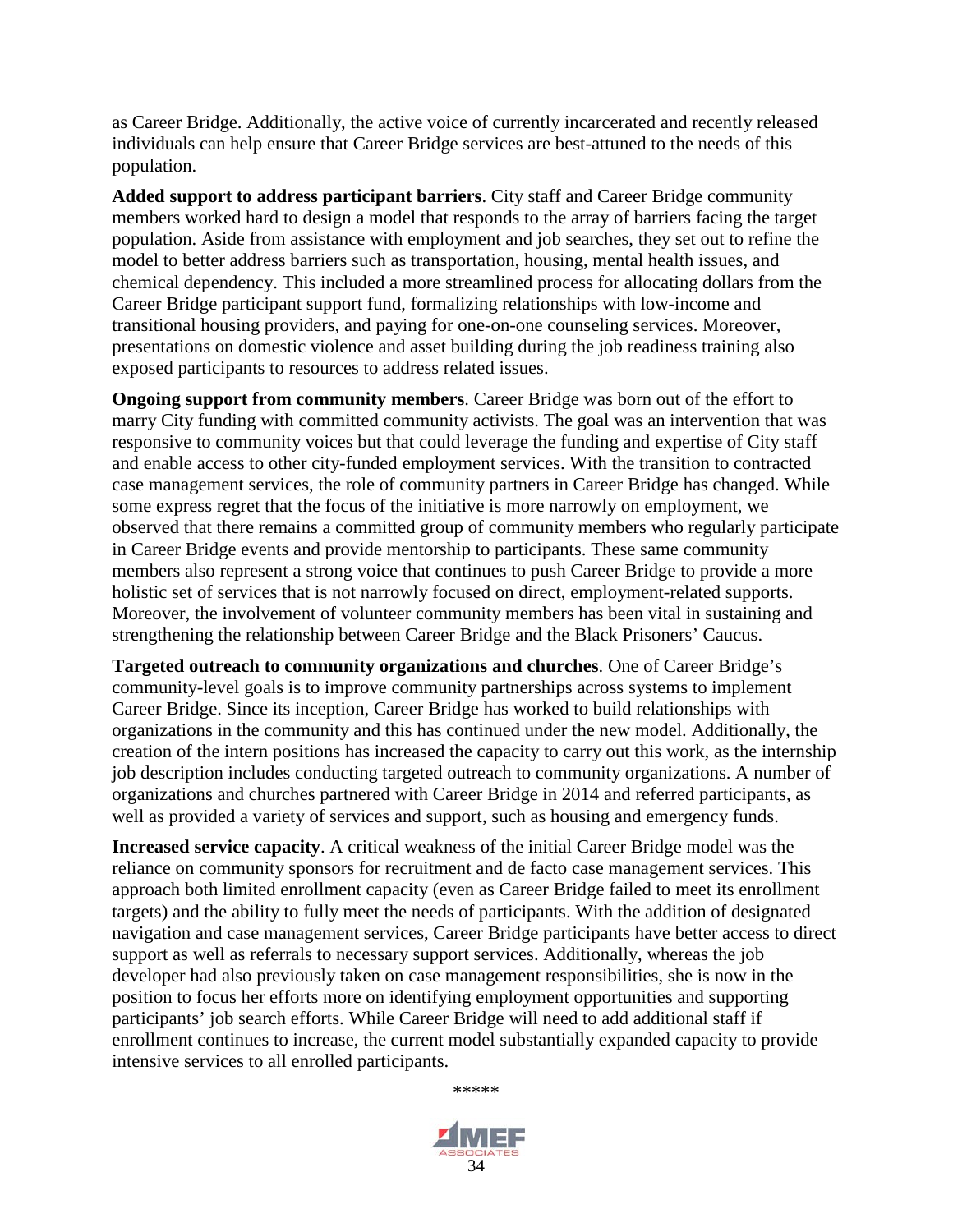Despite the strengths of the current Career Bridge model, our work did find some ongoing challenges with the initiative. In our July 2013 Preliminary Report many of the challenges we identified described substantial near-term limitations to providing even basic services as intended. By comparison, the challenges we discuss below mainly highlight areas where the initiative can improve on existing strengths.

**Need for more individualized employment services**. One of the most consistent and pronounced criticisms we heard regarding the current Career Bridge model was the lack of support for higher-wage employment in sectors that aligned with participants' interests and experiences. Most individuals with whom we spoke acknowledged that, given the barriers facing many of the participants, immediate employment in higher-wage jobs would be a challenge. However, they expressed concern that the current model's emphasis on rapid reemployment and a job development strategy emphasizing survival jobs came at the expense of longer-term career development. Moreover, many respondents suggested participants would benefit from more individualized employment services aligned with their specific skills and expertise. Though the current model has alleviated some of the strain of job development capacity by reducing the de facto case management role of the job developer, it may be that the size of the caseload remains a hindrance to a more personalized service delivery model.

**Need for increased referrals to broader education and training systems**. Despite the initial intent of Career Bridge to serve as a pathway into the broader array of education and training programs in the city, our fieldwork suggests that it remains relatively isolated with few formalized connections to these programs. Aside from referrals to Pioneer Human Services and the co-location of the job readiness training at the New Holly Learning Center, it was not apparent that referral to community colleges or other training programs is common in Career Bridge. While this may largely be a function of the heavy emphasis being placed on rapid reemployment, at least a subset of the participants would likely benefit from connections with more advanced training options. While the job readiness training goes over the importance of credentials in obtaining higher-wage work, participants are not exposed to detailed guidance on how to navigate education systems or how to balance work and school.

**Limited delineation between navigator and job developer role**. Under the current model, there is not a clear delineation between the navigator and the job developer in terms of the provision of employment services. Community members and participants both indicated that they often look to the program navigator for support during the job search process as well as if they encounter issues once employed. Moreover, we heard several examples of the program navigator and Career Bridge interns doing job development work. While our conversations revealed a collaborative working relationship between all of the staff involved in Career Bridge, it may be that redundancies around employment services and navigation are not maximizing the use of Career Bridge resources, particularly as we heard in our interviews that those who are primarily responsible for providing employment services and navigation already have caseloads that are burdensome. The need for more staff in both employment services and navigation is clear based on our conversations with participants, staff, and community members, as well as the navigator himself.

**Variable levels of engagement**. While program data showed most participants had regular contact with core Career Bridge staff, our findings indicate much lower rates of engagement with other Career Bridge services. A substantial portion of Career Bridge participants do not participate in many of the more community-oriented activities. As a result, following the job

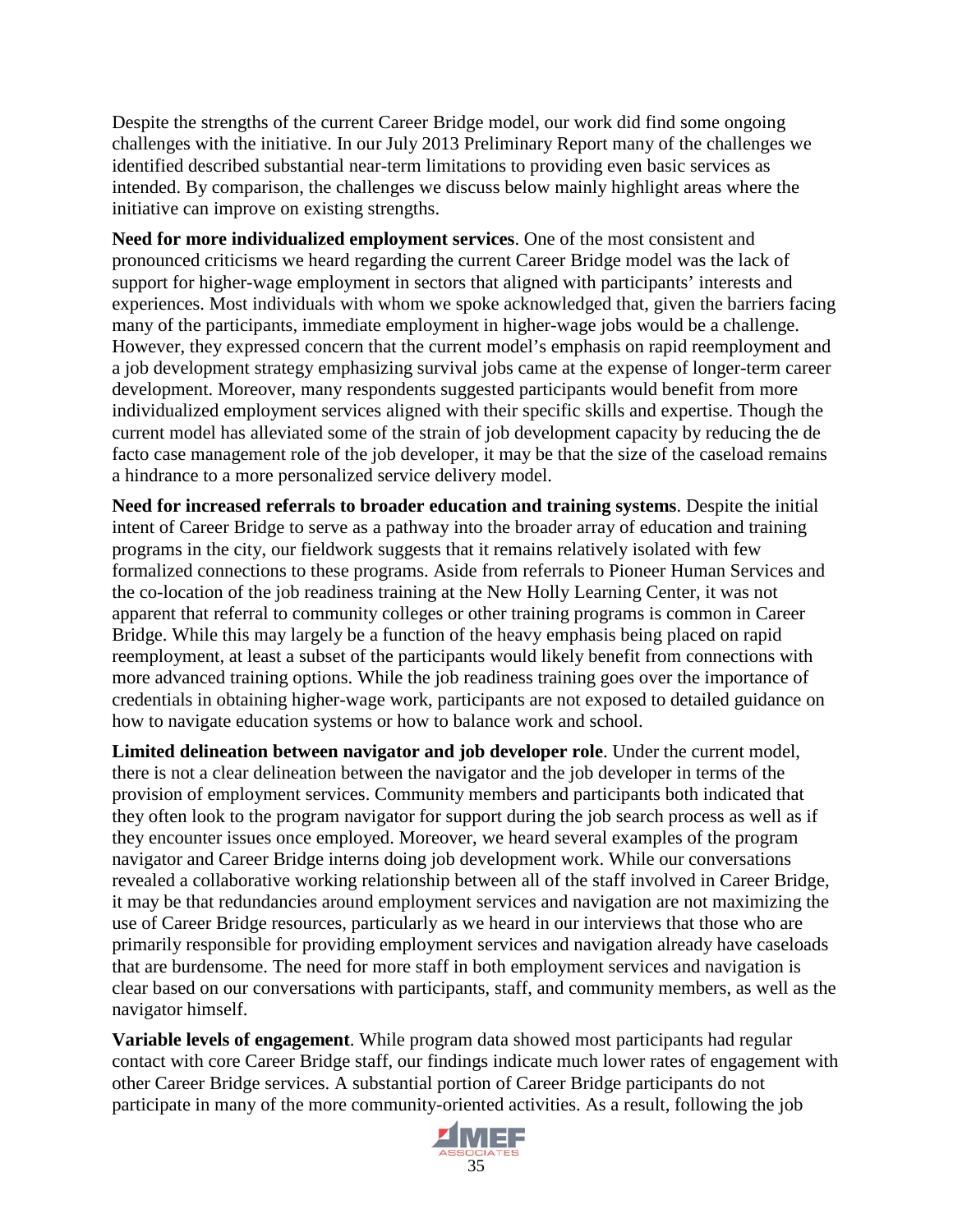readiness training, these participants experience a form of Career Bridge that looks similar to a more typical case management-based employment program. As we discuss below, some of the variation in engagement may be driven by geographical constraints. However, it may also reflect the diverse needs of participants. While some are looking for strong positive peer connections and the ability to give back to their communities, others are more singularly focused on accessing Career Bridge services to support their employment goals.

On the one hand, this variation suggests that there may be a benefit in a more flexible program model that can accommodate these varying levels of needs. However, given the limited staffing and relatively low overall enrollment numbers, this variation may compromise the core Career Bridge service delivery model. It may be worthwhile to consider narrowing the eligibility criteria to focus more specifically on those participants with the highest needs. Alternatively, if the City and Career Bridge community members remain committed to serving individuals with differing levels of needs, it may be beneficial if the model more clearly articulates the available service pathways. Serving all these individuals may also create opportunities during the two-week training for those with fewer barriers to provide peer support for those facing more barriers.

**Unclear eligibility characteristics around residency requirements**. Career Bridge is serving a population with severe housing instability. Many participants are in transitional housing, homeless, or moving between the houses of different friends and families. The official eligibility criteria require that enrollees either be residents of Seattle or homeless. However, especially given the increasing housing costs within Seattle city limits, this means that participants are often living outside of Seattle, typically in other parts of South King County. In part because eligibility criteria are applied only at the point of enrollment, Career Bridge participants are dispersed over a wide geographic area. This has potential implications in terms of Career Bridge goals around community support and ongoing participant engagement. For participants living in Federal Way, Kent, or other South King County communities, it is logistically far more difficult to remain actively engaged; for example, those without cars must take lengthy bus rides to attend meetings. The time commitment and costs associated with attending community events likely contributes to the lower levels of engagement in community-oriented activities mentioned above.

**Need to increase staffing as enrollment increases**. We heard from multiple community members and staff that, as Career Bridge continues to enroll more cohorts of men, current case management and job development capacity will soon be insufficient. In part this is driven by the lack of a formal exit policy and the commitment of staff to maintain ongoing relationships with as many past participants as possible. However, absent staffing increases, this is likely unsustainable.

One potentially promising solution to this challenge is the internship program. Along with providing participants short-term income and work experience, the internship program has the potential to play a vital role in professional development for Career Bridge. Given the value we saw in having Career Bridge staff who share the characteristics and experiences of the men with whom they work, using the internship program to train future potential Career Bridge staff may be one way to address potential issues with staff capacity. This is obviously dependent on the availability of funds to support any staffing increases.

**No clear plan for meeting stated community-level and system-level goals**. City staff and Career Bridge community sponsors consistently emphasized that the goals of the initiative extend beyond individual-level outcomes. There is an obvious desire for Career Bridge to be a

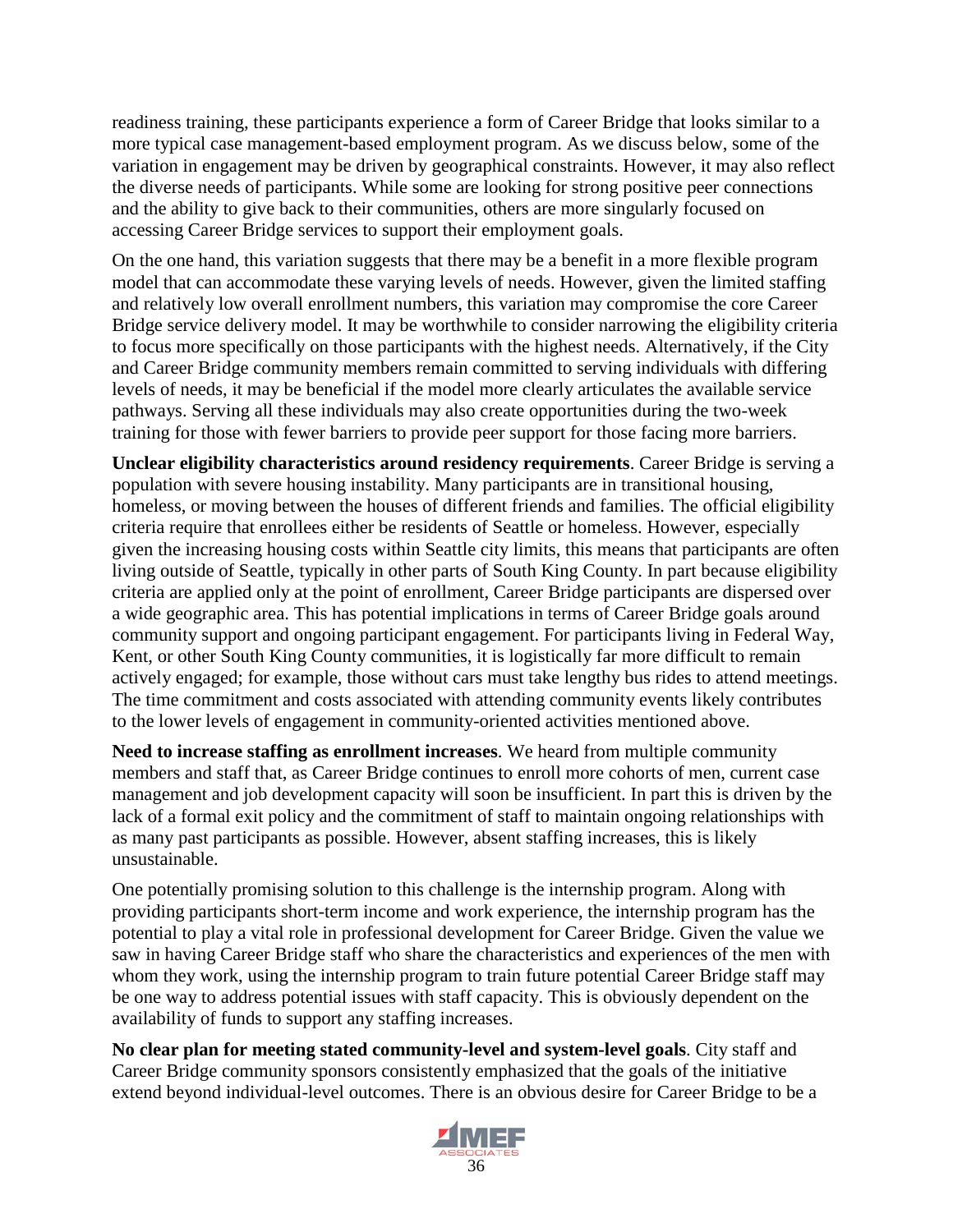broader agent of change within the African-American community, specifically in terms of supporting the needs of low-income men with substantial barriers to employment. These goals focus on increasing community capacity to meet these needs, increased empowerment of these men, and more clearly articulated pathways to existing support services and education and training programs. However, unlike the individual-level services, there is less clarity in how the Career Bridge model will support these broader, community-level goals. Articulation of measureable goals, interventions, and metrics to track progress in achieving these goals would provide clarity as to how Career Bridge intends to create changes on the community- and system-level.

**Need to rebuild sponsor pool under new model**. Following the shift to the more formalized model, many of the former Career Bridge sponsors took on less active roles in the intervention. To some degree this was by design; Career Bridge was placing unrealistic expectations on a relatively small group of committed volunteers. However, as the model becomes more formalized, it will be critical to have clear plans in place for how to maintain community connections and to take advantage of committed community members willing to act as sponsors for participants. Recent attempts to clarify and define this role are promising developments.

\*\*\*\*\*

Career Bridge benefits from a committed and talented group of staff and volunteers who have worked hard to increase the opportunities for low-income men of color facing barriers to employment. The model continues to represent a creative approach to combining public funds with community-based activism. Moreover, its partnership with established efforts to support the transition out of prison offers increased continuity in the social supports available to formerly incarcerated individuals. This has the potential to pay dividends both for the individuals in the reentry process as well as the communities they come home to.

Our hope is that this report can support ongoing improvement of the Career Bridge model. Given the City's commitment to improving services for this population, especially those recently released from prison, ongoing attentiveness to the strengths and weaknesses of the model is imperative.

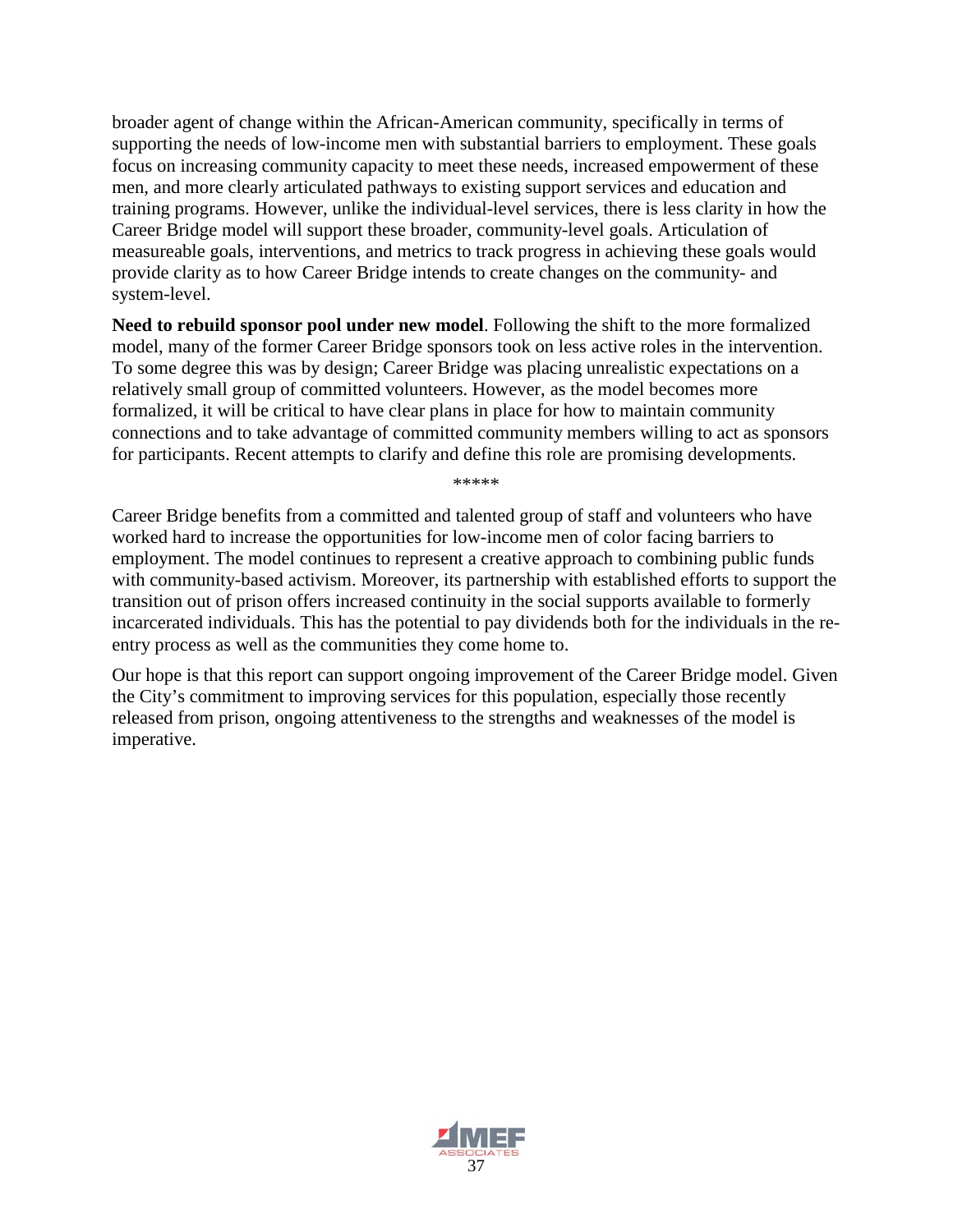

| Date:    | April 16, 2015                                                                 |
|----------|--------------------------------------------------------------------------------|
| To:      | Mary Denzel, Deputy City Auditor                                               |
| From:    | Steve Johnson, Director, OED<br>Catherine Lester, Acting Director, HSD         |
| Subject: | Review of Draft Evaluation of Career Bridge Final Report, Dated March 11, 2015 |

Thank you for the opportunity to review and comment on the final draft of the Evaluation of Career Bridge prepared by MEF Associates and dated March 11, 2015.

This external evaluation of Career Bridge is undertaken pursuant to a 2012 Council request (Green Sheet 120-2-A-1), to assess the strengths, weaknesses and outcomes of this new strategy to address the needs of individuals with significant barriers to education and employment. MEF Associates released a Preliminary Report in July 2013, which described the program implementation and challenges for future implementation. The current evaluation focuses on Career Bridge's most recent implementation model, following formalization of a partnership with a non-profit community organization to administer Career Bridge services.

MEF Associates has conducted an in-depth and comprehensive evaluation of Career Bridge, combining qualitative and quantitative source data. We generally agree with its findings and offer just a few points of clarification. We also feel that this evaluation is timely, given the long-overdue national dialogue to reduce disparities and improve outcomes for men of color. Career Bridge's intended goal to "achieve lasting change for individuals facing multiple barriers to self-sufficiency, through an aligned strategy between workforce training, social services and community" offers an approach to address social mobility, institutional roles and community change.

#### **Comments to Evaluation**

In its conclusion, MEF Associates points to the need for more individualized employment services and increased connections to education and training. We certainly agree that rapid employment is just the first step in a career path and that individual success goes beyond initial labor market attachment. As MEF Associates notes, Career Bridge participants face a number of employment challenges, including the lack of an education or training beyond high school. Given these circumstances, immediate income is often the most pressing issue and necessary to create the economic stability to persist in a training program. Linking participants with education and training remains an explicit goal. In recent months, the Career Bridge job readiness course has become an accredited program, with each participant dually enrolled at the South Seattle Colleges and earning 6 credits upon completion. Current participants who seek full time employment have more opportunities now then participants did in the 2014 cohorts. Businesses such as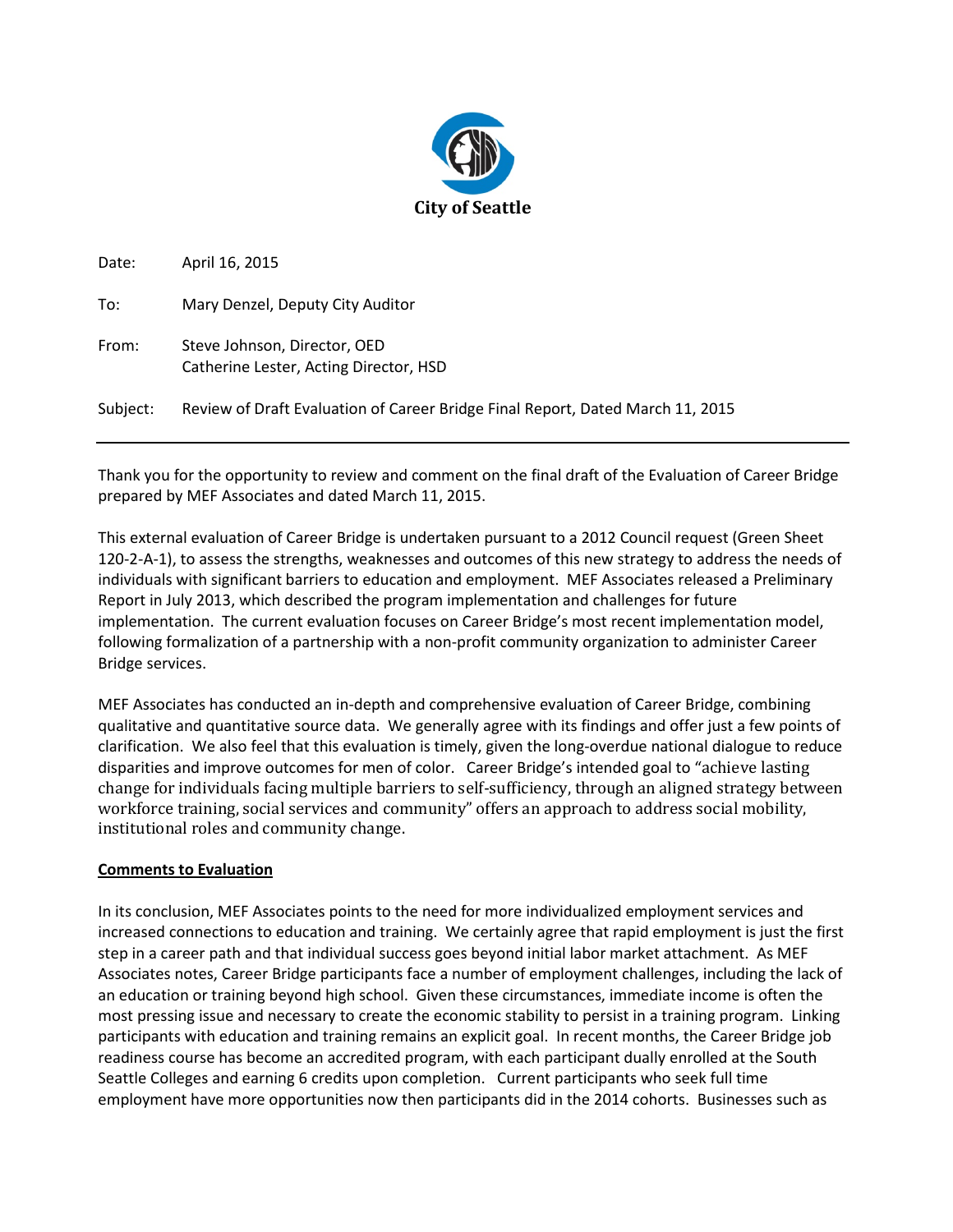Molly Moon and Starbucks have partnered with Career Bridge to provide mock interviews and employment opportunities for recent cohort graduates.

Career Bridge recognizes the on-going challenge of referring participants for employment because of limited capacity to provide a broad range of support services many men require. Minimal employment skills related to vocational and technical occupations are also a significant challenge that make it difficult to find employers willing to train workers they consider unqualified.

Thank you for this opportunity to comment. Please feel free to contact either of us if you have any followup questions.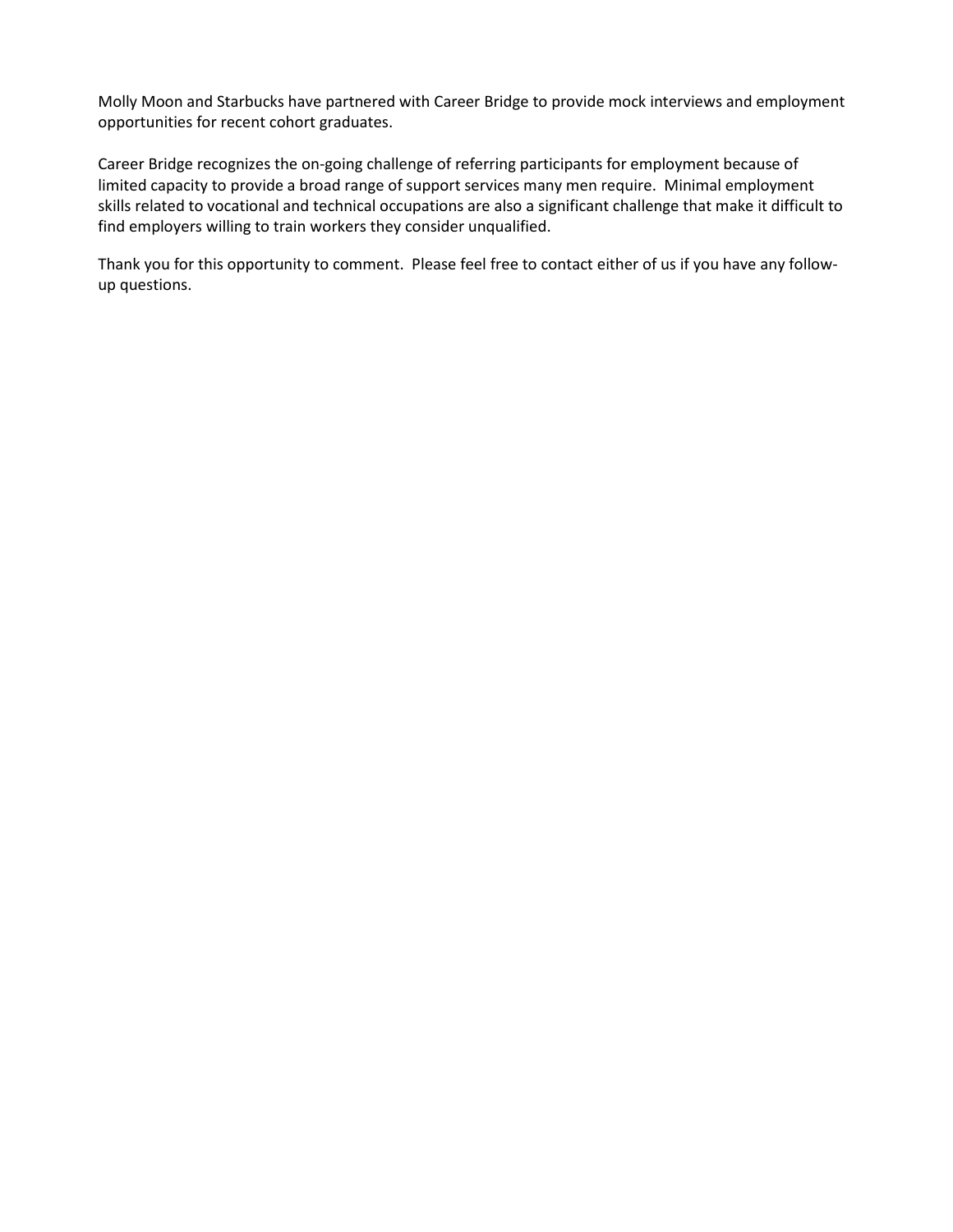

105 -14<sup>th</sup> Avenue Suite 200, Seattle, Washington • 206.461.3792 • Fax 206.461. 8425

Date: April 14, 2015 To: Mary Denzel, Deputy City Auditor From: Pamela Banks, CEO, Urban League of Metropolitan Seattle Subject: Evaluation of Career Bridge Final Report, Dated March 11, 2015

Thank you for the opportunity to respond to the Evaluation of Career Bridge Final Report.

We appreciate the thorough evaluation of Career Bridge conducted by MEF Associates. They captured the goal of Career Bridge "to achieve lasting change for individuals facing multiple barriers to selfsufficiency, through an aligned strategy between workforce training, social services and community." As a result, their quantitative and qualitative assessments are well-focused.

We are also pleased to announce that we have addressed many of the challenges identified in the evaluation report prior to its release. These updates have been implemented via the 2015 Career Bridge programming. Since the scope of the evaluation includes only the first three cohorts of Career Bridge participants in 2014, we have outlined the most significant programmatic updates in the attached document "2015 Career Bridge Accomplishments."

In addition, we have provided additional clarifying details in response to the following areas of the evaluation report:

#### **III. Description of Intervention, C. Service Delivery Structure, 1. Participant Recruitment and Intake, Shift in Recruitment Models**

Career Bridge aims to serve a population often not found in more typical employment programs. Career Bridge continues to partner with the Black Prisoners Caucus (BPC) to provide training to men prior to release. The Career Bridge Program Manager has established relationships with the Washington State Department of Corrections' work release sites and community members who have longstanding relationships with BPC, participants, and others. Family and friends remain the primary referral source for participants.

#### **III. Description of Intervention, C. Service Delivery Structure, 2. Job Readiness Training**

In 2014, we were excited to expand the job-readiness training from twenty to nearly fifty hours in order to cover additional topics identified from participant feedback. This enhanced curriculum was designed by the Urban League and is led by the program navigator. It focuses on engaging the participants, identifying individual barriers, and building rapport between the participants and the program navigator.

#### **VI. Employment Outcomes and VII. Conclusion, Need for Increased Referrals to Broader Education and Training System**

At the endpoint of the evaluation, Career Bridge's connection with the South Seattle College involved administering the CASAS test to all participants to provide an orientation to postsecondary training options during the job-readiness training. The focus on post-secondary training has been to provide participants with information needed for future goal setting. For many participants, the need for employment and stability are the initial priority and required to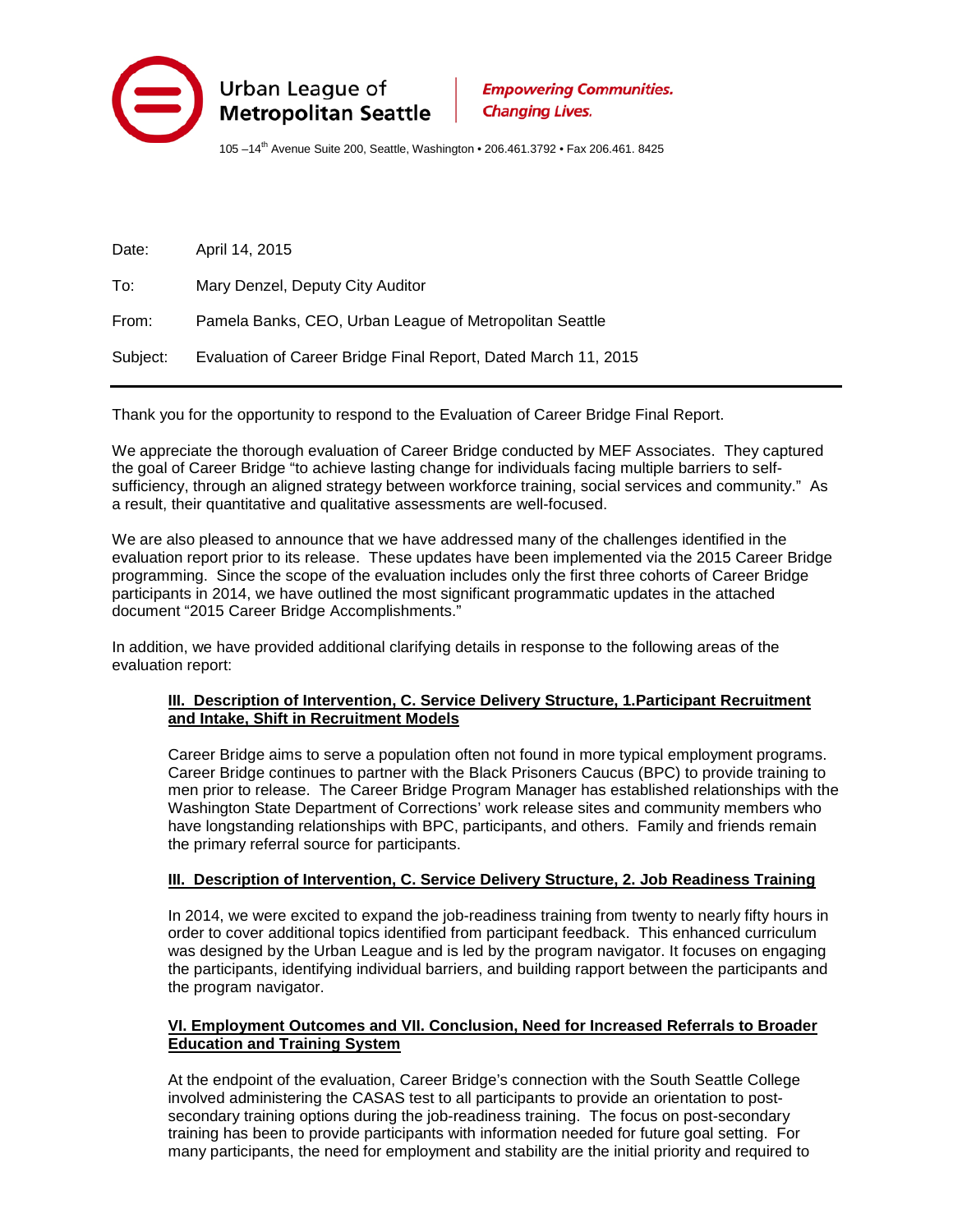

105 –14th Avenue Suite 200, Seattle, Washington • 206.461.3792 • Fax 206.461. 8425

comply with Washington State Department of Corrections' requirements, and the need for an income. This testing via South Seattle College has also provided participants with guidance on how to navigate education systems.

#### **VII. Conclusion, Need for more individualized employment services**

Prior to receiving the evaluation report, we recognized the need for more individualized employment services. In response to that need, Career Bridge participants now have access to an additional job developer at South Seattle College's "Go to Work Team."

#### **VII. Conclusion, Unclear eligibility characteristics around residency requirements**

The Career Bridge official eligibility criteria require that enrollees either be residents of Seattle or homeless. Considering the increasing housing costs within Seattle city limits, participants are often living outside of Seattle, in other parts of South King County. Efforts to place Career Bridge participants in City-funded and Seattle-based low income housing have been difficult due to participant's criminal histories. Career Bridge has developed relationships with faith-based and other community groups to identify housing despite these challenges.

We look forward to continuing to build and sustain Career Bridge while taking the findings included in the evaluation report into close consideration. This information, in addition to the program updates we have implemented in 2015, will assist us in our efforts to provide opportunities for individuals to achieve lasting change on their journey to self-sufficiency. Career Bridge, as a result, will become stronger, providing a pathway to economic opportunity while strengthening families and the community.

Please feel free to contact me should you have any questions.